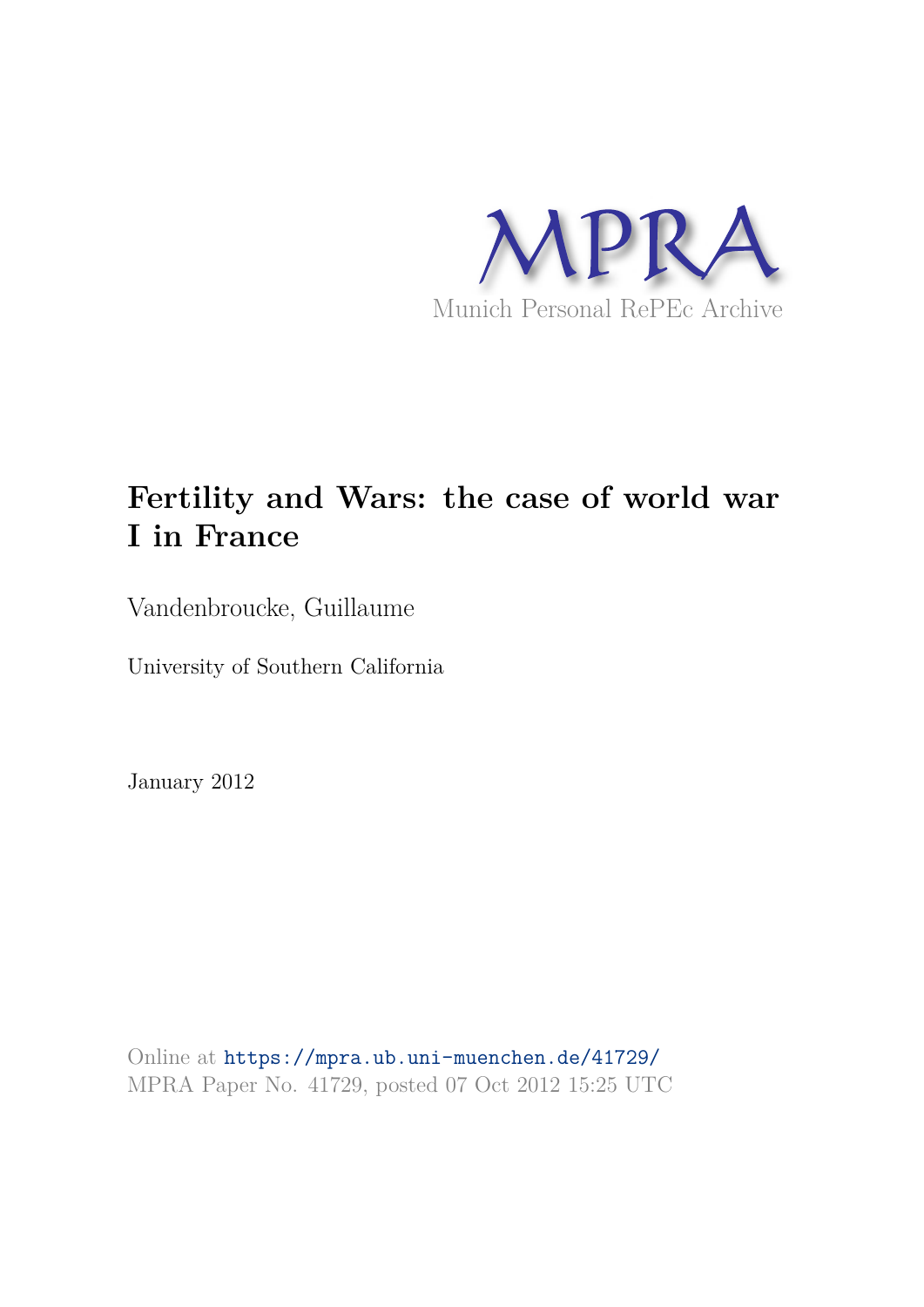# Fertility and Wars: The Case of World War I in France<sup>∗</sup>

Guillaume Vandenbroucke University of Southern California∗∗

October 2012§

#### Abstract

During World War I (1914–1918) the birth rates of countries such as France, Germany, the U.K., Belgium and Italy fell by almost 50%. In France, where the population was 40 millions in 1914, the deficit of births is estimated at 1.4 millions over 4 years while military losses are estimated at 1.4 millions too. Thus, the fertility decline doubled the demographic impact of the war. Why did fertility decline so much? The conventional wisdom is that fertility fell below its optimal level because of the absence of men gone to war. I challenge this view using the case of France. I construct a model of optimal fertility choice where a household in its childbearing years during the war faces three shocks: (i) an increased probability that its wife remains alone after the war; (ii) a partially-compensated loss of its husband's income; and (iii) a decline in labor productivity. I calibrate the model's parameters to the time series of fertility before the war and use military casualties and income data to calibrate the shocks representing the war. The model over-predicts the fertility decline by 10% even though it does not feature any physical separations of couples. It also over-predicts the increase in fertility after the war, and generates a temporary increase in the age at birth as observed in the French data.

<sup>∗</sup> Initially circulated under the title "Optimal Fertility During World War I." Thanks to Patrick Festy for pointing out relevant data sources and sharing some of his own data. Thanks to John Knowles, Juan Carrillo, Cezar Santos, Oksana Leukhina and seminar participants at USC Marshall, UNSW, the 2012 Midwest Macro Meetings and the 2012 NBER conference on Macroeconomics across Time and Space for useful comments. All errors are mine.

<sup>∗∗</sup>Department of Economics, KAP 300, University of Southern California, Los Angeles, CA, 90089. Email: vandenbr@usc.edu.

<sup>§</sup>First version: December 2011.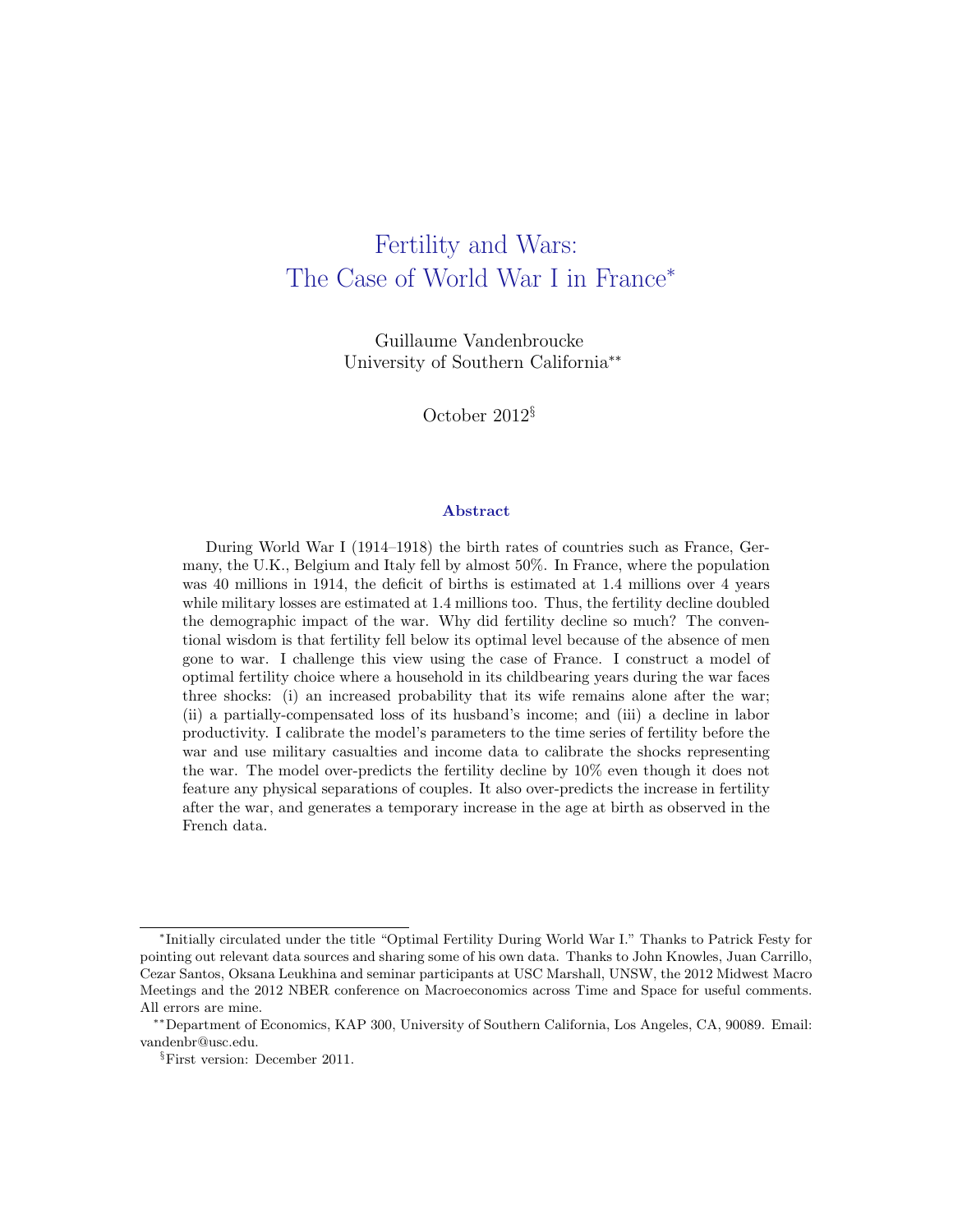#### 1 Introduction

The First World War lasted four years, from 1914 to 1918, and ravaged European countries to an extent that had never been seen until then. During the war, the birth rates of countries such as France, Germany, Belgium the United Kingdom or Italy declined by about 50% –see Figure 1. In France, an estimated 1.4 million children were not born because of this decline. This figure amounts to 3.5% of the total French population in 1914 (40 millions), and is comparable to the military losses which are estimated at  $1.4$  million men.<sup>1</sup> In short, the fertility decline doubled the already large demographic impact of the war.

Although the analysis that I present is about France during the First World War, neither France nor World War I are unique cases. As is clear from Figure 1 other belligerents of the war experienced the same fate as France. In Germany, for instance, the deficit of births was about 3.2 million, noticeably exceeding the 2 million military casualties. Furthermore, there is evidence, presented by Caldwell (2004), that fertility declined in many countries during various episodes of wars, civil wars, revolutions and dictatorships –see Table 1. The conclusions that I reach in this analysis can be extended, at least qualitatively, to these episodes.

What prompted fertility to decline by such magnitude during the First World War? The conventional wisdom is that the main cause of the fertility decline was the absence of men.<sup>2</sup> In this paper I challenge this view, and propose an alternative quantitative theory of the collapse of fertility. I develop a model of fertility choice where a household in its childbearing years during World War I faces three unanticipated shocks: (i) an increase in the probability that its wife remains alone after the war; (ii) a partially-compensated loss of its husband's income because of the mobilization; and (iii) a decline in productivity. I calibrate these shocks to be consistent with French data and find that the model predicts a strong decline in fertility: 10% more pronounced than in the data, even though it does not feature any physical separations of couples. The model also over-predicts the post-war fertility increase by 31% and generates, as observed in the data, a temporary rise in the age at birth after the war, due to the postponement of fertility by generations affected by the war.

The unit of analysis is a finitely-lived household which, at the beginning of age 1, is made of two adults: a husband and a wife. The household derives utility from consumption as well

<sup>&</sup>lt;sup>1</sup>See Huber (1931, p. 413). Military losses include people killed and missing in action. They are a lower bound on the death toll of the war since they do not include civilian losses.

<sup>&</sup>lt;sup>2</sup>See, for example Huber (1931), Vincent (1946) and Festy (1984).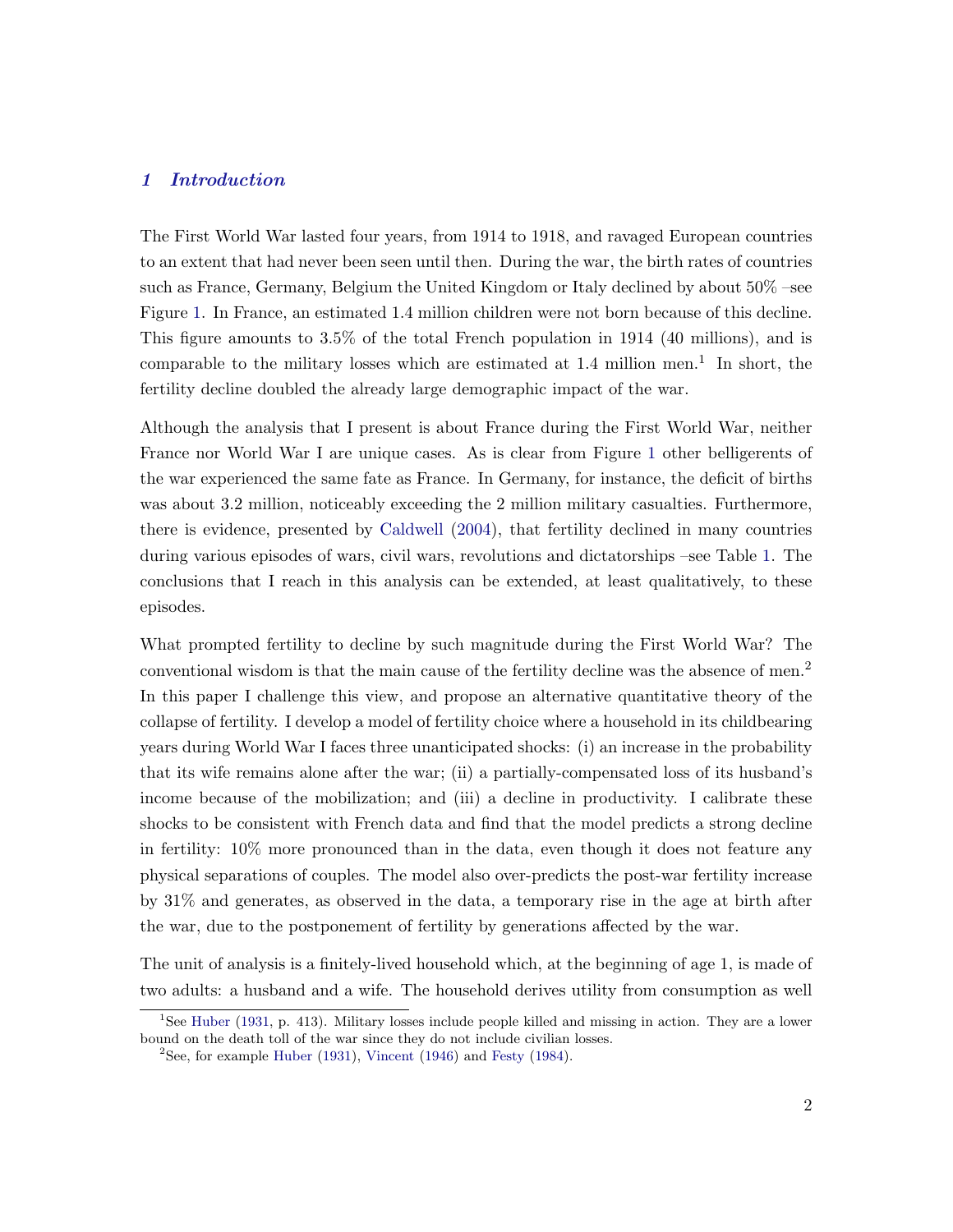as from the number of children and adults it comprises. It can give birth to children at age 1 and 2, but children are costly to raise. They require time, goods, and a share of household consumption for an exogenously given number periods after they are born. A husband supplies his time inelastically to the market in exchange for a wage, while a wife splits her time between the market, where she faces a lower wage than a husband, and raising children. From age 2 onward the number of adults follows one of two possible regimes. In peacetime it remains constant. During a war there is a positive probability that it decreases to one, i.e., that the wife remains alone in the household. The war is unanticipated, but once it breaks out there is a positive probability that it goes on for another period.

In this setup the war affects fertility as follows. First, it raises the marginal cost of a child. This is because the three shocks associated with the war lead to a reduction of consumption since, together, they imply a drop in contemporaneous and expected income, as well as an increase in income risk. The corresponding increase in the marginal utility of consumption raises the cost of diverting resources away from consumption and toward raising children. Second, the war reduces the marginal benefit of a child. This is because the expected marginal benefit of a child is lower when the expected number of adults in the household decreases. These two effects yield the decline in fertility during the war. In addition the war induces an age-1 household to postpone giving birth until later in life. This is because when the war prompts a household to reduce its fertility at age 1, its stock of children is abnormally low at the beginning of age 2, hence the marginal utility of a birth at age 2 is large. This effect is magnified if the war is over once the household reaches age 2. This mechanism yields the fertility catch-up observed after the war.

I adopt the following quantitative strategy. I calibrate the model's parameters to fit the time series of the French fertility rate from 1800 until the eve of World War I. Specifically, I minimize a distance between actual and computed fertility for generations of households who entered their fertile years before the war broke out. In this exercise I assume that peace prevails and that wages grow exogenously at a rate calibrated to be consistent with French data. I use the time series of fertility because it contains relevant information to discipline the parameters that determine the effect of the war. This is because to fit the downward trend of fertility in the data, preference parameters must be such that the income effect of rising wages on fertility is dominated by the substitution effect. Since the war is itself a combination of contemporaneous and expected income shocks, the discipline imposed by the time series on the size of the income effect is relevant for assessing the impact of the war. Using the calibrated parameters I then compute the optimal choices of generations exposed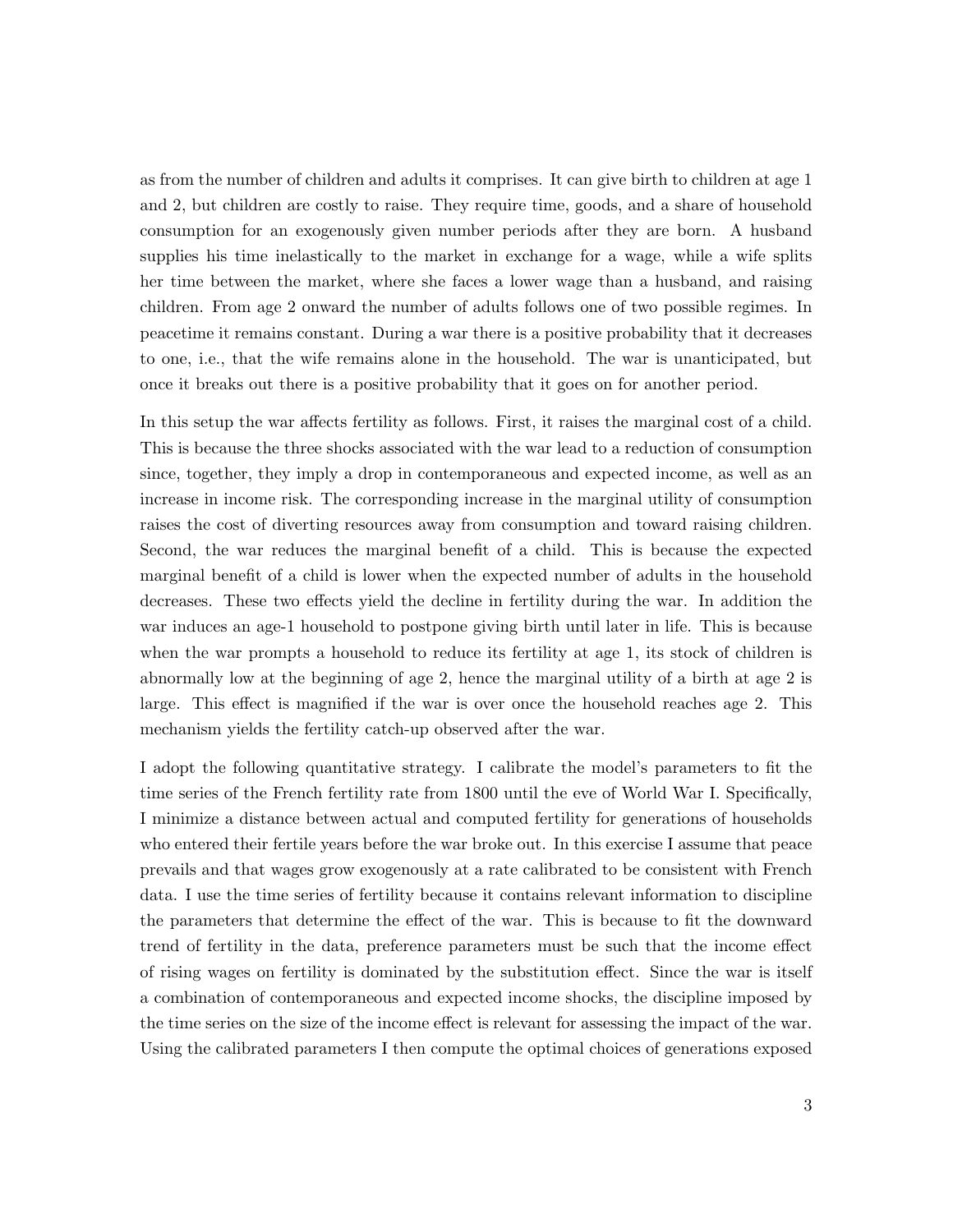to an unanticipated war. To quantify the three shocks implied by the war I use three statistics. First, I use the military casualties relative to the number of men mobilized to calibrate the probability that a wife remains alone after the war. Second, I use income data to calibrate the proportion of uncompensated income loss by mobilized husbands. Third, I use data on output per worker to calibrate the reduction in wages that occurred during the war.

This paper contributes to a literature analyzing the consequences of the First World War on various aspect of the French population. Henry (1966) discusses the consequences of the war for the marriage market and, more recently, Abramitzky et al. (2011) also study the marriage market to evaluate the impact of the war on assortative matching. The closest studies are by Festy (1984) and Caldwell (2004). Festy (1984) offers a detailed description of the decline of fertility during the war. He concludes that it resulted from households being unable to achieve their desired fertility because men were physically away, rather than from a change in the desired level of fertility.<sup>3</sup> I challenge this view for three reasons. First the number of births in the early 1920s in France was above its pre-war level even though 1.4 million men did not come back from the War. This would not be possible if the absence of men was the sole reason for the collapse of fertility. Second, 30 to 50 percent of mobilized men were in the rear, in contact with the civilian population. Third, men at the front did not stay there for 4 years. Leave policies became more systematic and generous after the first year of the war. I develop these points in Section 2. Caldwell (2004) examines thirteen social crises, ranging from the English Civil War in the 17th century to the fall of communism. He documents noticeable falls in fertility in each cases, and concludes that they were mostly temporary adjustments to the uncertainty of the time. His results are consistent with the analysis that I carry out in this paper.

More generally, this paper is related to an already large literature focusing on the determinants of fertility across countries and over time. Seminal work was done by Barro and Becker (1988) and Barro and Becker (1989). Other authors have explored various aspects of fertility choices. Galor and Weil (2000) analyze the ∩-shaped pattern of fertility over the long-run. Greenwood et al. (2005) propose of theory of the baby boom in the United States. Jones et al. (2008) review alternative theories explaining the negative relationship between income and fertility across countries and over time. Albanesi and Olivetti

 $3\text{ }\text{``La chute de la natalité pendant les hostilités peut donc être vue, par différence, comme une conséquence}$ 'mécanique' de l'impossibilité de s'unir pour procréer, plutôt que comme une volonté délibérée d'éviter d'avoir des enfants dans une période aussi troublée." (Festy, 1984, page 1003).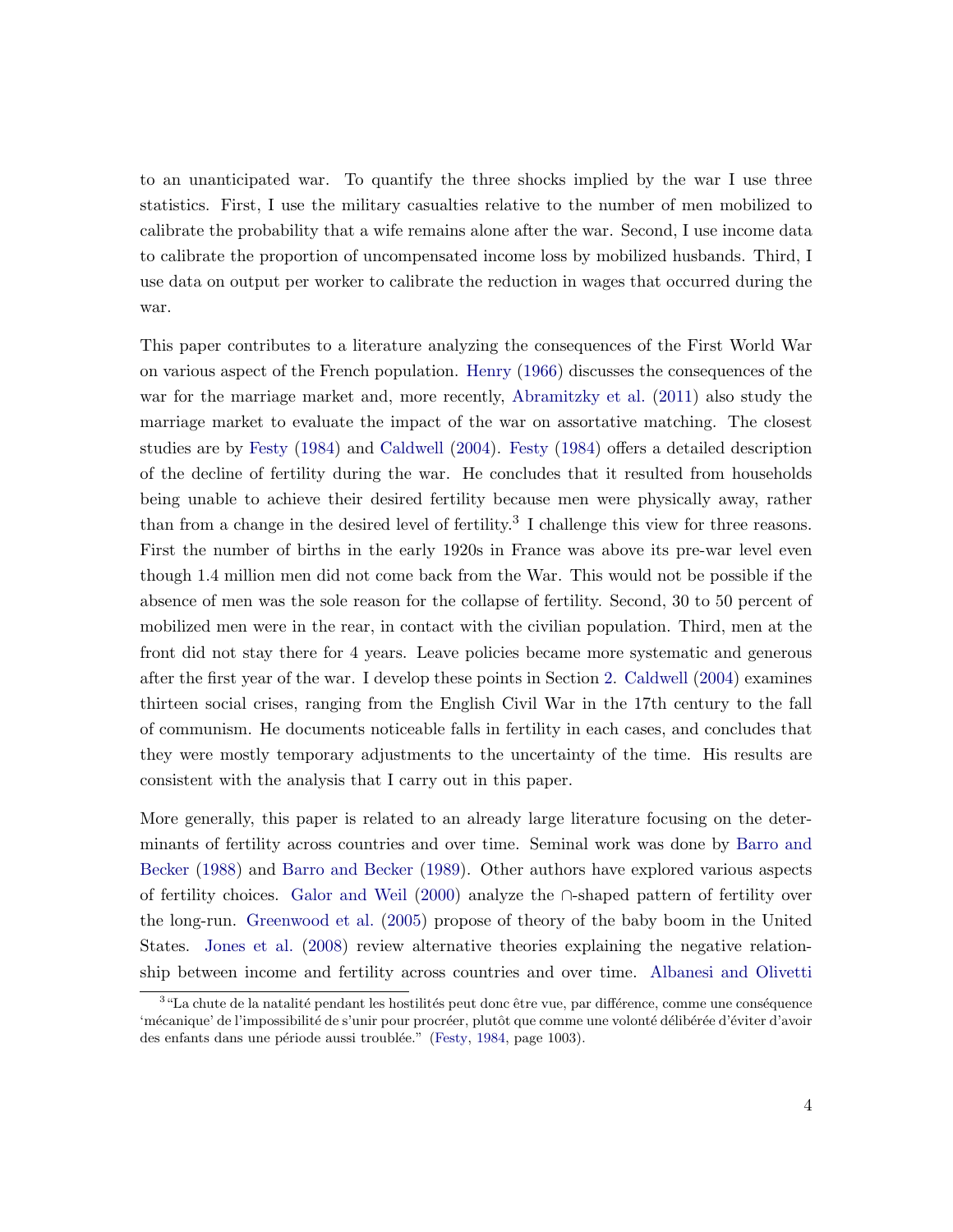(2010) evaluate the effects of technological improvements in maternal health. Jones and Schoonbroodt (2011) theorize endogenous fertility cycles. Manuelli and Seshadri (2009) ask why do fertility rates vary so much across countries? And Bar and Leukhina (2010) investigate, simultaneously, the demographic transition and the industrial revolution. The paper is also related to the literature investing various consequences of wars and economic disasters. For instance, Barro  $(2006)$ , Barro and Ursúa  $(2008)$  and Barro and Jin  $(2011)$ analyze economic disasters, including wars, and their impact on financial markets. The effect of a war on fertility is explored, in the case of World War II and the U.S. baby boom, by Doepke et al. (2007). Ohanian and McGrattan (2008) is an example where economic theory is used to investigate the effect of the fiscal shock that World War II represented for the U.S. economy. Finally, the paper relates to the literature focusing on the importance of labor market risk as a determinant of fertility, e.g. Da Rocha and Fuster (2006) and Sommer (2009).

In the next Section I present statistics relative to the number of births and deaths during the war as well as to the composition of the Army. I also discuss relevant facts pertaining to the marriage market and the situation of women during the war. I develop my model and discuss the determinants of optimal fertility in Section 3. I present the quantitative analysis and the results in Section 4. In Section 5 I show that the analysis done in the context of my model carries over to a setup where the quality-quantity tradeoff is key for the determination of fertility. I conclude in Section 6.

#### 2 Facts

Some data are from the French census. The last census before the war was in 1911. The first census in the post-war era was in 1921. A census was scheduled in 1916 but was cancelled. This data, and the data from previous censuses, were systematically organized in the 1980s and made available from the Inter-University Consortium for Political and Social Research (ICPSR). It is also available from the French National Institute for Statistics and Economic Studies (Insee). Vital statistics are available during the war years for the 77 regions (départements) not occupied by the Germans. There was a total of 87 regions in France at the beginning of the war. Huber (1931) provides a wealth of data on the french population before, during and after the war. It also contains a useful set of income-related data.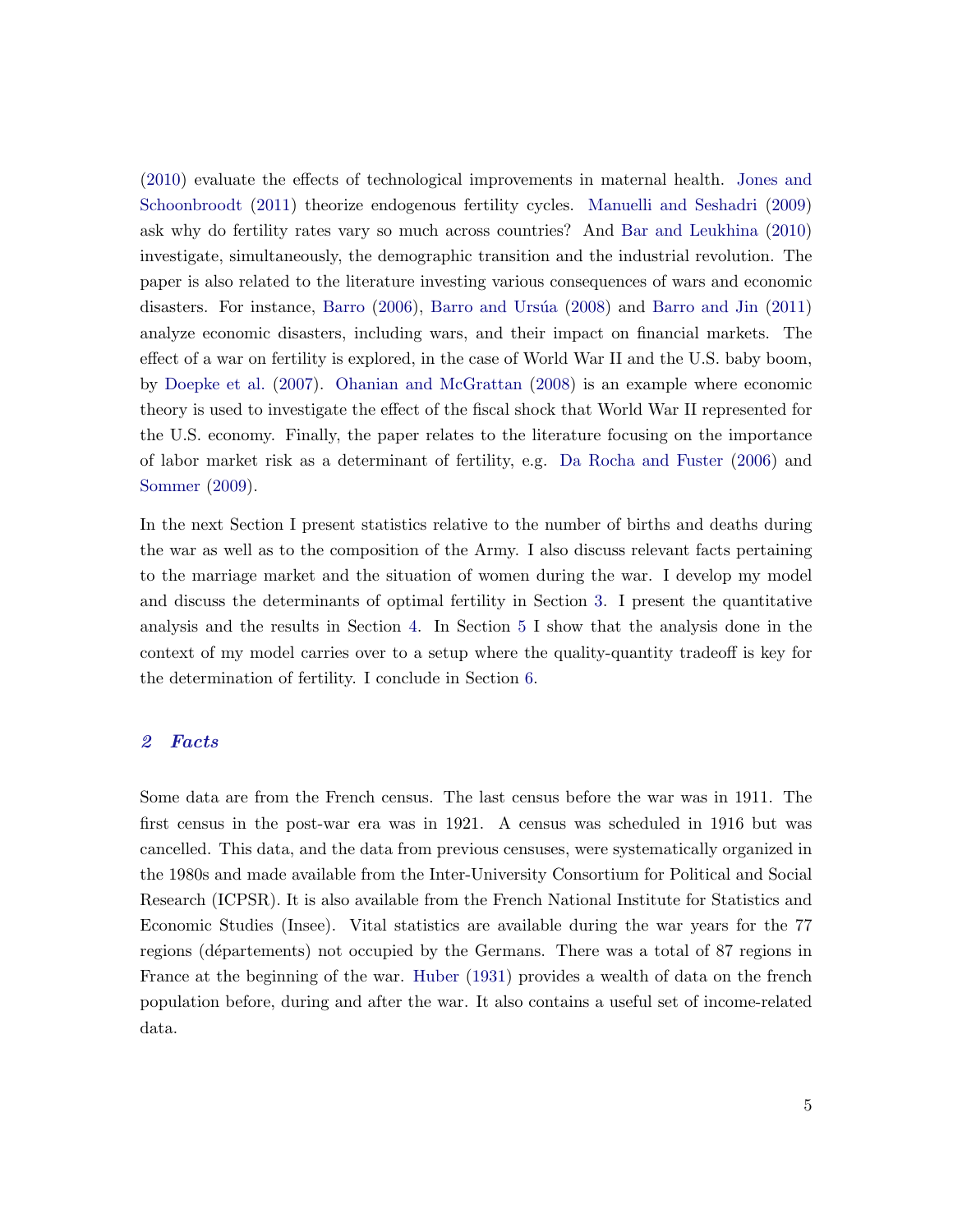#### *2.1 Births and Deaths*

The first month of World War I was August 1914, but the first severe reduction in the number of live births occurred nine months later: it dropped from 46,450 in April 1915 to 29,042 in May  $-a$  37% decline.<sup>4</sup> During the course of the war the minimum was attained in November 1915 when 21,047 live births were registered. The pre-war level of births was reached again in December 1919. To put these numbers in perspective consider Figure 2, which shows the number of births per month in France and Germany from January 1906 until December 1921, as well as trend lines estimated using pre-war data. For France, the difference between the actual number of births and the trend, summed between May 1915 (9 months after the declaration of war) and August 1919 (9 months after the armistice), yields an estimated 1.4 million children not born. This figure amounts to 3.5% of the French population in 1914 (40 million) and is comparable to the military losses of the war: 1.4 million. The estimate for Germany is 3.2 million children not born. It amounts to 5% of the German population in 1911 (65 million) and exceeds the number of military deaths estimated at 2 million.<sup>5</sup> In short, the fertility reduction that occurred during World War I doubled the demographic impact of the war. Similar calculations, made by demographers, lead to comparable figures: Vincent (1946, p. 431) reports a deficit of 1.6 million French births and Festy (1984, p. 979) reports 1.4 million.<sup>6</sup>

The birth rate of Figure 1 and the number of births of Figure 2 measure contemporaneous changes in fertility. They are silent about the longer-term effect of the war: did the couples that reduced their fertility during the war only postponed births? To answer this question Figure 3 shows two standard measures of lifetime fertility, the Total Fertility rate and completed fertility. Completed fertility is of particular interest since it is a measure of realized lifetime fertility, namely the number of children born to a woman of a particular (synthetic) cohort throughout her fertile life. Figure 3 shows that the women who reached their twenties during the First World War gave birth, throughout their lives, to less children than the generations that preceded or followed them. Thus, even though there is evidence, discussed later, that these women postponed their fertility until after the war was over, they did not fully compensate the forgone births of the war. If they had, their completed fertility would have remained unaffected by the war since one less child today would be made up

 $4$ See Bunle (1954, Table XI, p. 309).

 ${}^{5}$ See Huber (1931, pp. 7 and 449).

<sup>&</sup>lt;sup>6</sup>Another statistic of interest can be computed with the trend lines of Figure 2. The realized number of births between May 1915 and August 1919 was 52% of the expected number in France, and 57% in Germany.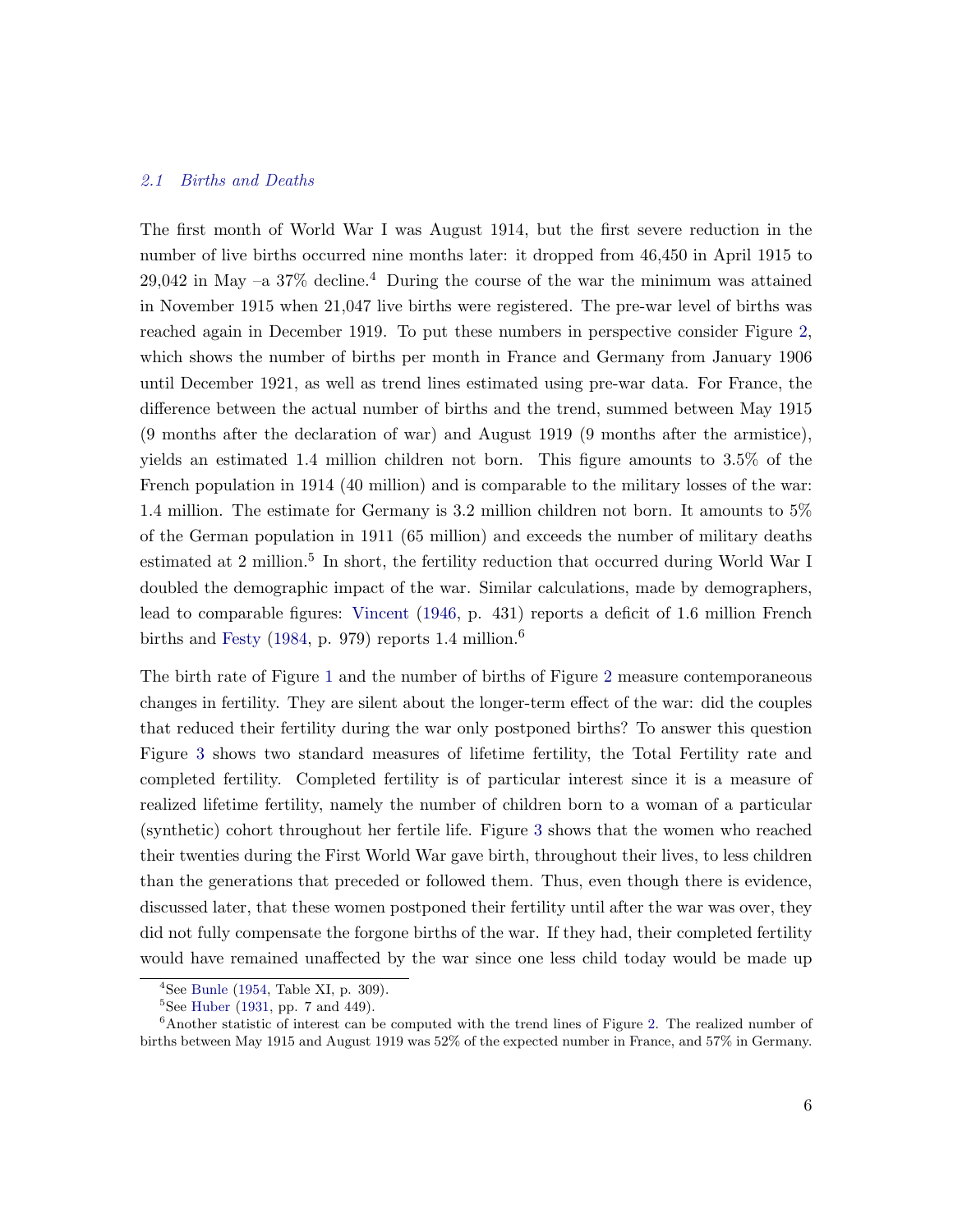for by one more child later on.

At this stage, it is worth observing on Figure 2 that, early after the war, the number of births is not only above trend but that it is also higher than its pre-war level. This is true for both France and Germany and occurred despite the military casualties. If the physical absence of men was the sole reason for the decline in births at the outset of the war, then births could not be has high in the immediate aftermath of the war, when fewer men came back than initially left. Only if fertility behavior changed can Figure 2 be rationalized, and my analysis is precisely about understanding the effect of the war on optimal fertility behavior.<sup>7</sup>

The demographic consequences of the fertility decline in France was large and persistent. Consider Figure 4 which shows the age and sex structure of the population before the war, in 1910, and after the war, in 1930, 1950 and 1970. The differences between the pre- and post-war population structures are quite noticeable. The first effects of the war are visible in the 1930 panel. First, there is a deficit of men (relative to women) in the 30-50 age group. These are the men that fought during World War I and died. Second, there is a deficit of men and women in the teens. This is the generation that should have been born during the war but was not because of the fertility decline. The 1950 panel shows again the same phenomenon 20 years later. The men who died at war should have been in the 50-70 age group, and the generation not born during the war should have been in its thirties. Note also the deficit of births that occurred in the early 1940s, that is during World War II. What caused this? It could have been that, as during World War I, fertility declined. For the French, however, the impact of World War II was quite different than that of World War I, possibly because the fighting did not last as long. In fact, the birth rate in the 1940s shows a noticeable increase.<sup>8</sup> Thus, births were low in the  $1940s$  because the generation that was in its childbearing period at that moment, e.g. of age 25 in 1940, was born in and around World War I. This generation was unusually small, so it gave birth to unusually little children despite a high birth rate. Thus, the deficit of births during World War I lead, mechanically, to another deficit 25 years because of a reduction in the size of the fertile population. The 1970 panel shows that, as late as in the seventies, the demographic impact of World War I is still quite noticeable. The generation that should have been born during

 $^7$ Huber (1931, p. 521) reports a net migration of 330,000 workers between 1919 and 1920, so the deficit of french men was not compensated by an inflow of immigrants.

<sup>&</sup>lt;sup>8</sup>One can argue that the baby boom was already under way in the early 1940s in France. Greenwood et al. (2005) propose of theory of the baby boom based on technical progress in the household that is consistent with this view.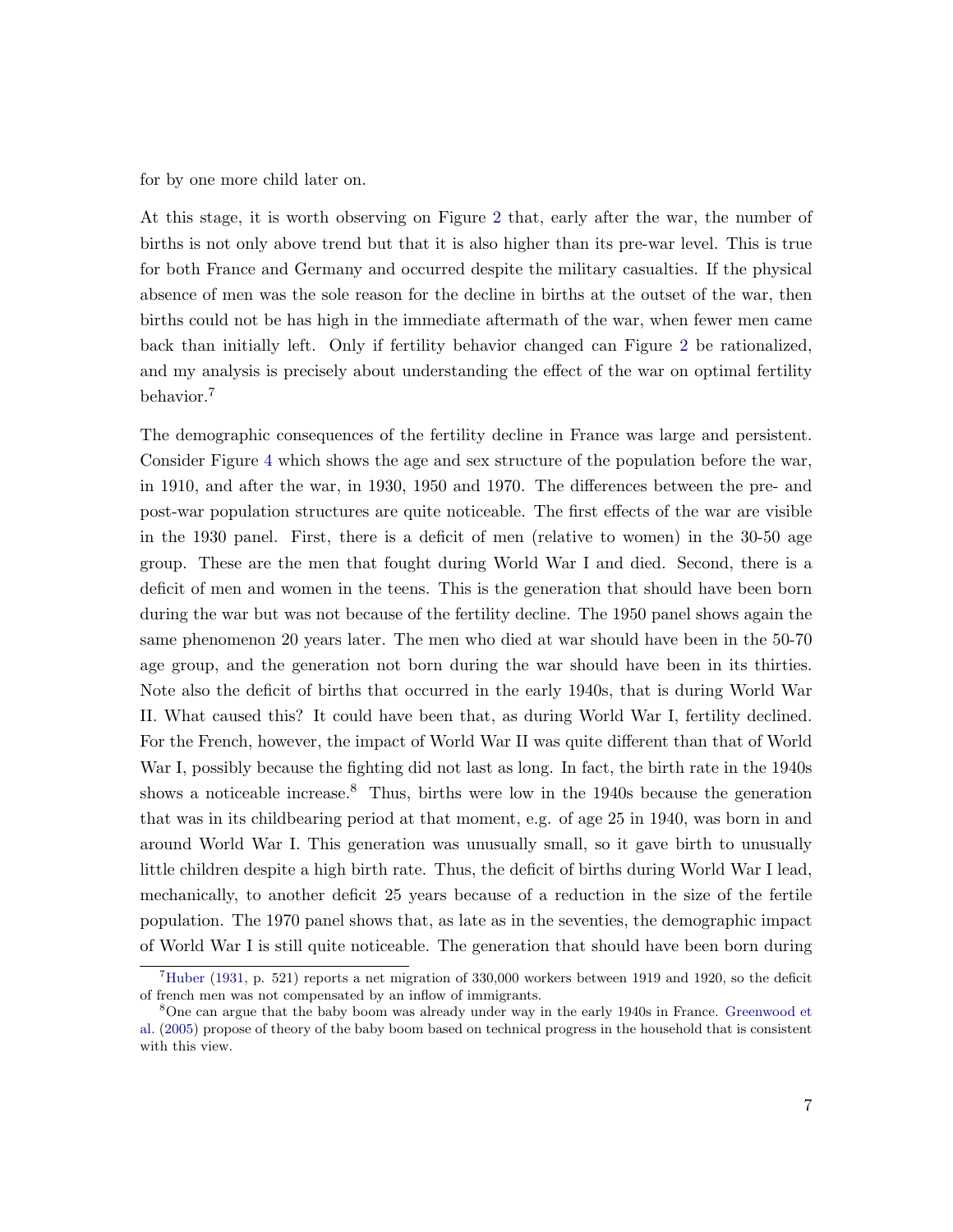the war should, by then, have reached its fifties.

Figure 5 shows the age and sex structure of the populations of Germany, Belgium, Italy as well as Europe as a whole and the United States in 1950. All European countries exhibit a deficit of births during the war which, as is the case for France, is still noticeable in the 1950 population. The United States, on the contrary, were not noticeably affected by the World War I. The United Kingdom appears to have experienced a reduced deficit of births during World War I compared with other European countries. Europe as a whole exhibits a noticeable deficit.

#### *2.2 The Army*

The mobilization was massive. A total of 8.5 million men served in the French army over the course of the war, while the size of the 20-50 male population is estimated at 8.7 million on January 1st 1914. Thus, almost all men served at some point during the war. In the model of Section 3 and the experiment of Section 4, I use this observation to justify the assumption that all men serve when the war breaks out. The vast majority of soldiers were mobilized, that is they were called to serve and had to report to military centers of incorporation. Huber (1931, p. 94) reports that a small, albeit not negligible, number of men (229,000 men) volunteered into the army between 1914 and 1919. Those men choose to serve even though, at the time they did, they were not compelled to do so by law. On August 1st 1914, the day of the mobilization, the army counted already 1 million men. The remaining 7.5 million were incorporated throughout the four years of the war.<sup>9</sup> Throughout the war the army regularly reviewed cases of men exempted from military duty for whatever reasons, and called large proportions of them to serve.

A commonly proposed explanation for the fertility decline is that soldiers were physically away and, therefore, unable to have children. The size of the decline in fertility was, in this view, a reflection of the size of the mobilization. Not all the men serving in the army were sent to the front, though. On July 1st, 1915, there were 5 million men in the army but 2.3 million of them served in the rear. These men were serving in factories, public administrations and in the fields to help with the production of food for the troops and the population.<sup>10</sup> Between August 1914 and November 1918, the fraction of men in the army actually serving in the rear remained between 30 and 50%. The men in the rear were in

 $^{9}$ See Huber (1931, p. 89).

 $10$ See Huber (1931, p. 105).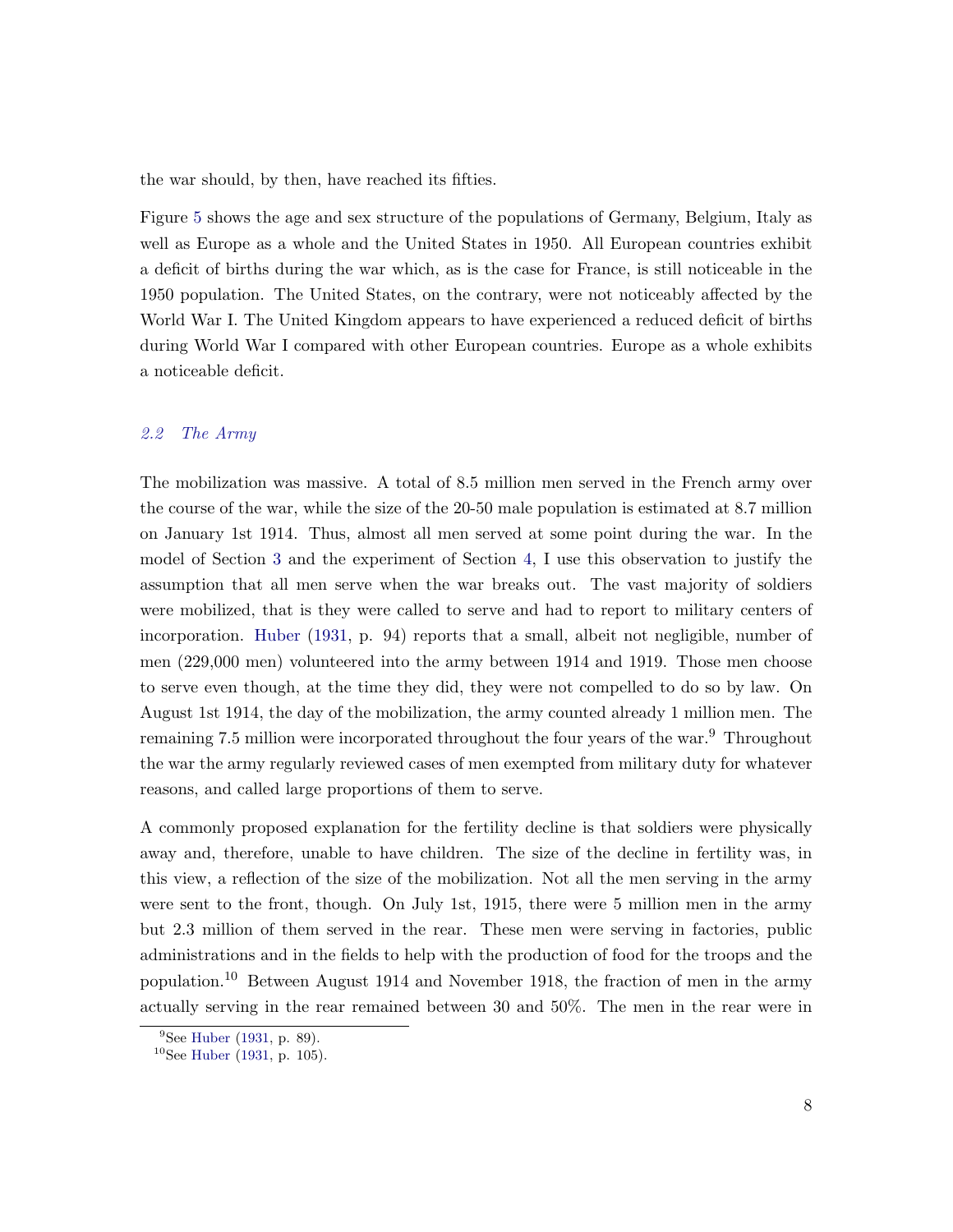touch with the civilian population and, therefore, were more likely to have the opportunities to procreate than the men at the front.

The combat troops did not spent all their time at the front either. Leaves were generalized in June 1915. Starting in October 1916 soldiers at the front were granted 7 days of leave every 4 months, not including the time needed to travel back to their families. These leaves could also be augmented at the discretion of one's superior officer. Later in the war leaves were increased to 10 days. These leaves augmented the physical opportunities to have children.

#### *2.3 Women*

Figure 6 shows evidence that the women reaching their childbearing years during World War I postponed their childbearing decisions. This observation is important to understand the behavior of fertility after the war. Fertility was above trend in the immediate aftermath of the war in part because the generations that could have given birth during the war did so after, together with the younger post-war generations. In the model of Section 3 households are allowed to choose how many children to have in 2 periods of their lives to allow this mechanism to operate and assess its importance for the post-war recovery of fertility. As mentioned in Section 2.1, however, this catch-up effect after the war, that is the above-trend fertility of older generations, was not enough to compensate for the lost births of the war. This is why the completed fertility of the generations reaching their twenties during the war was less than that of other generations –see Figure 3.

Henry (1966) shows that the marriage market was noticeably perturbed for the generations reaching their marriage and childbearing years during World War I. Women born in 1891- 1895 (aged 21 in 1914) either got married before or after the war. After the war the marriage rate of this generation was abnormally high relative to other generations at the same age: a sign of "recuperation" of postponed marriages. A similar result holds true for the generation of women born in 1896-1900. The post-1918 marriages were characterized by a shift in the age structure of marriages: women married men of their age or younger more than they usually did, because the men they would have normally married were dead. Interestingly, Henry (1966) reports that the proportion of single women, at the age of 50, for the 1891- 1895 generation is 12.5%, and that for the 1896-1900 generation it is 11.9%. These figures compare with similar figures for generations whose marriage decisions were not affected by the war such as the 1851-1855 generation: 11.2%, or the 1856-1860 generation: 11.3%. At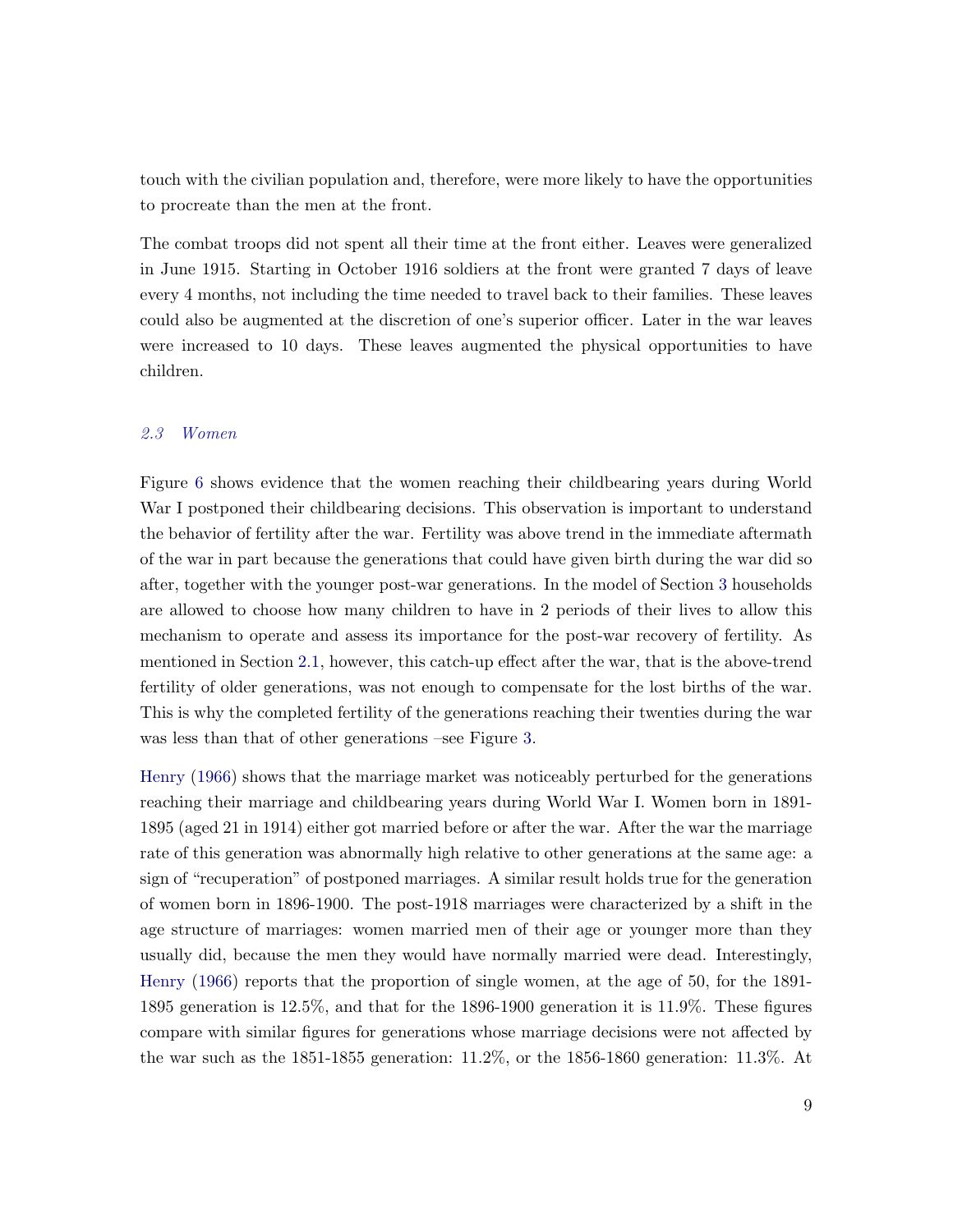this stage, two observations are worth making. First, although ex-post (that is at the age of 50) the women from the 1891-1895 and 1896-1900 generations achieved the same marriage rate as the women from other generations, from the perspective of 1914, when they had to decide whether to get married and have children, the probability of keeping (or replacing) a husband must have appeared quite different to them than to the previous generations at the same age. Second, the disruption in the marriage market does not imply that births should be affected. Although it is common, it is not necessary to be married to have children. Figure 7 shows that the proportion of out-of-wedlock births increased significantly during the war. Thus it seems reasonable, as a first approximation, to study fertility choices while abstracting from the marriage market.

Little information is available on female labor during the war. There was no exhaustive census available. Some were planned during the course of the war but ended up being cancelled. Robert (2005) reports that the best information available is from seven surveys conducted by work inspectors. These surveys did not cover all branches of the economy such as railways and state-owned firms. However, data are available for 40,000 to 50,000 establishments in food, chemicals, textile, book production, clothing, leather, wood, building, metalwork, transport and commerce. These establishments employed about 1.5 million workers before the war: about a quarter of the labor force in industry and commerce. Robert (2005, Table 9.1) reports the total number employed and the number of women employed in the establishments surveyed. Although this is not the participation rate *per se* it gives a picture of female labor during the war. The share of women worker was 30% in July 1914 and peaked in January 1915 at 38.2%. It then declined slowly throughout the war and during the following years. It was 32% in July 1920. Downs (1995) and Schweitzer (2002) emphasize that the increase in women's participation during the war is moderated by the fact that most, that is between 80 and 95%, of the women who worked during the war also worked in more feminized sectors before the war. Downs (1995, page 48) writes

In the popular imagination, working women had stepped from domestic obscurity to the center of production, and into the most traditionally male of industries. In truth, the war brought thousands of women from the obscurity of ill-paid and ill-regulated works as domestic servant, weavers and dressmakers into the brief limelight of weapons production.

In the model of Section 3 a woman's labor is exogenous which, in light of the evidence just presented, is a reasonable abstraction.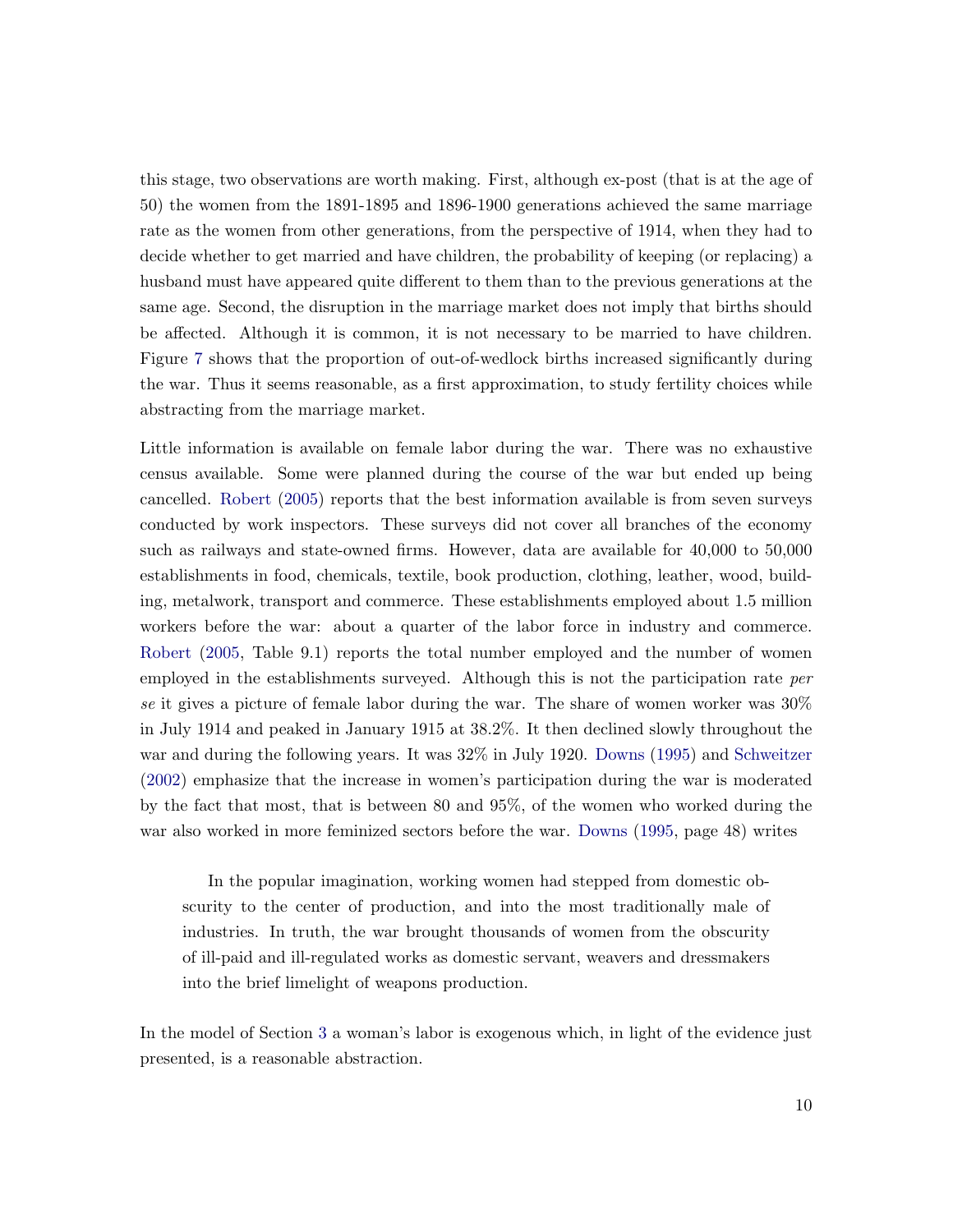#### 3 The Model

#### *3.1 The Environment*

Time is discrete. The economy is populated by overlapping generations of individuals living for  $I + J$  periods: I as a child and J as an adult. When an individual becomes adult it leaves the household in which it was born, and pairs with another adult of the same age and the opposite sex to form a new household of age 1. The household formation process is exogenous. Only households make decisions.

There are two sources of uncertainty. At the aggregate level the economy evolves through periods of war and peace, and at the household level the number of adults is also a random variable whose probability distribution depends upon the aggregate state of the economy, i.e., whether it is peace or war. Let  $\omega_t \in \Omega = \{\text{war}, \text{peace}\}\$  be a random variable describing whether the economy is in a state of war or peace. At date t the current state  $\omega_t$  is realized before any decisions are made. The households' perception, at date  $t$ , of the likelihood of war or peace at  $t + 1$  is summarized by the probability distribution  $q_t(\omega')$ :

$$
q_t(\omega') = \Pr\left(\{\omega_{t+1} = \omega'\}\right).
$$

Let  $m_j \in M = \{1,2\}$  denote the number of adult(s) in an age-j household. Assume that  $m_j$  is realized at the beginning of the period, before any decisions are made, and that it is described by a Markov chain with a transition function depending upon whether the economy is in a state of peace or war:

$$
p_{\omega}(m'|m) = \Pr\left(\{m_{j+1} = m'\}|\{m_j = m\}\right),\,
$$

and initial condition  $m_1 = 2$  since all households are formed with two adults. Assume that during peacetime the number of adults is constant so that

$$
p_{\text{peace}}(m'|m) = \mathbb{I}(\{m'=m\})
$$

while during a war there is a non-zero probability that a wife remains alone in the next period:

$$
p_{\text{war}}(1|2) > 0.
$$

The exact value of  $p_{\text{war}}(1|2)$  is determined in Section 4.2. Since households are formed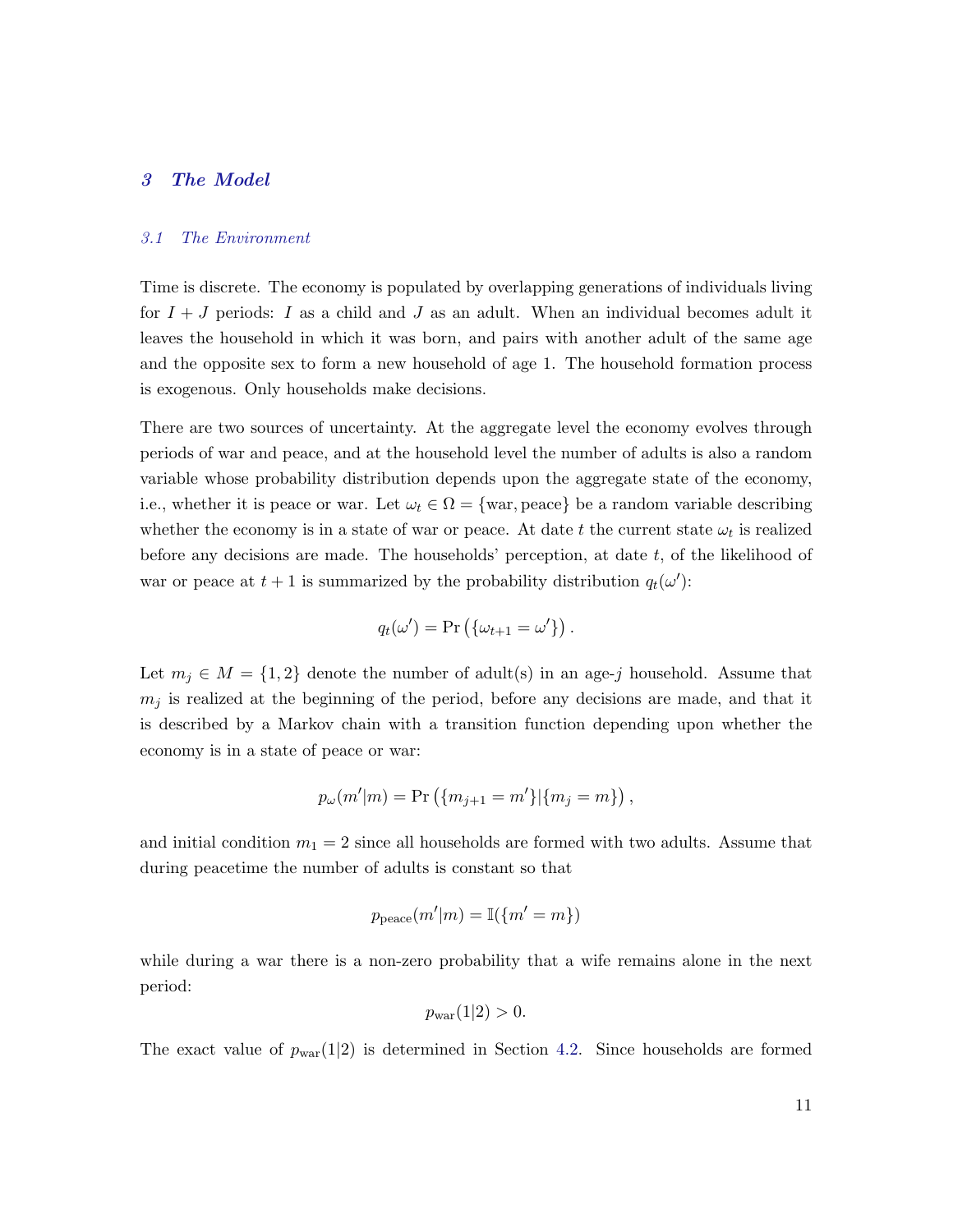with two members and remain as such during peacetime there are no one-adult households when the war breaks out. Assume that  $p_{\omega}(1|1) = 1$ , i.e., a wife does not remarry once she is alone. One can interpret  $p_{\text{war}}(1|2)$  as the probability that a husband dies during the war and his wife does not remarry. Therefore, the probability  $p_{\text{war}}(2|2)$  is either that of a husband surviving the war or dying but his wife re-marrying.

A household is fecund twice during its life, at age 1 and 2. That is, it chooses how many children to give birth to only at age 1 and 2, and only if there are two adults. The number of children born to an age-j  $(j = 1, 2)$  household is denoted  $b_j$ . They remain present until the household reaches age  $I + j - 1$ . The stock of children present in an age-j household, denoted by  $n_j$ , is

$$
n_j = b_1 \mathbb{I}\{1 \le j \le I\} + b_2 \mathbb{I}\{2 \le j \le I+1\}.
$$
\n(1)

A household's preferences are represented by

$$
E\left\{\sum_{j=1}^{J}\beta^{j-1}\tilde{U}\left(c_j,n_j,m_j\right)\right\}
$$

where

$$
\tilde{U}(c,n,m) = U\left(\frac{c}{\phi(n,m)}\right) + \theta V(n,m)
$$

and E is the expectation operator. The parameter  $\beta \in (0,1)$  is the subjective discount factor,  $c_j$  is total household consumption at age j and  $\phi(n,m)$  is an adult-equivalent scale. The parameter  $\theta$  is positive. Assume the following functional form:

$$
U(x) = \frac{x^{1-\sigma}}{1-\sigma}
$$
 and  $V(n,m) = (n^{\rho} + m^{\rho})^{1/\rho}$ 

with  $\sigma > 0$  and  $\rho \leq 1$ .

At this stage a few observations are in order. First, a household values consumption per (adult equivalent) member and not total consumption. Thus, one of the costs of having a child is a reduction of consumption per (adult equivalent) member. Note also that the introduction of the adult-equivalent scale affects the way the marginal cost of a child changes when the number of adult decreases. To understand this, remember that the marginal utility of consumption measures the cost of diverting resources away from consumption and into childrearing. Suppose now that an adult disappears. Then, total consumption decreases and if a household valued total consumption the marginal cost of a child would increase by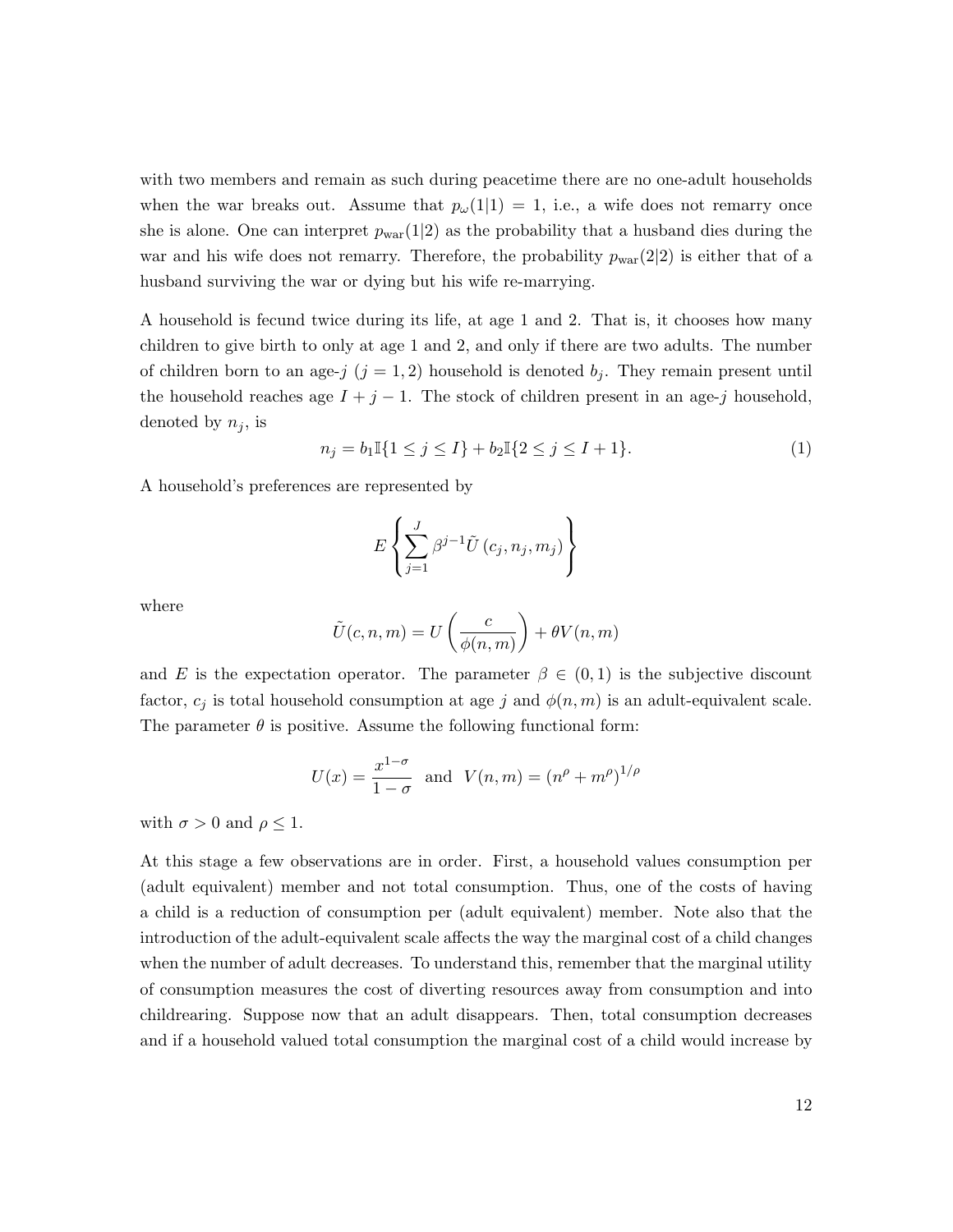a magnitude dictated by the slope of U. Since instead a household values consumption per (adult equivalent) member, this effect is mitigated by the fact that the decrease of total consumption *together* with a decrease of the number of adults implies less of a reduction of the consumption per (adult equivalent) member and, therefore, less of an increase in the marginal cost of a child. Second, children of the same age (born in the same period) and of different age (born in different periods) are perfect substitutes in utility. This assumption is made for simplicity. Third, the parameter  $\rho$  controls the marginal utility of a child when the number of adult is constant, as I assume it is in the pre-war period. It also controls the substitutability between children and adults when the number of adults becomes variable, as I assume it is in war times. Fourth, the number of adults acts as a preference shock through two channels: (i) a decrease of the number of adults directly affects utility and, in particular, it reduces the marginal utility of children through  $V$ ; (ii) a decrease of the number of adults implies an increase in consumption per (adult equivalent) member, holding everything else constant. Beside the effect of  $m$  on preferences, a decrease of the number of adults also acts as an income shock as will transpire in the description of a household's income.

Adults are endowed with one unit of productive time per period. A husband supplies his time inelastically while a wife allocates hers between raising children and working. A child requires  $\tau$  units of a wife's time and e units of the consumption good for each period during which it is present in the household. The parameter  $\tau$  represents the state of the "childrearing" technology and, therefore, is not a control variable. Thus, a wife's time allocation is indirectly controlled through the number of children she gives birth to. The wage rate for a husband is denoted by  $w_t^m$  and is assumed to grow at the constant (gross) rate  $g > 1$  per period:  $w_{t+1}^m = gw_t^m$ . Similarly, the wage rate for a wife is denoted  $w_t^f$  $_t^{\prime}$  and is assumed to grow at rate  $q$  too. It is convenient to define the function

$$
L_t(m,\omega) = \begin{cases} w_t^f + w_t^m (1 - \delta_\omega) & \text{when } m = 2\\ w_t^f & \text{when } m = 1 \end{cases}
$$

as the "potential" labor income of a household, i.e., the labor income it would receive if no time was devoted to raising children. Note that when there is one adult in the household it is assumed to be the wife. When there are two adults but there is a war the husband's income is reduced by a fraction  $\delta_{\text{war}} \in (0, 1)$ . Thus,  $1 - \delta_{\text{war}}$  measures the compensation received from the government during a war, when the husband is mobilized and cannot perform his regular job. In the case where  $\delta_{\text{war}} = 1$  there is no compensation and the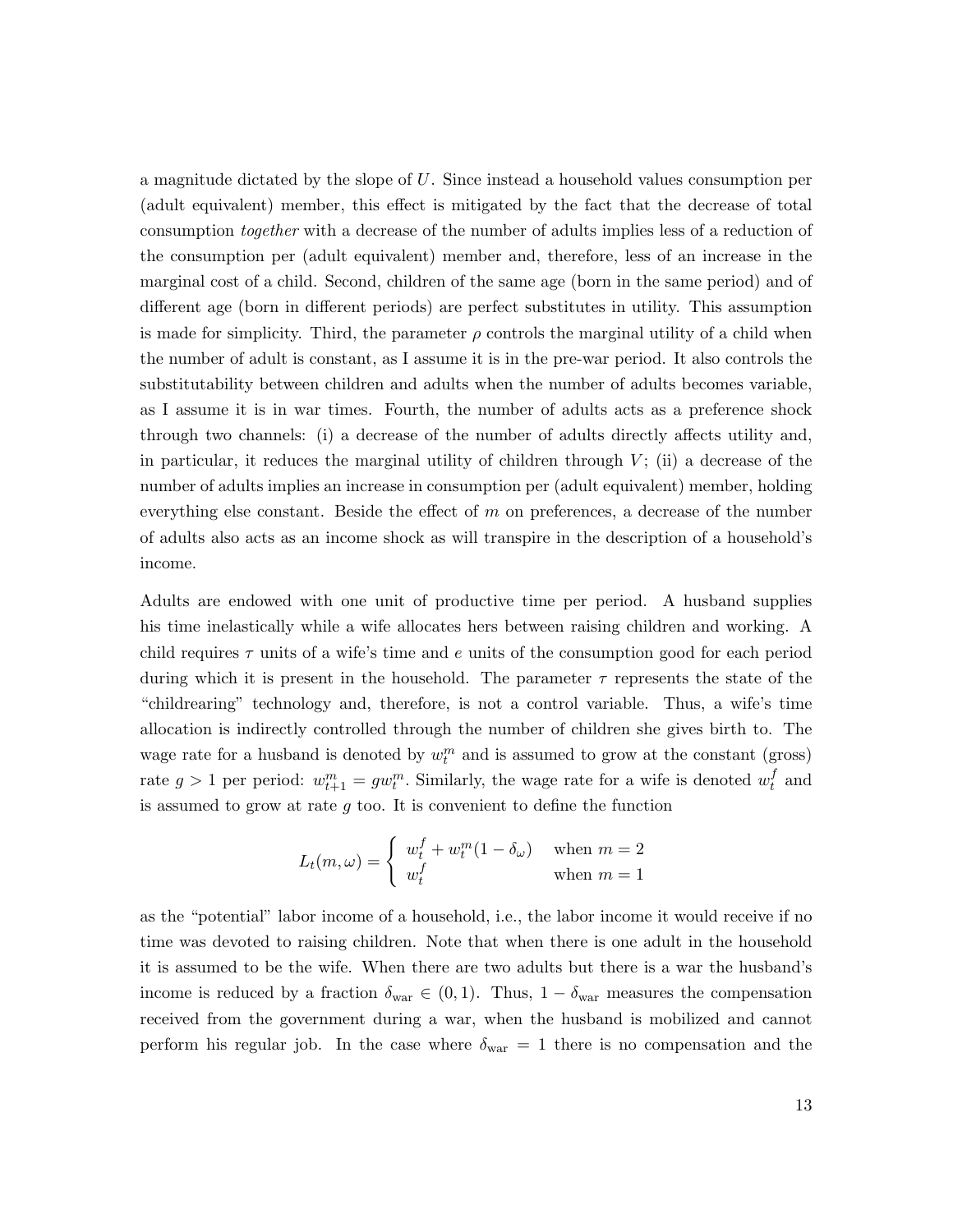husband's income is totally lost to the household. If  $\delta_{\text{war}} = 0$  the husband's income loss is totally compensated. Let  $\delta_{\text{peace}} = 0$ . A household has access to a one-period, risk-free bond with (gross) rate of interest  $1/\beta$ . It can freely borrow and lend any amount at this rate. It owns no assets at the beginning of age 1.

#### *3.2 Optimization*

At date t an age-1 household is made of 2 adults. It has no assets and no children. It decides to consume (c) save  $(a')$  and how many children to give birth to  $(b_1)$ . Its value function writes

$$
W_{1,t}(\omega) = \max_{c,b_1,a'} \tilde{U}(c,b_1,2) + \beta \sum_{m' \in M} \sum_{\omega' \in \Omega} W_{2,t+1}(a',b_1,m',\omega') p_{\omega}(m'|2) q_t(\omega') \quad (2)
$$

subject to

$$
c + a' + b_1 \left( e + \tau w_t^f \right) = L_t(2, \omega) \tag{3}
$$

The only relevant state variable for a household, beside time, is the aggregate state of the economy,  $\omega$ <sup>11</sup>. The right-hand side of the budget constraint (3) shows the "potential" labor income of a household. The time cost of raising  $b_1$  children appears as an expenditure on the left-hand side:  $\tau w_t^f$  ${}_{t}^{f}b_1$ . Thus, the effective labor income is  $L_t(2, \omega) - \tau b_1 w_t^f$  $_t^J$ . The function  $W_{2,t+1}(a',b_1,m',\omega')$  is the value function of a household of age 2 with a' assets accumulated,  $b_1$  children born at age 1,  $m'$  surviving adults, and facing the aggregate state  $\omega'$ . Note that at age 1 the number of children born and the number of children present in the household are the same since  $n_1 = b_1$ , as per Equation (1). Note, finally, that  $b_1$  is a relevant state variable for an age 2 household whenever  $I \geq 2$ , as assumed.

An age-2 household at date t learns its number of adults,  $m$ , and the aggregate state of the economy,  $\omega$ , and decides to consume (c) save (a') and how many children to give birth to  $(b_2)$ . Its optimization problem writes

$$
W_{2,t}(a, b_1, m, \omega) = \max_{c, b_2, a'} \tilde{U}(c, b_1 + b_2, m)
$$
  
+  $\beta \sum_{m' \in M} \sum_{\omega' \in \Omega} W_{3,t+1}(a', b_1, b_2, m', \omega') p_{\omega}(m'|m) q_t(\omega')$  (4)

 $11$ Since wages are deterministic, time is the only state variable needed to know the current and future wages.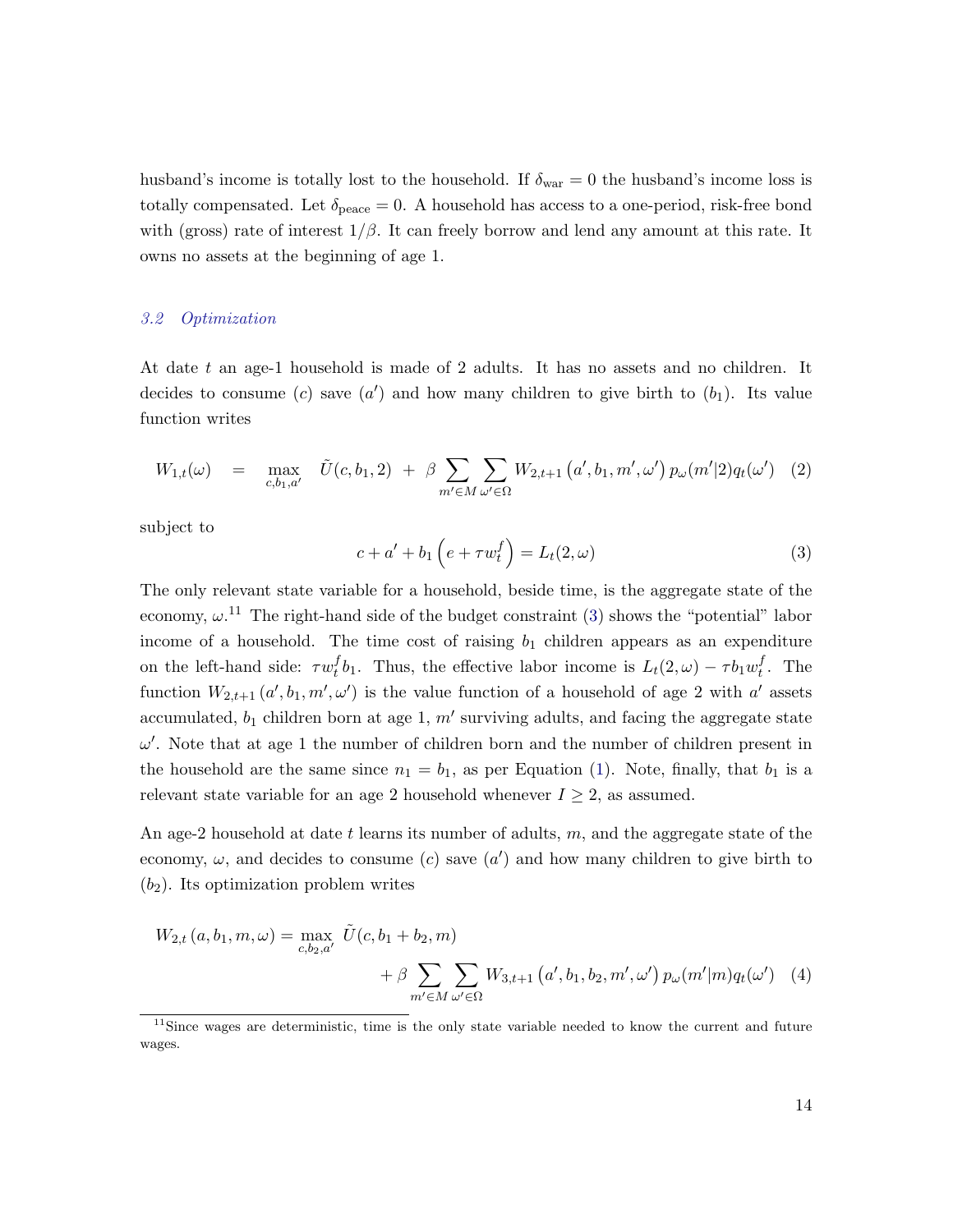subject to

$$
c + a' + (b_1 + b_2) \left( e + \tau w_t^f \right) = L_t(m, \omega) + \frac{a}{\beta} \tag{5}
$$

and  $b_2 = 0$  whenever  $m = 1$ . The right-hand side of the budget constraint represents total income: the sum of "potential" labor income as well as income from assets accumulated during the previous period. The time cost of raising the children present in the household at age 2 appears as an expenditure on the left-hand side. As per Equation (1) the number of children present in the household at age 2 is  $n_2 = b_1 + b_2$ . The function  $W_{3,t+1} (a', b_1, b_2, m', \omega')$ is the value function of an age 3 household at date  $t + 1$  with a' assets accumulated, m' adults,  $b_1$  children born at age 1,  $b_2$  children born at age 2 and facing the state  $\omega'$ . Note that, even though there are no births after age 2, the household must keep track of the number of children born at age 1 and 2 in order to assess the childrearing cost it is facing each period, as well as to compute its (adult equivalent) size.

From age 3 onward the only choices are consumption  $(c)$  and savings  $(a')$ . The number of children,  $n_j$ , evolves in line with the law of motion described by Equation (1). Formally, the optimization problem writes

$$
W_{j,t}(a, b_1, b_2, m, \omega) = \max_{c, a'} \tilde{U}(c, n_j, m)
$$
  
+  $\beta \sum_{m' \in M} \sum_{\omega' \in \Omega} W_{j+1,t+1}(a', b_1, b_2, m', \omega') p_{\omega}(m'|m) q_t(\omega')$ 

subject to

$$
c + a' + n_j \left( e + \tau w_t^f \right) = L_t(m, \omega) + \frac{a}{\beta}
$$
  
\n*n* : given by Equation (1)  
\n*j* > 2

and  $a' = 0$  when  $j = J$ .

#### *3.2.1 Optimality Conditions*

The first order conditions for consumption and savings at age 1 imply the Euler equation:

$$
U'\left(\frac{c}{\phi(b_1,2)}\right)\frac{1}{\phi(b_1,2)} = \beta E_{1,t}\left[\frac{\partial}{\partial a'}W_{2,t+1}(a',b_1,m',\omega')\right]
$$
(7)

15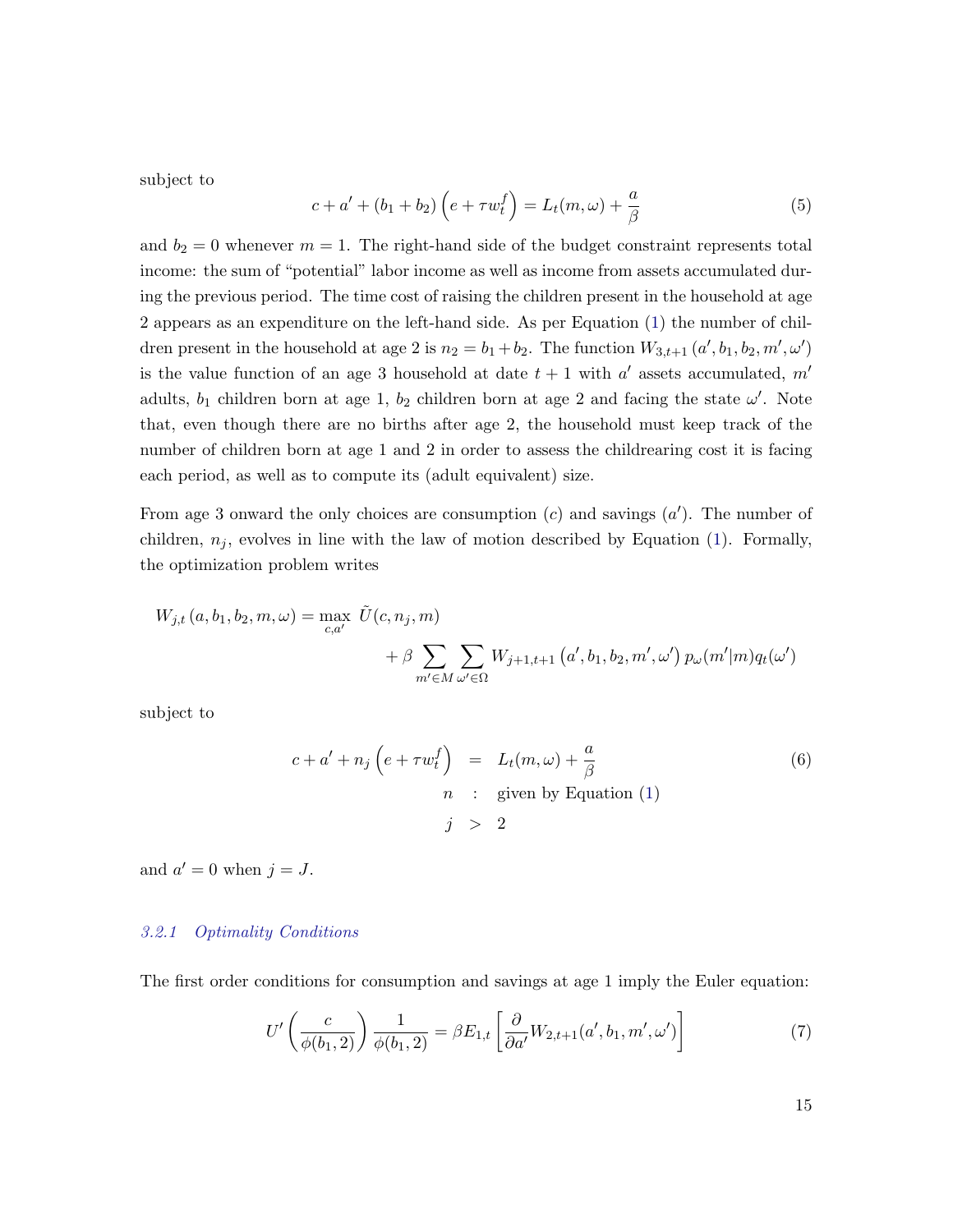where  $E_{1,t}$  is the expectation operator, conditioning on the information available to an age-1 individual at date t, and derived from the probability distributions  $q_t$  and  $p_\omega$  as described in problem (2). The marginal cost of a reduction in household consumption, measured on the left-hand side, is the marginal utility of consumption per (adult equivalent) member. The marginal benefit is the expected marginal gain at age 2, measured on the right-hand side of the equation. The first order conditions for consumption and fertility can be rearranged into

$$
\theta \frac{\partial}{\partial b_1} V(b_1, 2) + \beta E_{1,t} \left[ \frac{\partial}{\partial b_1} W_{2,t+1}(a', b_1, m', \omega') \right] =
$$
\n
$$
U' \left( \frac{c}{\phi(b_1, 2)} \right) \frac{1}{\phi(b_1, 2)} \times \left( e + \tau w_t^f + \frac{c}{\phi(b_1, 2)} \frac{\partial}{\partial b_1} \phi_1(b_1, 2) \right) \tag{8}
$$

where the left-hand side is the marginal benefit of a child born at age 1, and the right-hand side is the marginal cost. The marginal benefit comprises two parts: the instantaneous benefit at age 1, measured by  $\theta \partial V(b_1, 2)/\partial b_1$ , and the expected marginal benefit (net of future costs) from age 2 onward measured by  $\beta E_{1,t} [\partial W_{2,t+1}(a', b_1, m', \omega')/\partial b_1]$ . The marginal cost comprises three elements. The first two are the resource cost of raising the child, e, and the time cost, i.e., the loss of a fraction of the wife's labor income,  $\tau w_t^f$  $t<sub>t</sub>$ . The third element is the allocation of consumption to the newborn. The new child represents an increase of  $\partial \phi(b_1, 2)/\partial b_1$  adult-equivalent, thus it receives  $c/\phi(b_1, 2) \times \partial \phi(b_1, 2)/\partial b_1$  units of consumption. These three costs, expressed in consumption units, are weighted by the marginal utility of consumption per (adult equivalent) member,  $U'(c/\phi(b_1, 2))/\phi(b_1, 2)$ .

At age 2 the Euler Equation and optimality condition for fertility are

$$
U'\left(\frac{c}{\phi(b_1+b_2,m)}\right)\frac{1}{\phi(b_1+b_2,m)} = \beta E_{2,t}\left[\frac{\partial}{\partial a'}W_{3,t+1}(a',b_1,b_2,m',\omega')\right]
$$
(9)

and

$$
\theta \frac{\partial}{\partial b_2} V(b_1 + b_2, m) + \beta E_{2,t} \left[ \frac{\partial}{\partial b_2} W_{3,t+1}(a', b_1, b_2, m', \omega') \right] =
$$
  

$$
U' \left( \frac{c}{\phi(b_1 + b_2, m)} \right) \frac{1}{\phi(b_1 + b_2, m)} \times \left( e + \tau w^f + \frac{c}{\phi(b_1 + b_2, m)} \frac{\partial}{\partial b_2} \phi(b_1 + b_2, m) \right) \tag{10}
$$

which have the same interpretations as Equations (7) and (8). When  $m = 1$  a household cannot have children, therefore  $b_2 = 0$  and Equation (10) does not hold with equality.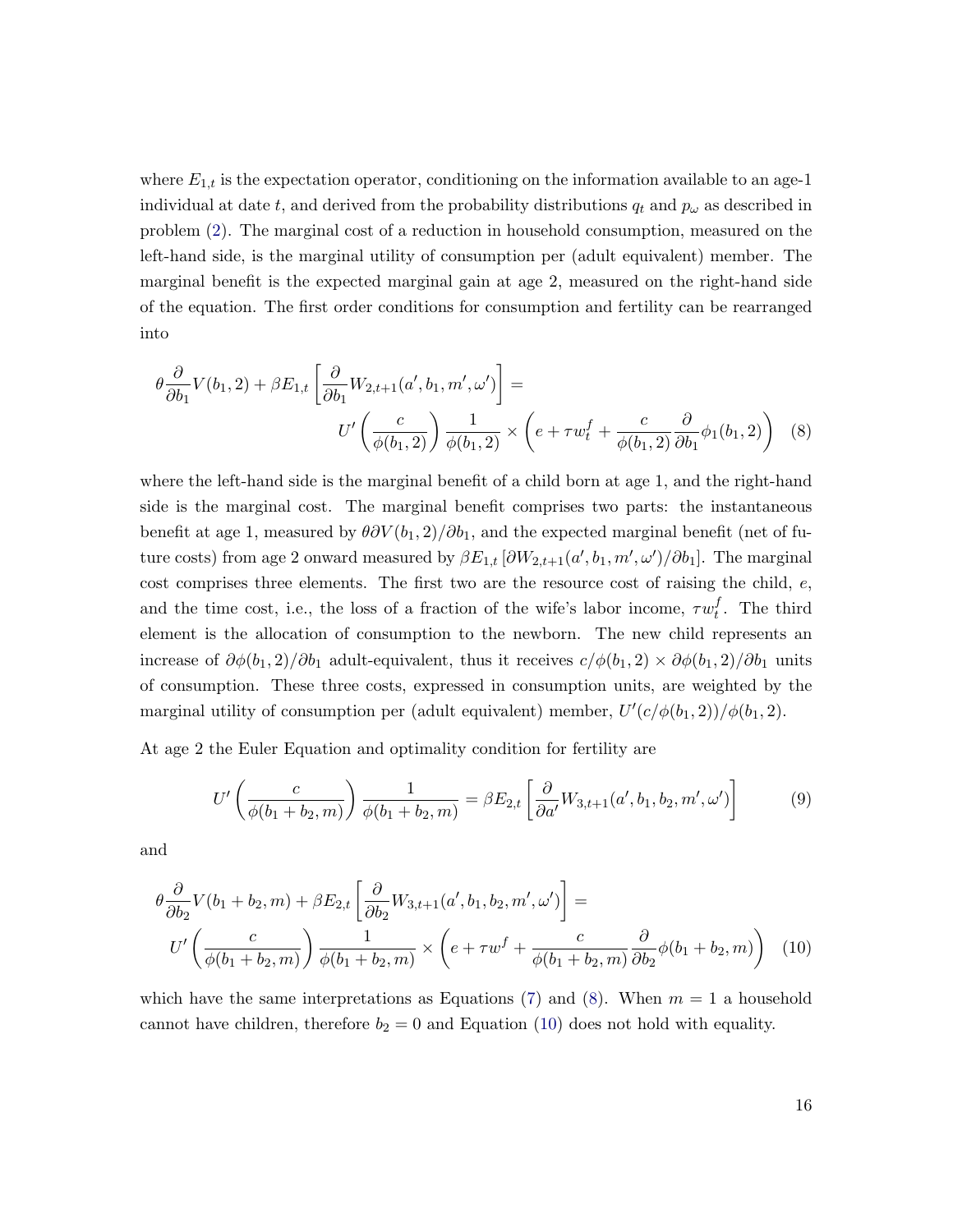At age 3 and above the only choice faced by a household is that of consumption and savings. The optimality conditions for consumption and savings are then summarized by the Euler equation

$$
U'\left(\frac{c}{\phi(n_j,m)}\right)\frac{1}{\phi(n_j,m)} = \beta E_{j,t}\left[\frac{\partial}{\partial a'}W_{j+1,t+1}(a',b_1,b_2,m',\omega')\right].
$$

#### *3.3 Discussion*

There are two mechanisms through which the war affects fertility, the second magnifying the effect of the first. First, the expected marginal benefit of a child (left-hand sides of 8 and 10) decreases during the war. This is because the war implies a reduction of the expected number of adults and because the marginal utility of a child is increasing in the number of adults:  $V_{nm} > 0$ . Second, the war implies an increase of the marginal cost of raising a child. This increase occurs because consumption decreases during the war and, therefore, its marginal utility increases, i.e. the cost of diverting resources away from consumption and toward raising a child increases. The decrease in consumption results from (i) the decrease in expected income due to the probability that the wife remains alone after the war; (ii) the decrease in contemporaneous income due to the husband's mobilization and loss of labor productivity; (iii) the increase in savings due to increased risk with respect to  $m$ . Note that the decrease in productivity during the war mitigates the increase in the marginal cost of a child by lowering the opportunity cost of time.

There are two important points to emphasize at this stage. The first is that the functions U and V determine the quantitative effect of the war on fertility and, more precisely, the parameter  $\sigma$  which controls the marginal utility of consumption, and the parameter  $\rho$  which controls the marginal utility of a child and the substitutability between adults and children. Second, the war is not just an increase in income risk, but also a shock to expected income. This is because the difference between war and peace, in the model, is not a mean-preserving spread of the distribution of  $m$ , the number of adults. The war does increase the income risk of a household, but it also reduces expected income since the expected number of adults becomes less than 2 once it breaks out.

In Section 4.1 the model's parameters are calibrated to fit the time trend of fertility before the war. It is worth, then, discussing the mechanism through which the model is able to generate a downward slopping trend in fertility. It is also important to understand why this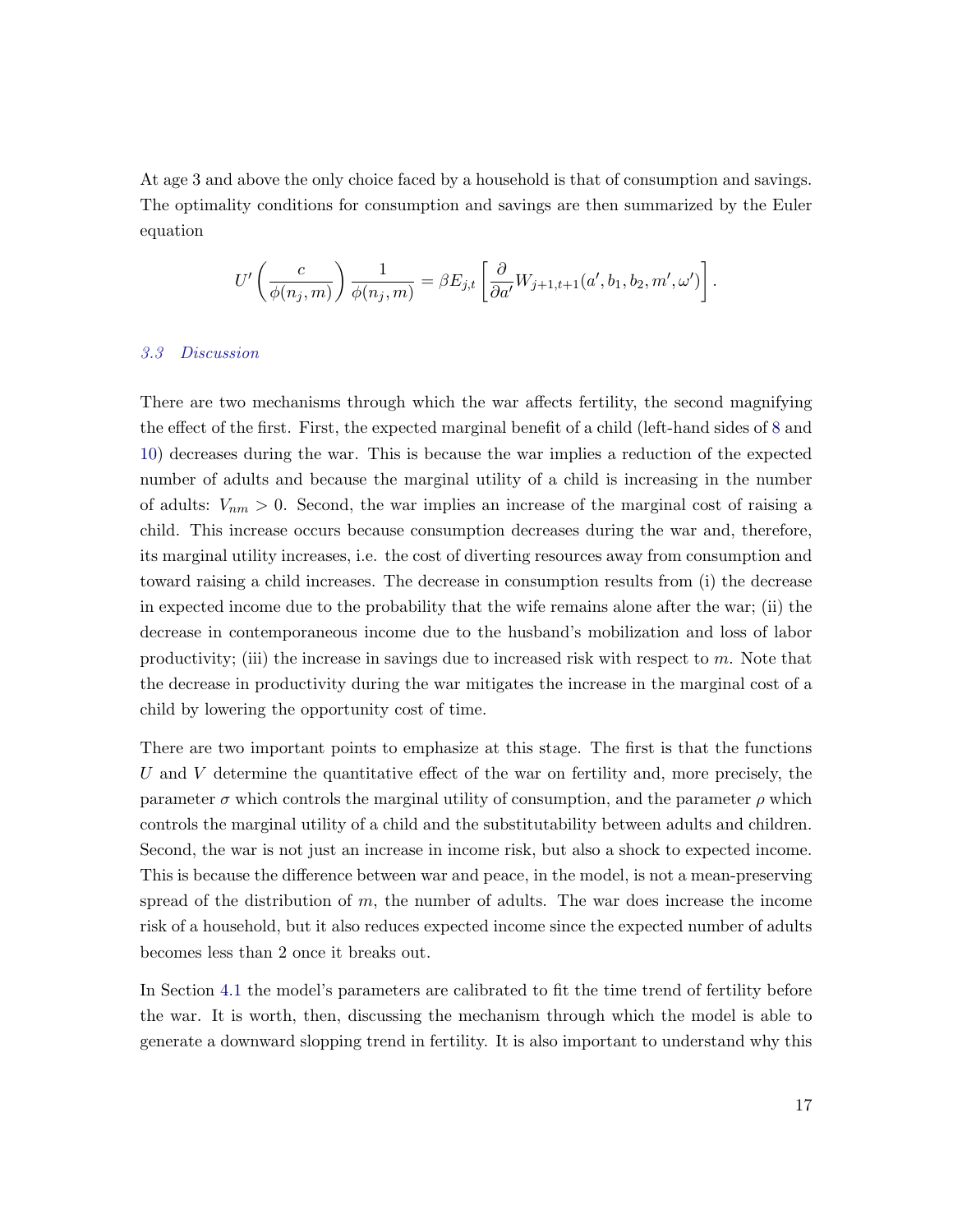trend is relevant to impose discipline on the parameters that are critical for the effect of the war:  $\rho$  and  $\sigma$ . Following the approach in Greenwood et al. (2005), the mechanism leading to a long-run decline in fertility is an increase in the opportunity cost of raising children resulting from wage growth. Note that growth in a wife's wage implies both an income and a substitution effect while growth in a husband's wage only implies an income effect. As is common in a time allocation problem the final effect of wage growth on fertility depends upon preferences and, in particular, the marginal utility of consumption and the marginal utility of a child. For fertility to decline at the same pace in the model and the data, the income effect resulting from the growth of both  $w^m$  and  $w^f$  needs to be more than offset by the substitution effect resulting from the increase in  $w<sup>f</sup>$ . Thus, the trend in fertility imposes a limit on the rate at which the marginal utility of consumption can decrease, and the rate at which the marginal utility of a child can increase, that is the trend imposes discipline on  $ρ$  and  $σ$ , the parameters that are critical for the effect of the war on fertility. In short, the time series of fertility is used to restrict size of the income effect on fertility, which depends on  $\rho$  and  $\sigma$ , and this discipline is then used to assess the effect of a particular income shock: the war.

#### 4 Quantitative Analysis

In this section I calibrate the model's parameters to fit the time series of the French fertility rate from 1800 until the eve of World War I. This time series, and in particular the pace at which it declines through time, is informative to restrict the parameters of the model –see Section 3.3. Using the calibrated parameters I conduct a set of experiments where I compute the optimal decisions of the generations reaching their childbearing years during an unanticipated war and after. In the first experiment, which I refer to as the "baseline," the generations reaching their childbearing years during the war experience three shocks that their predecessors did not: a higher risk that a wife remains alone in the household at the beginning of the next period, a partially-compensated loss of a husband's income during the war, and a permanent drop in labor productivity. This experiment provides a quantitative assessment of the effect of the war on optimal fertility. I also conduct counterfactual experiments to decompose the contribution of the shocks. First, I report the optimal fertility implied by the model when abstracting from the income loss during the war while maintaining the increased risk that a wife remains alone as well as the loss of labor productivity. Second I report the results of an exercise where both the income loss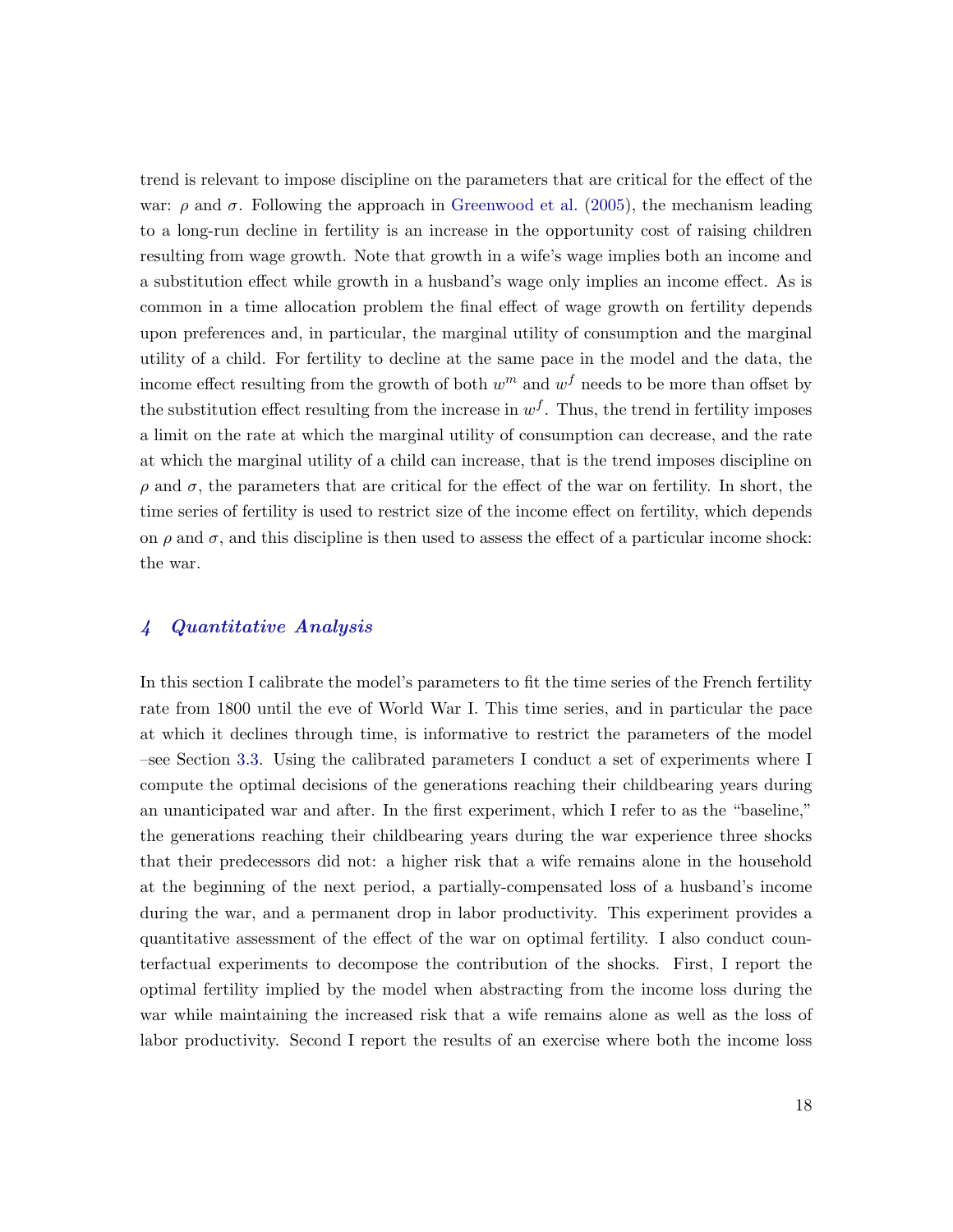during the war, and the reduction in labor productivity are as in the baseline, but the risk that a wife remains alone is nil. Finally, I compute the optimal fertility that would prevail had there been no loss of labor productivity. Finally, I also discuss the sensitivity of the baseline results with respect to the choice of some parameters.

#### *4.1 Calibration*

A model period is 5 years. Thus, an individual of age 1 in the model can be interpreted as a child between the age of 0 and 5 in the data. Let  $I = 4$  and  $J = 7$  so that an individual remains in the household in which it was born until it reaches the age of 15-20, and a young household is composed of two individuals between the age of 20 and 25. Households in the model have their children during the first and second period of their adult lives, which correspond to their 20s in the data. Life ends between the age of 50 and 55. An optimal path of fertility is a vector of 26 observations corresponding the the calendar years  $1806, 1811, \ldots, 1931.$ 

Let the rate of interest on the risk free asset be 4% per year. This implies a subjective discount factor  $\beta = 1.04^{-5}$ . I assume that  $w^m$  and  $w^f$  grow at the same, constant (gross) rate g from some initial conditions. I use the rate of growth of the Gross National Product per capita in the 19th century,  $1.6\%$  per year, to calibrate g –see Carré et al. (1976, Tables 1.1 and 2.3). Thus,  $g = 1.016<sup>5</sup>$ . I normalize the initial condition (corresponding to 1806 in the data) for  $w^m$  to 1 and I assume a constant gender gap in wages  $w^f/w^m$ . Huber (1931, pp. 932-935) reports figures for the daily wages for men and women in agriculture, industry and commerce in 1913. In industry, a woman's wage in 1913 was 52% of a man's. In agriculture the gap was 64%, and in commerce it was 77%. Since commerce was noticeably smaller than agriculture and industry I use  $w^f/w^m = 0.6$ . In Section 4.4 I present sensitivity results with respect to  $w^f/w^m$ . Note that a gender gap in earnings of 60% is consistent with the findings of the more recent literature studying the United States. Blau and Kahn (2006, Figure 2.1) report that women working full-time earned between 55% and 65% of what men earned from the 1950s to the 1980s. Knowles (2010) reports that, throughout the 1960s, the ratio of mean wages of women to those of men was slightly below 60% in the U.S.

For  $\phi$ , the adult-equivalent scale, I use the "OECD-modified equivalence scale" which assigns a value of 1 to the first adult member in a household, 0.5 to the second adult and 0.3 to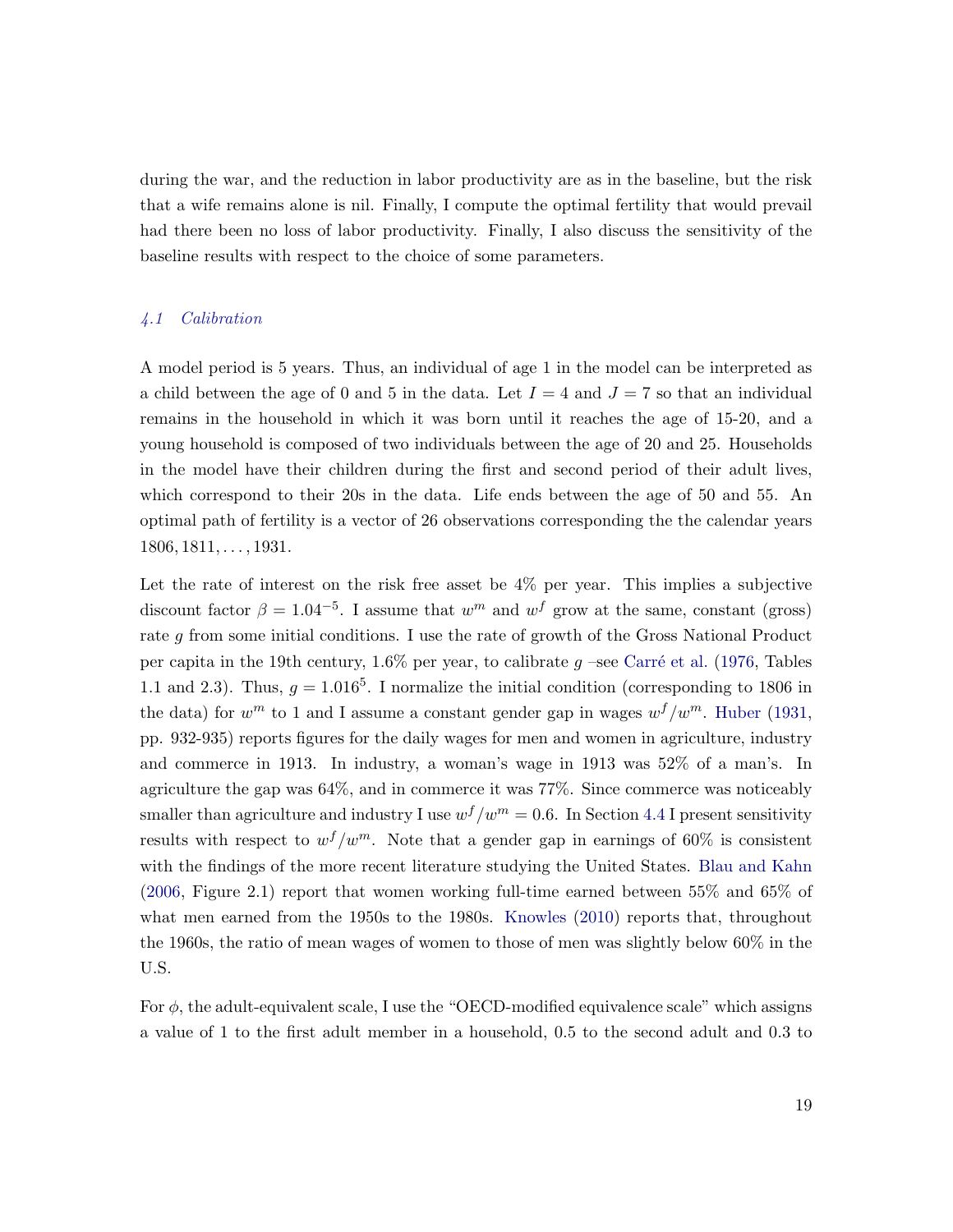each child:

$$
\phi(n,m) = \frac{1}{2} + \frac{m}{2} + 0.3n.
$$

There are four remaining parameters:  $\sigma$ ,  $\theta$ ,  $\rho$ , and  $\tau$ . I calibrate them to minimize a distance between the model's predicted time series of fertility and the actual time series in France before the war. In the model the war breaks out in 1916. Since the 1911 generation gives birth to children in 1911 and 1916 it is only affected by the war, which I assume to be unanticipated, in 1916. Thus, for this procedure I use data up to and including the fertility rate in 1911 and I assume that there are no wars and that individuals do not anticipate any:

$$
\omega_t
$$
 = peace and  $q_t$ (peace) = 1 for  $t$  = 1806, 1811,..., 1911.

Formally, let  $\alpha = (\sigma, \theta, \rho, \tau)'$  be the vector of remaining parameters. I chose them to solve the following minimization problem:

$$
\min_{\alpha} \sum_{t \in \mathcal{I}} (f_t(\alpha) - \mathbf{f}_t)^2 + (\tau \times n_{1911}(\alpha) - 0.1)^2
$$
\n(11)

where I is an index set:  $\mathcal{I} = \{1806, 1811, 1816, \ldots, 1911\}$ . This objective function deserves a few comments. First,  $f_t(\alpha)$  is the fertility rate implied by the model for a given value of α. Since women in households of age 1 and 2 give births at each date,  $f_t(α)$  is the sum of births from these two generations at date  $t$ , divided by 2. Second,  $f_t$  is the empirical counterpart of  $f_t(\alpha)$ .<sup>12</sup> Third,  $n_{1906}(\alpha)$  is the total number of children born to the 1906 generation. Thus, the second part of the objective function is the distance between the time spent by this generation raising its children and its empirical counterpart, 10%. The latter figure comes from Aguiar and Hurst (2007, Table II). They report that in the 1960s a woman in the U.S. spends close to 6 hours per week on various aspect of childcare, that is primary, educational and recreational. This amounts to 10% of the sum of market work, non-market work and childcare (61 hours). Thus,  $\tau$  is set to imply that the time spent by a women on childcare, on the eve of the war, is 10% as well. The good cost of raising a child is assumed to be zero, i.e.,  $e = 0$ . Note that if e was proportional to  $w<sup>f</sup>$  that is, if the good cost of raising a child was growing at rate q, then setting  $e$  to 0 would be innocuous since e could be subsumed into  $\tau$ . In Section 4.4 I present sensitivity results with respect to the target figure for the time cost of raising a child.

<sup>&</sup>lt;sup>12</sup>I construct a time series of the French fertility rate using the birth rate and the proportion of women between the age of 15 and 44 from Mitchell (1998).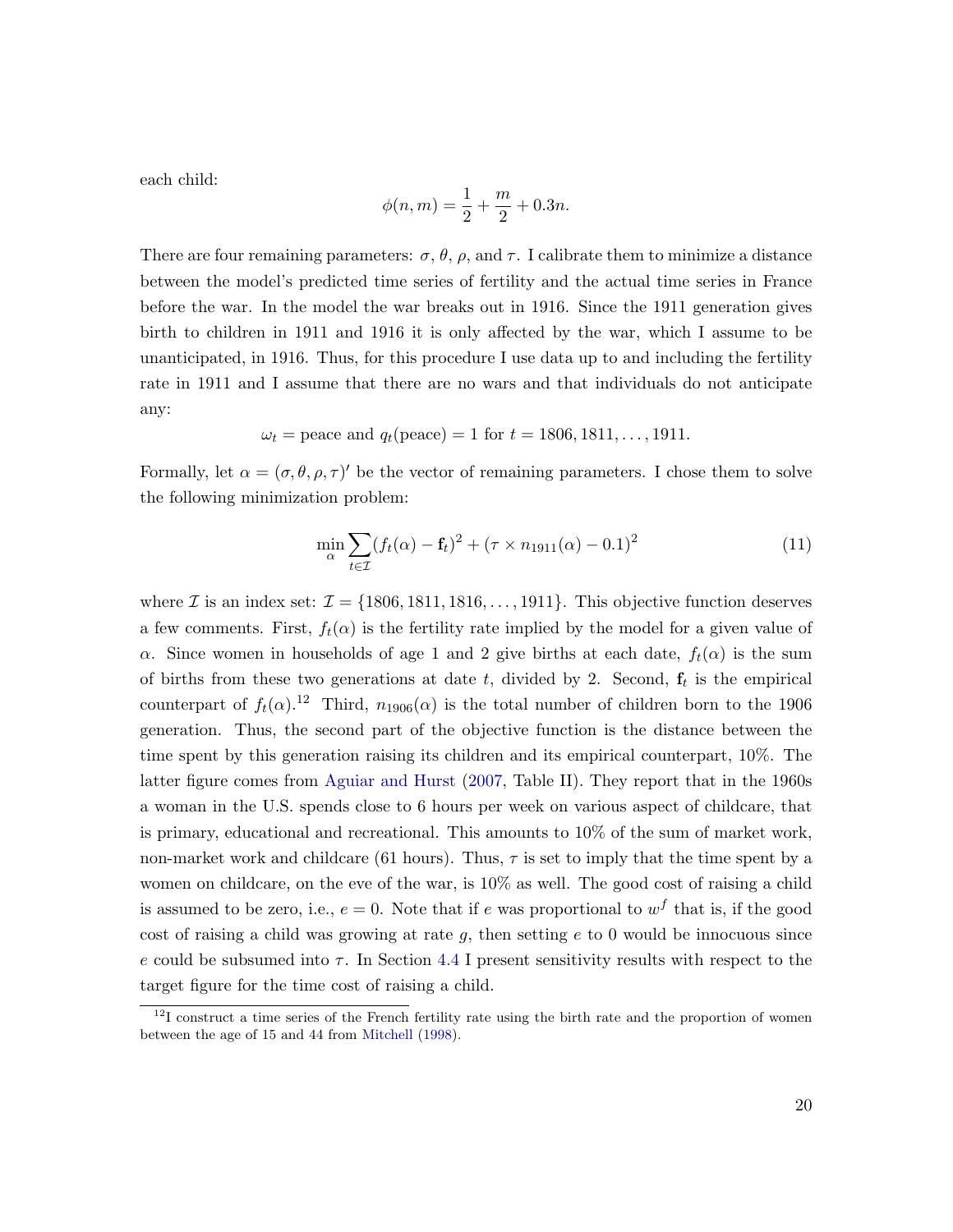Although  $\sigma$ ,  $\theta$ ,  $\rho$  and  $\tau$  are determined simultaneously, some aspects of the data are more important than others for some parameters. The level of fertility, in particular, is critical to discipline the parameter  $\theta$  which measures the intensity of a household's taste for children. The time cost of a child, that is 10% of a woman's time, is critical in determining the value of  $\tau$ . The parameter  $\sigma$  determines the curvature of the marginal utility of consumption and, since the number of adults in a household in constant, the parameter  $\rho$  determines the curvature of the marginal utility of fertility. Thus the decline in fertility which results from a comparison between its marginal cost (partly driven by the marginal utility of consumption) and its marginal benefit, disciplines the parameters  $\rho$  and  $\sigma$ . As discussed in Section 3.3, the discipline imposed by the time series of fertility on these parameters is relevant to assess the effect of the war on fertility. The calibrated parameters are displayed in Table 2. Figure 8 displays the computed and actual fertility rate for the pre-war period.

#### *4.2 Baseline Experiment*

In the experiment I assume that the war breaks out in 1916 and that it lasts for one period:

$$
\omega_{1916} = \text{war and } \omega_t = \text{peace for } t > 1916.
$$

I use three different values for  $q_{1916}(\text{war})$ , i.e., the perceived likelihood that the war will lasts one more period: 0, 10 and 20%. I use these values to evaluate the quantitative importance of this parameter which is difficult to discipline empirically.<sup>13</sup>

I calibrate  $p_{\text{war}}(1|2)$ , the probability that a wife is alone in the next period as

$$
p_{\text{war}}(1|2) = \frac{\text{military losses of World War I}}{\text{total men mobilized}}.
$$

The military losses where 1.4 millions while 8.5 million men were mobilized. Thus, I use  $p_{\text{war}}(1|2) = 1.4/8.5 = 0.16$ . This figure is not perfect. On the one hand it might exaggerate the risk from the perspective of a wife since she has the possibility of remarrying after the war if her husband died. This possibility would allow a wife to raise her children with hers and another husband's income. On the other hand the probability may underestimate the risk since the husband may survive the war but come home disabled. In the case of World

 $13$ The literature on disasters, such as Barro (2006) and Barro and Ursúa (2008), emphasizes the importance of the probability of a disaster occurring, while  $q_{1916}$ (war) is the probability that the war goes on for one more period conditional on being ongoing already.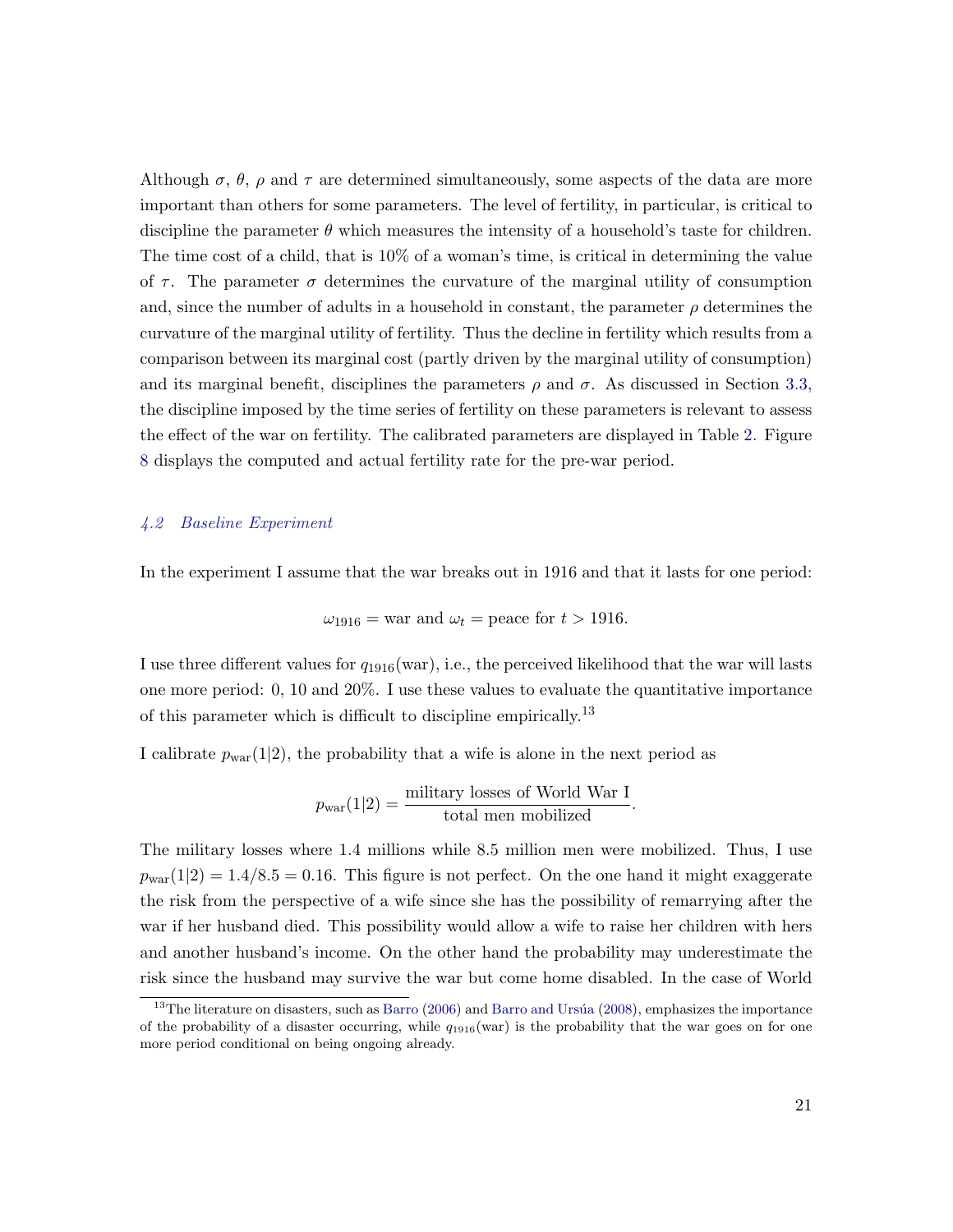War I this was a distinct possibility since the massive use of artillery and gases made this conflict quite different from any other conflict before. Huber (1931, p. 448) reports 4.2 million wounded during the war: half of the men mobilized. The number of invalid was 1.1 million among which 130,000 were mutilated and 60,000 were amputated. In Section 4.4 I present sensitivity results with respect to  $p_{\text{war}}(1|2)$  to address these concerns. Note that I assume that all men in their childbearing years are mobilized. This is because the size of the mobilization was massive: 8.5 out of 8.7 million men between the age of 20 and 50 were mobilized.

Households did not get fully compensated for the income loss they incurred while the men were mobilized. Downs (1995) cites a compensation amounting to somewhere between 35 and  $60\%$  of a man's pre-war salary in agriculture or industry.<sup>14</sup> To represent this loss, I set  $\delta_{\text{war}} = 0.5$ . In Section 4.4 I present sensitivity results with respect to the magnitude of the income loss of the husband.

There is evidence that macroeconomic aggregates fell during the First World War. Using data from the French national accounts, I compute a time series of real output per worker and found that it is  $28\%$  lower in 1919 than in 1913.<sup>15</sup> Figure 11 shows an index of this time series. Note that this figure is consistent with Barro (2006, Table 1)'s reporting of a drop of 31% in real Gross Domestic Product per capita in France (29% in Germany). I model this shock as permanent. That is, I impose that in 1916 wages drop by a fraction  $\pi$ below their trend:

$$
w_{1916}^m = (1 - \pi)gw_{1911}^m
$$
 and  $w_{1916}^f = (1 - \pi)gw_{1911}^f$ 

and that from this date onward they grow a the constant rate g. I use  $\pi = 0.3$ .

The results of this experiment are reported in Figure 9 and Table 3 for three values of  $q_{1916}(\text{war})$ : 0, 10% and 20%. Consider the case where  $q_{1916}(\text{war}) = 0$ , that is when households anticipate that the war lasts for one period only. The fertility rate predicted by the model falls by 54% in 1916 relative to 1911, versus 49% in the data. Thus, the model over-predicts the decline in fertility by  $10\%$  (54/49 = 1.10). After the war fertility increases by 154% in the model versus 118% in the data. Thus the model over-predicts the post-war increase by  $31\%$  (154/118 = 1.31). Figure 10 helps interpreting these results. It shows

<sup>14</sup>See Downs (1995, p. 49) and Huber (1931, pp. 932-935).

 $15$ The data is from CEPII. It is available upon request or at can be downloaded at: http://www.cepii.fr/francgraph/bdd/villa/serlongues/crois.xls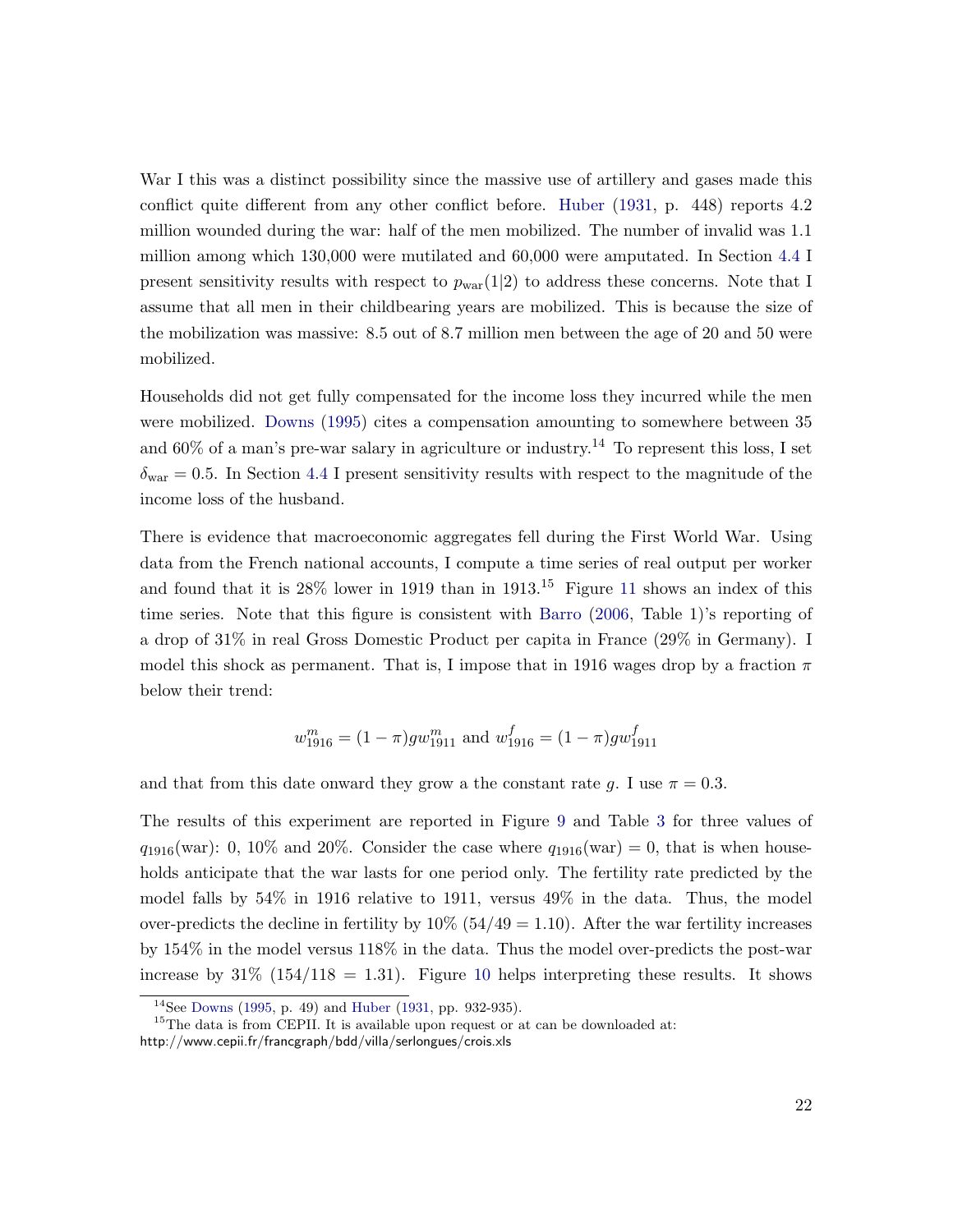fertility by age at different point in time, as predicted by the model. Observe that during the war households of age 1 and 2 reduce their fertility since they are both affected by the shocks associated with the war. After the war fertility rises for households of age 1 and 2. There are two points deserving a discussion at this stage. First, since the war is over in 1921, age 1 and 2 households at this time have fertility decisions that are consistent with the trend in wages. Since the shock to wages is permanent, however, their fertility reaches higher trends than before the war. Second, the fertility of age 2 households in 1921, that is the 1916 generation who was of age 1 during the war, rises above trend. This is because this generation postponed giving birth during the war and is catching up after. A fact consistent with the pattern observed in the data of figure 6. This catch-up effect does not compensate for the deficit of births during the war, though. Thus, the model predicts that the completed fertility of the 1916 generation is 25% below trend. A fact that is consistent with the completed fertility data of Figure 3.

Turning to the cases where households expect that the war might last longer than one period, that is when  $q_{1916}(\text{war}) = 10\%$  and 20%. Table 3 reveals that both the decline of fertility during the war, and the subsequent increase are exacerbated in comparison with the case where households anticipate the war to last only one period. When  $q_{1916}(\text{war}) = 10\%$ , fertility decreases by  $55\%$  vis-à-vis 49 in the data, therefore exceeding the actual decline by 12%. When households perceive that the war has a 20% probability of still being on in the next period, the fertility decline is 56%. In these cases the increases in fertility between 1916 and 1921 are 162 and 169%, respectively (v. 118% in the data). It should be noted that there are two effects of an increase in  $q_{1916}$  (war) that are offsetting each other. On the one hand, an increase in  $q_{1916}$ (war) magnifies the risk associated with the war and, therefore, exacerbates the fertility adjustment caused by it. On the other hand, when a young household expects the war to be over in the next period it has an incentive to reallocate births into the future. This incentive is weakened by increases in the probability that, in the future, the war can still be on. The results displayed in Table 3 show that this mechanism is dominated by the first one.

As transpires from the previous discussion, the assumption that the decline in wages during the war is permanent is not innocuous. To assess its importance I conduct an experiment where I assume that the decline in wages during the war is temporary. That is, I assume  $w_{1916}^m = (1 - \pi)gw_{1911}^m$  and  $w_{1916}^f = (1 - \pi)gw_{1911}^f$  as above, but I also assume that  $w_{1921}^m =$  $g^2w_{1911}^m$  and  $w_{1921}^f = g^2w_{1911}^f$ . I find that in such case the decline in fertility during the war is 54% as in the baseline and that the increase after the war is 139% (v. 154 in the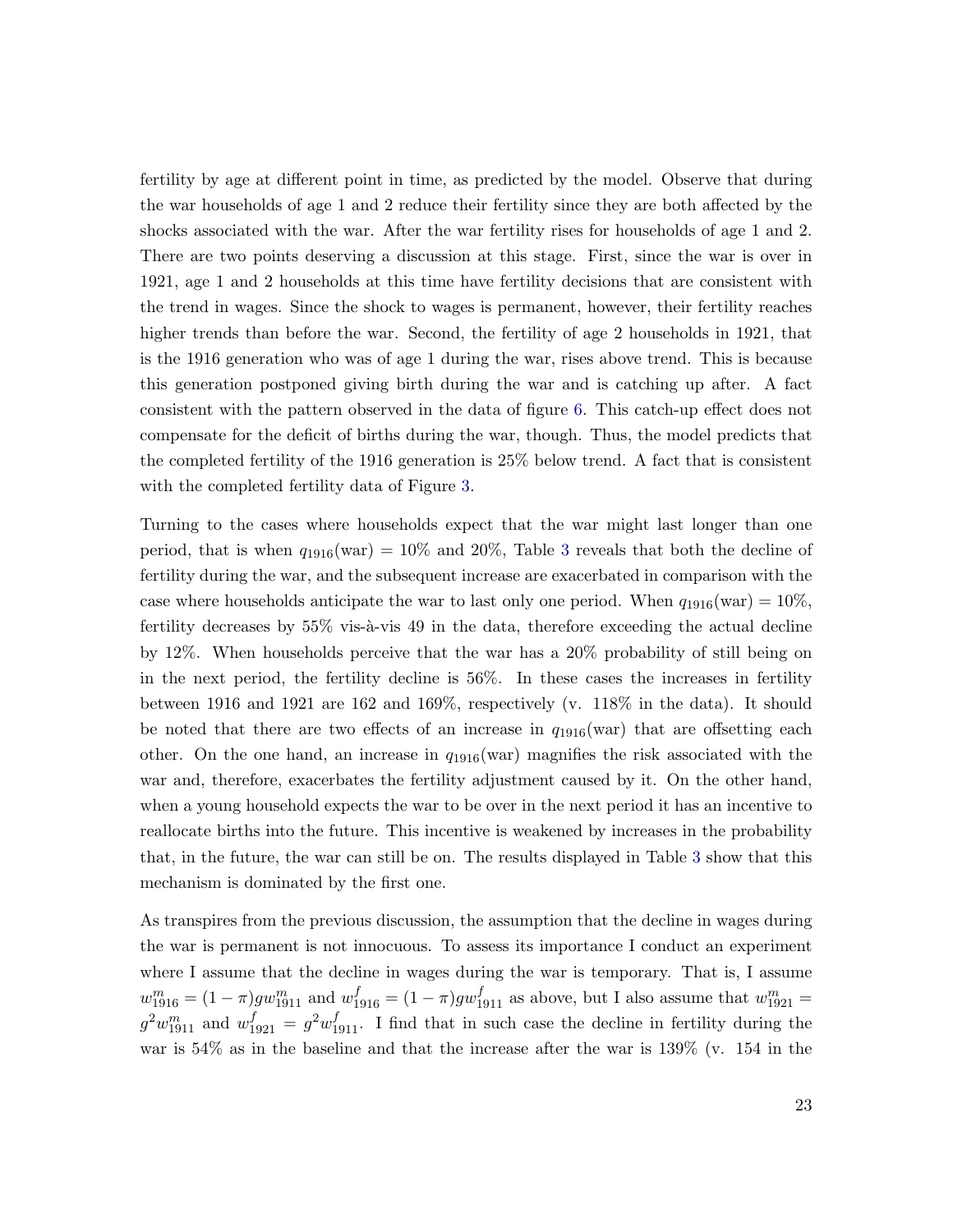baseline). With a temporary drop in wages, the opportunity cost of raising chidden after the war is higher than in the baseline, thus the catch-up of fertility is less pronounced.

This exercise shows that the combination of three shocks, the increase probability that a wife remains alone after the war, the husband's inability to earn income during the war, and the decrease in labor productivity imply large changes in optimal fertility, over-predicting both the decrease observed during the war and the catch-up observed after. Note again that although, in the model, husbands are unable to receive income during the war, there are no physical separations of couples.

#### *4.3 Decomposition*

To evaluate the relative contributions of the shocks faced by households exposed to the war during their fertile years I conduct three counterfactual experiments. Remember that in the baseline the three shocks representing the war are  $(\delta_{\text{war}}, p_{\text{war}}(1|2), \pi) = (0.5, 0.16, 0.3).$ In each counterfactual experiment I abstract from one of these shocks while leaving the two others achieve their baseline value. So, in the first experiment I abstract from the contemporaneous loss of income:  $(\delta_{\text{war}}, p_{\text{war}}(1|2), \pi) = (0, 0.16, 0.3)$ . In the second I abstract from the risk that a wife is alone after the war:  $(\delta_{\text{war}}, p_{\text{war}}(1|2), \pi) = (0.5, 0, 0.3)$ . In the last experiment, I abstract from the permanent decrease in labor productivity:  $(\delta_{\text{war}}, p_{\text{war}}(1|2), \pi) = (0.5, 0.16, 0)$ 

Figure 12 and Table 3 show the results of these experiments for different values of  $q_{1916}(\text{war})$ . In Experiment 1, that is when households are faced with the same risk of loosing their husbands as in the baseline and the same decline in labor productivity, but no contemporaneous income loss, i.e.  $(\delta_{\text{war}}, p_{\text{war}}(1|2), \pi) = (0, 0.16, 0.3)$ , and when  $q_{1916}(\text{war}) = 0$ , the decrease of fertility between 1911 and 1916 is 44% versus 54 in the baseline case. The post-war increase is 111% (v. 154 in the baseline). Although, these figures vary as  $q_{1916}$  (war) changes, they remain proportional to the changes generated by the baseline experiment. As Table 3 shows, the decline in fertility in this experiment represents 80-81% of the decline generated by the baseline, regardless of the value of  $q_{1916}(\text{war})$ . The increase in fertility in this experiment amounts to 70-72% of the increase generated by the baseline experiment, regardless of the value of  $q_{1916}(\text{war})$ . This result suggests that the bulk of the fertility changes caused by the war can be attributed to the increased risk that wives would remain alone after the war, and that this conclusion is robust to how likely households perceived that the war would keep going.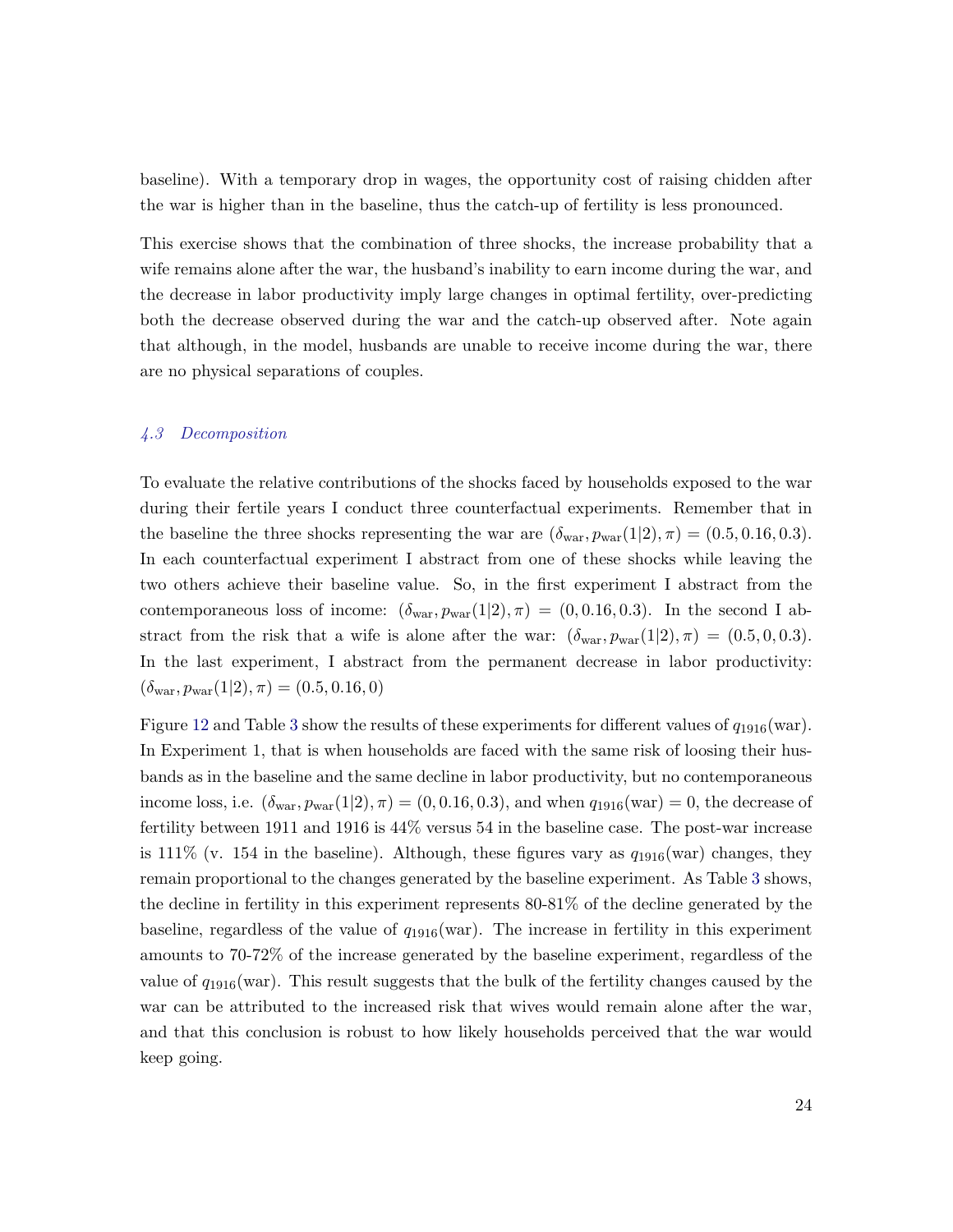When abstracting from the loss of expected income due to the risk that a wife remains alone after the war (Experiment 2), and when  $q_{1916}(\text{war}) = 0$ , the fertility decline generated by the model amounts to 9% of the decline generated in the baseline, and the post-war increase 6%. As with the first experiment, these results are fairly robust to the value used for  $q_{1916}$  (war). It is not surprising that the risk that a wife remains alone plays a larger role than the contemporaneous income loss for a household. The latter is a temporary shock while the former is a permanent income shock. But, in addition to being an income shock, a reduction of the number of adults is also a preference shock, as discussed in Section 3.1, which also reduces the expected marginal benefit for a child.

The figures of Experiment 2 can be used to evaluate the decline in fertility that would have occurred if households anticipated to replace deceased husbands for sure. Such calculation is relevant because, as noted in Section 2.3, the women whose fertility was affected by the war eventually married as the women of any other generations. Experiment 2 shows that if these women perceived no risk of raising their children alone, then their fertility would have decreased by  $5/49 = 10\%$  of the actual decline observed in the French data when  $q_{1916}(\text{war}) = 0$ . This figure increases to 12 and 14% when  $q_{1916}(\text{war})$  increases to 10 and 20%, respectively.

Experiment 3 shows how optimal fertility would have declined in the absence of the drop of labor productivity during the war. The result is that fertility would have declined more than in the baseline: 57% (v. 54 in the baseline) when  $q_{1916}(\text{war}) = 0$ . Thus the decline in labor productivity mitigates the effect of the war on fertility. This results follows from the discipline imposed by the calibration of Section 4.1 on the relative strength of income and substitution effects when wages are changing. In particular, when both wages are growing at the same rate the substitution effect dominates to yield the downward slopping trend in fertility. During the war, where the experiment consists in a proportional reduction of both  $w^m$  and  $w^f$ , the substitution effect dominates too, but in the opposite direction: the reduction of labor productivity reduces the opportunity costs of having a child and, therefore, mitigates the decline in fertility implied by the war.

#### *4.4 Sensitivity*

I consider alternative values for (i) the probability that a woman remains alone after the war,  $p_{\text{war}}(1|2)$ ; (ii) the magnitude of the husband's income loss during the war,  $\delta_{\text{war}}$ ; (iii) the time cost of raising children,  $\tau$ ; and (iv) the gender wage gap in earnings,  $w^f/w^m$ .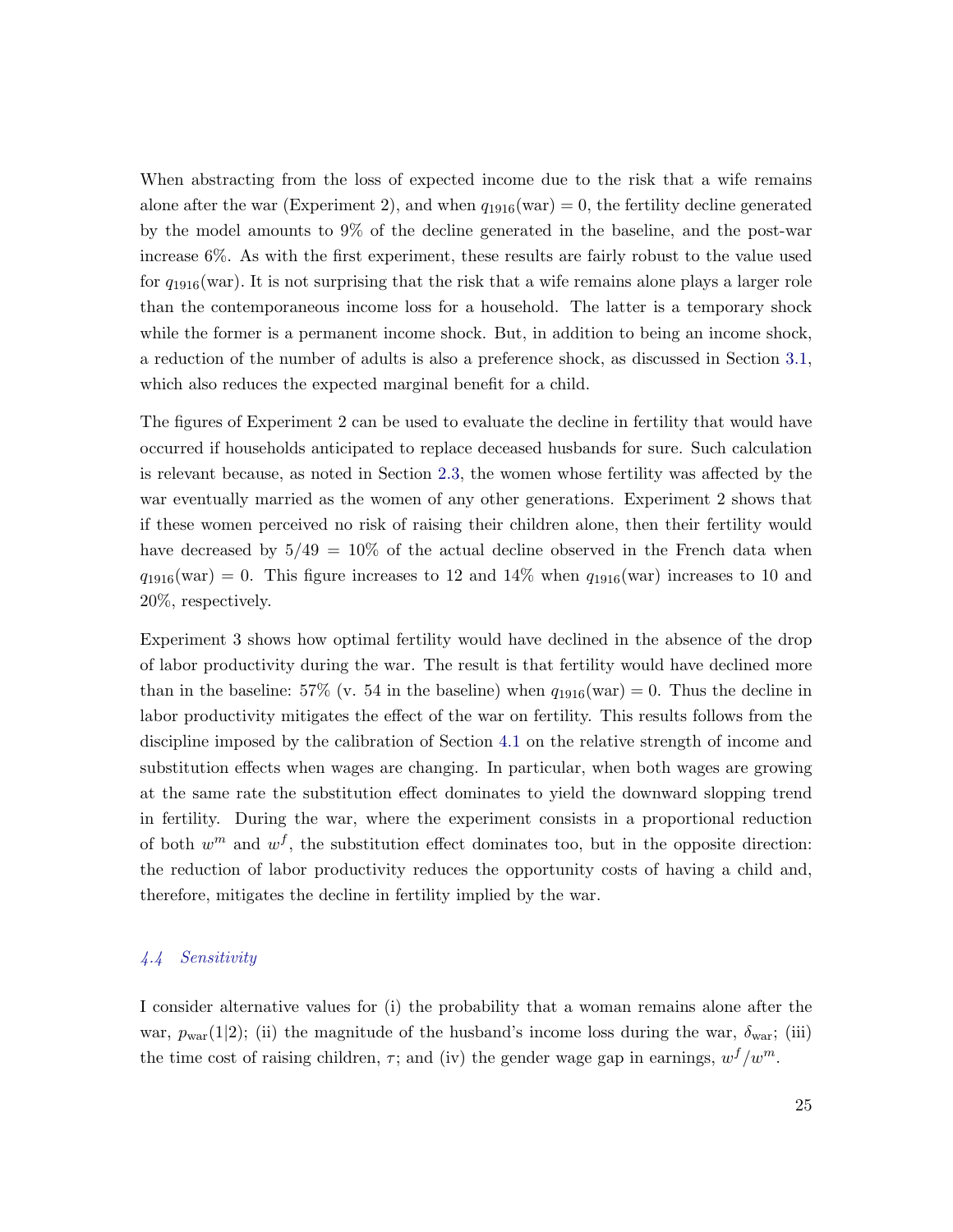Consider two alternative values for  $p_{\text{war}}(1|2)$ , the probability that a woman remains alone after the war: 10 and 20% instead of 16 in the baseline. In both cases the baseline experiment of Section 4.2 is performed with the new value of  $p_{\text{war}}(1|2)$ , while assuming that  $q_{1916}(\text{war})$  = 0, that is households expect the war to last for one period only. Table 4 reports the results. It transpires that this probability matters noticeably for the results of the exercise but that, even in the conservative case where the risk for a wife to remain alone is 10%, the model generates a strong decline in fertility: 41% versus 54 in the baseline and 49 in the data.

In the experiment of Section 4.2 a household loses 50% of a husband's income because of mobilization. I consider two alternative values: one where the loss of income is 25% and one where it is 75%. Performing the same experiment as in Section 4.2 with these values implies results that are reported in Table 4. As the income loss gets smaller, the model generates smaller decline in fertility and, consequently smaller increase after the war. In the case of an income loss of 25% during the war, the model still implies a strong decline in fertility: 49%.

Consider now alternative targets for the time cost of raising children. For each new target the model needs to be calibrated again in exactly the same fashion as in Section 4.1 with the exception of the target in the second component of the objective function (11). Then the experiment of Section 4.2 is performed. I consider two alternative targets: a time cost of 5% and a time cost of 20%. The results are displayed in Table 4. The model's prediction for the change in fertility is not monotonic in the time cost of a child. It may appear "counterintuitive" that the effect of the war on fertility is not exacerbated when the cost of a child is larger than in the baseline, e.g., when it is 20%. The reason for this result is that, as the target figure for the time cost of a child changes, other parameters change too. In particular, a larger-than-baseline time cost of raising a child implies, through the calibration procedure, a higher value for  $\rho$ . This can be understood as follows: as the opportunity cost of raising a child increases the marginal cost increases too. Since the model is calibrated to fit the fertility data, marginal cost and marginal benefit must be equalized at the same fertility level. This implies that the marginal benefit of a child must also increase, which is achieve through higher values for  $\rho$  and  $\theta$ . Higher values for  $\rho$ , however, imply less complementarity between adults and children in utility. This, in turn, makes the war less costly.

Finally, In Table 4 I report the results of an exercise where I consider alternative values for  $w^m/w^f$ , the gender earning gap: 40 and 80%. As for the sensitivity analysis with respect to  $\tau$ , the model's parameters are calibrated again for each alternative value of  $w^m/w^f$  and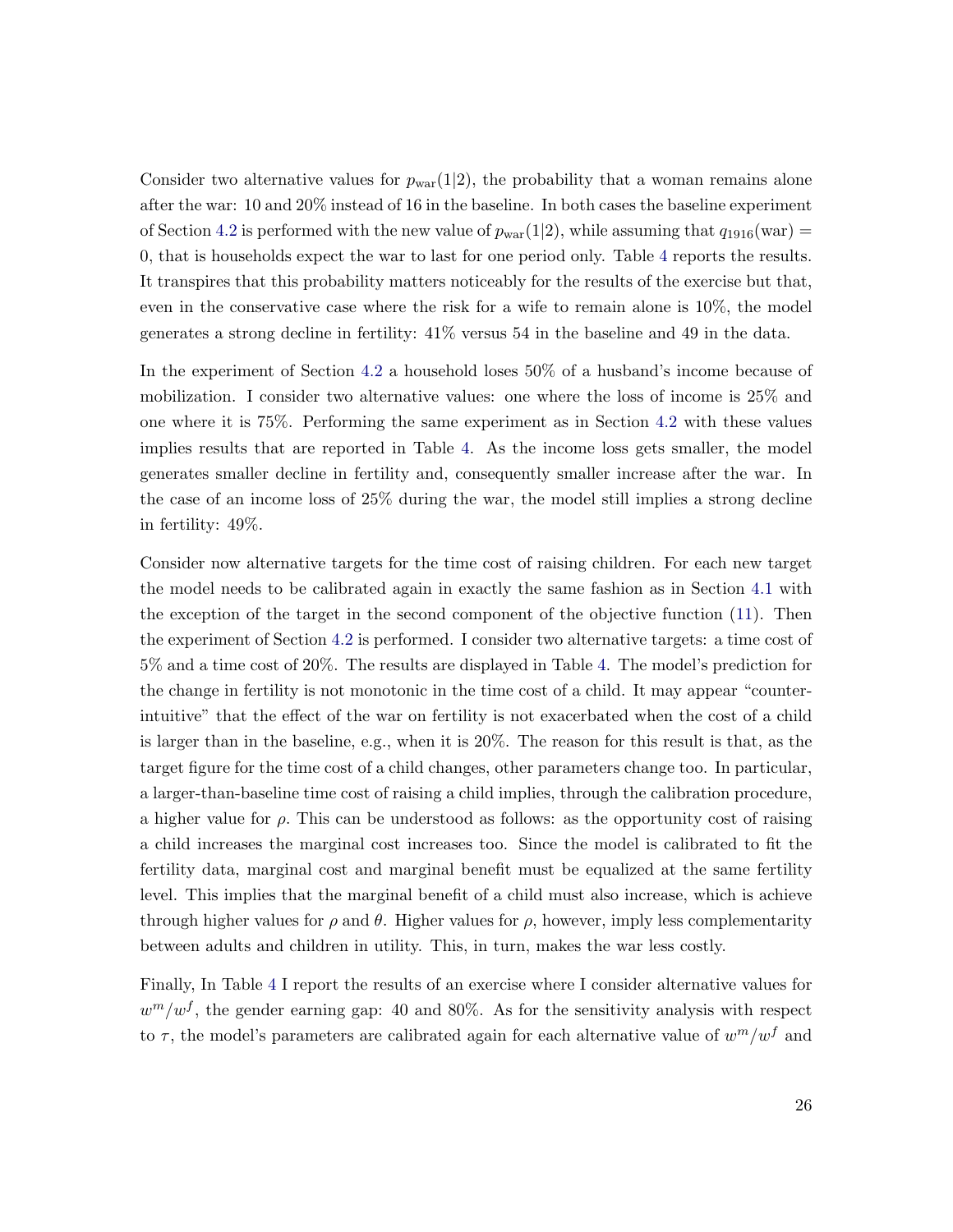the experiment of Section 4.2 is performed. The model generates large variations in fertility in these experiments.

#### 5 The Quality-Quantity Tradeoff

In the model described and used above the long-run decline in fertility results from an increase in the opportunity cost of raising children when wages are growing. In this section I show that the analysis carries over to a different framework, often found in the literature, where parents value both the quality and quantity of their children. A simple setup, inspired from Jones et al. (2008), is enough to show this.

Consider a household composed of a husband and a wife. Each is endowed with one unit of productive time per period. Let  $w^m$  and  $w^f$  represent their wage rates, and let  $g > 1$  be their common (gross) rate of growth. Let  $\eta$  denote the ratio  $w^m/w^f$ . The household is alive for two periods but can give birth to children only during the first period. There are two types of costs associated with children. First they must be produced, which requires that  $\tau$  units of a wife's time be spent at home for each child. As in Section 3 the parameter  $\tau$ is not a choice, but rather a description of the household technology. Second children must be educated. This implies another cost over which the household has a choice: the quality of the education. Let  $e$  be the resources, measured in goods, invested by the household in a child's education, then the average quality of a child is

$$
q = Q(e). \tag{12}
$$

Let the household's preferences be represented by

$$
U(c, b, q, c') = \alpha \ln(c) + \gamma \ln(b) + \delta \ln(q) + \beta E[\alpha \ln(c')]
$$
\n(13)

where  $\alpha, \gamma, \delta > 0$  and c and c' represent current and future consumption, respectively. The variable b is the number of children and the variable  $q$  the average quality of children. The operator  $E$  is the expectation operator. The household has access to a one-period, risk-free bond with (gross) rate of interest  $1/\beta$ . It can freely borrow and lend any amount at this rate. It owns no assets at the beginning of the first period.

During the first period there are two adults in the households. Thus, the budget constraint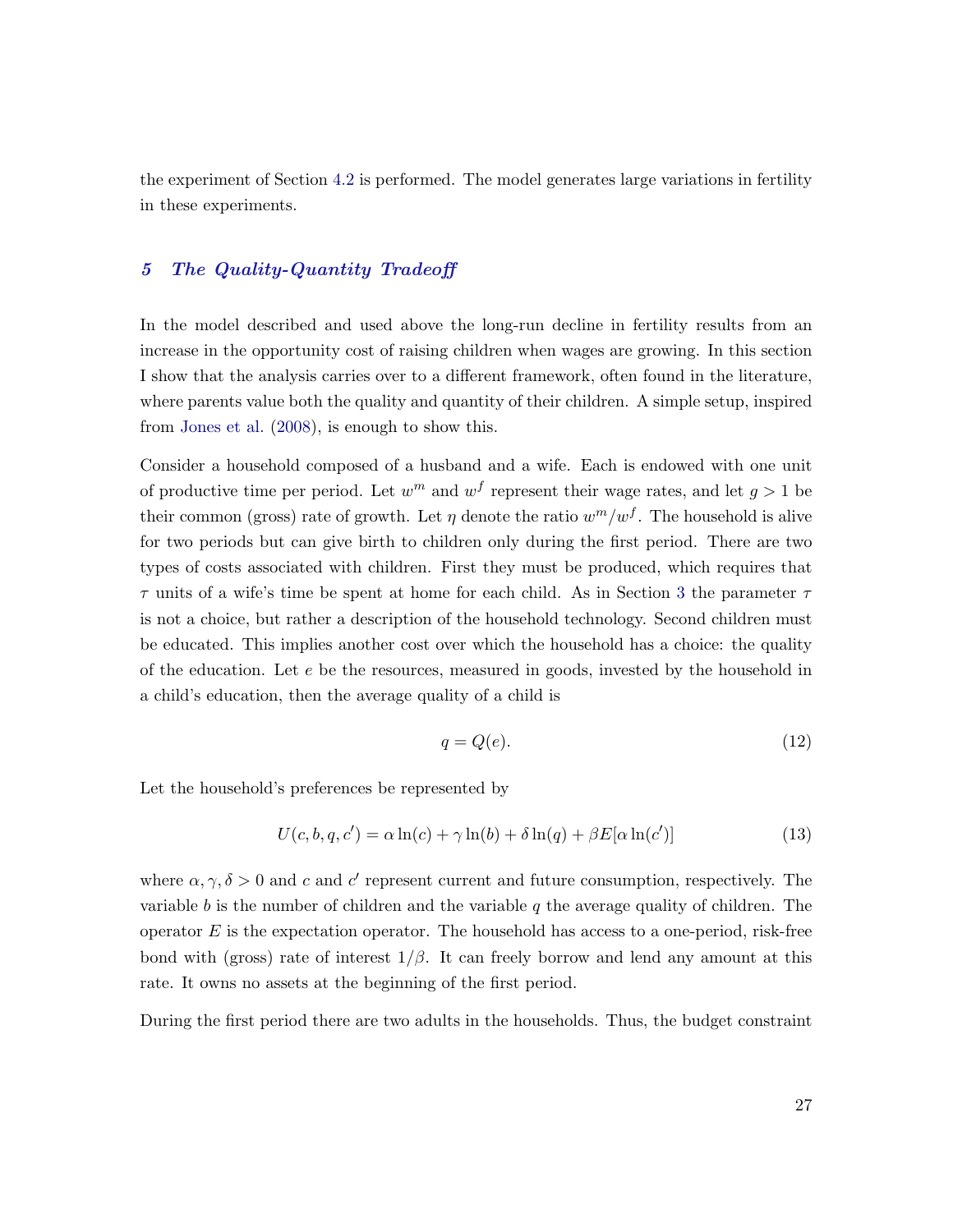is

$$
c + b\left(e + \tau w^f\right) + a' = w^m + w^f,\tag{14}
$$

where  $a'$  represent savings. In the second period the number of adults is a random variable. If there is only one adult it is the wife, and the probability of that event is denoted by  $p_{\omega}$ where  $\omega \in \Omega = \{\text{war}, \text{peace}\}\.$  Thus, consumption during the second period is

$$
c' = \begin{cases} a'/\beta + g(w^m + w^f) & \text{with probability } 1 - p_\omega \\ a'/\beta + gw^f & \text{with probability } p_\omega \end{cases}
$$
(15)

The optimization problem of the household is to choose its consumption  $c$ , savings  $a'$ , number of children b and investment in children's quality e, in order to maximize its objective (13) subject to the technology (12) and the budget constraints (14) and (15). The first order conditions for this problem are

$$
c : 0 = \alpha/c - \lambda
$$
  
\n
$$
a' : 0 = E[\alpha/c'] - \lambda
$$
  
\n
$$
b : 0 = \gamma/b - \lambda (e + \tau w^f)
$$
  
\n
$$
e : 0 = \delta Q'(e)/Q(e) - \lambda b
$$

The solution of this system of equations can be characterized as

$$
c = \theta_c(w^m + w^f)
$$
  
\n
$$
a' = \theta_a(w^m + w^f)
$$
  
\n
$$
b(e + \tau w^f) = (1 - \theta_c - \theta_a)(w^m + w^f)
$$

where  $\theta_c$  and  $\theta_a$  are constants that depend upon the parameters of the model. (See the Appendix for a characterization of these constants).

An important difference between this model and that of Section 3 transpires through these equations. In the absence of the education margin, that is when  $e$  is exogenously set to zero, the model predicts that fertility is independent of the level of wages during peace times:

$$
b\bigg|_{e=0} = \frac{1-\theta_c-\theta_a}{\tau} (1+\eta).
$$

This property is a standard consequence of logarithmic utility and the motivation for using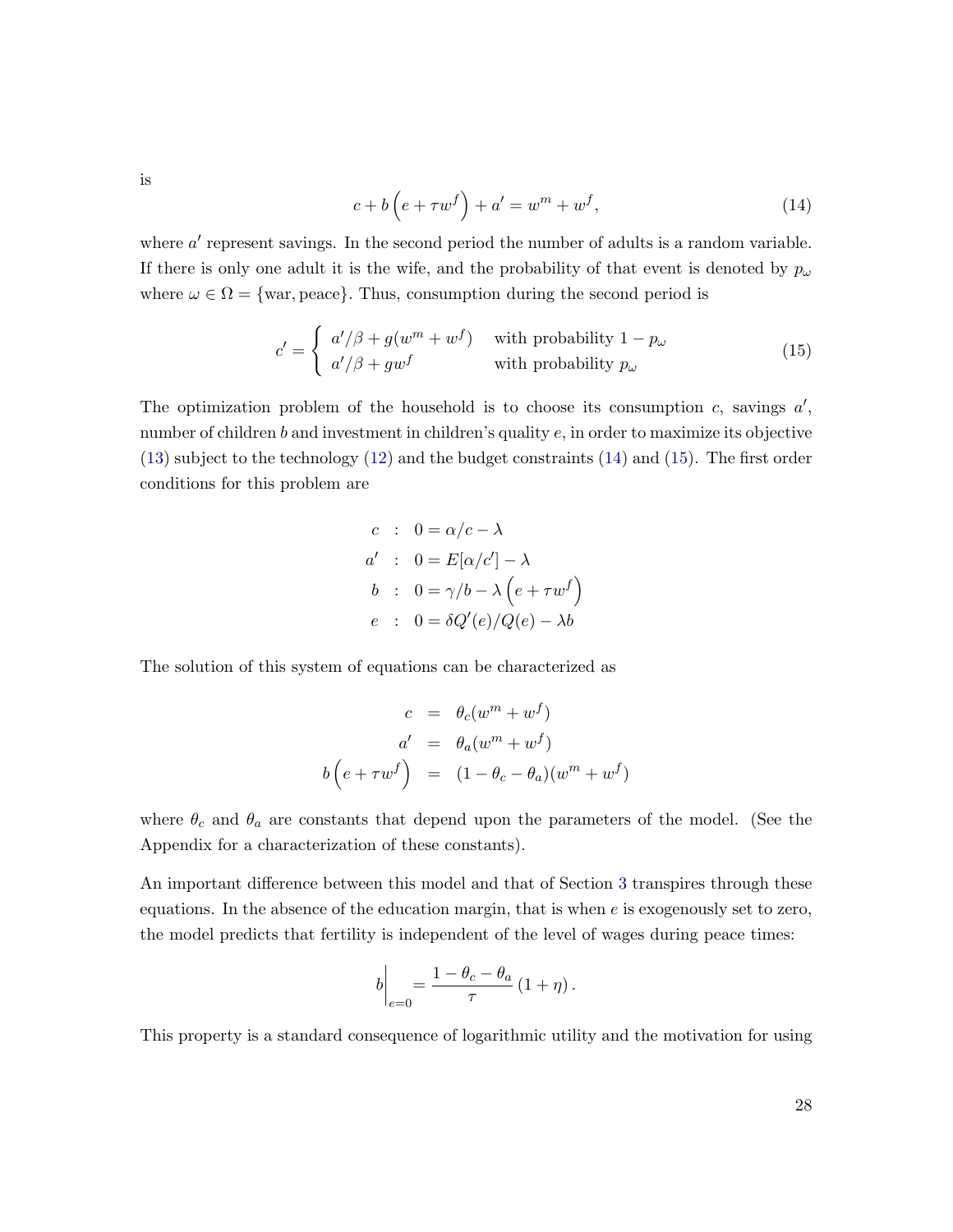it in the specification of preferences in (13). Hence, if this model delivers the decreasing relationship between fertility and wages during peace times it is because the education margin is relevant for the choice of b.

Using the functional form for  $Q(e)$  proposed by Jones et al. (2008), i.e.  $Q(e) = \kappa_0 + \kappa_1 e$ , and combining the first order condition for b and e yields

$$
e = \frac{w^f \tau \delta / \gamma - \kappa_0 / \kappa_1}{1 - \delta / \gamma} \tag{16}
$$

and using the first order condition for b yields

$$
b = \frac{\gamma - \delta}{\alpha} \times \frac{c}{w^f} \times \frac{1}{\tau - \frac{\kappa_0/\kappa_1}{w^f}}.
$$
\n(17)

There are a few points worth commenting at this stage. Assume that  $\gamma - \delta > 0$  and consider peace times, that is when both  $w<sup>f</sup>$  and  $w<sup>m</sup>$  grow at the same rate. Then the rate of fertility is decreasing as per Equation (17). This transpires since the ratio  $c/w<sup>f</sup>$  is constant. Note also that Equation (16) implies that, at the same time, the average quality of a child is increasing. Thus, households are tradding off the quantity for the quality of their children.

Consider now the effect of a war. As in the model of Section 3 the war is a combination of various shocks. First, there is a shock to the expected number of adults in the future, i.e. an increase in  $p_{\omega}$ . As per Equation (15), this reduces expected consumption in the second period and, therefore, raises the expected marginal utility of consumption. The Euler Equation, derived from the first order conditions for consumption and savings, implies that

$$
\frac{1}{c} = E\left[\frac{1}{c'}\right]
$$

thus, consumption  $c$  decreases when the war breaks out. Equation  $(17)$  shows, then, that fertility decreases at the outset of the war.<sup>16</sup> Note that this mechanism is the same as in the model of Section 3: when the war breaks out the loss of expected income induces the household to reduce its current consumption, thereby raising the cost of diverting resources away from consumption and into child rearing. Observe that the average quality of children is not affected by changes in  $p_{\omega}$ . This is a result of the simplifying assumption that only current resources are invested into a child's education. Second, the war also implies a

<sup>&</sup>lt;sup>16</sup>This is not a contradiction to the fact that the ratio  $c/w^f$  is constant in peace times. The ratio depends upon the parameters of the model, such as  $p_{\omega}$ . Thus, it is constant in peace times because  $p_{\omega}$  is constant.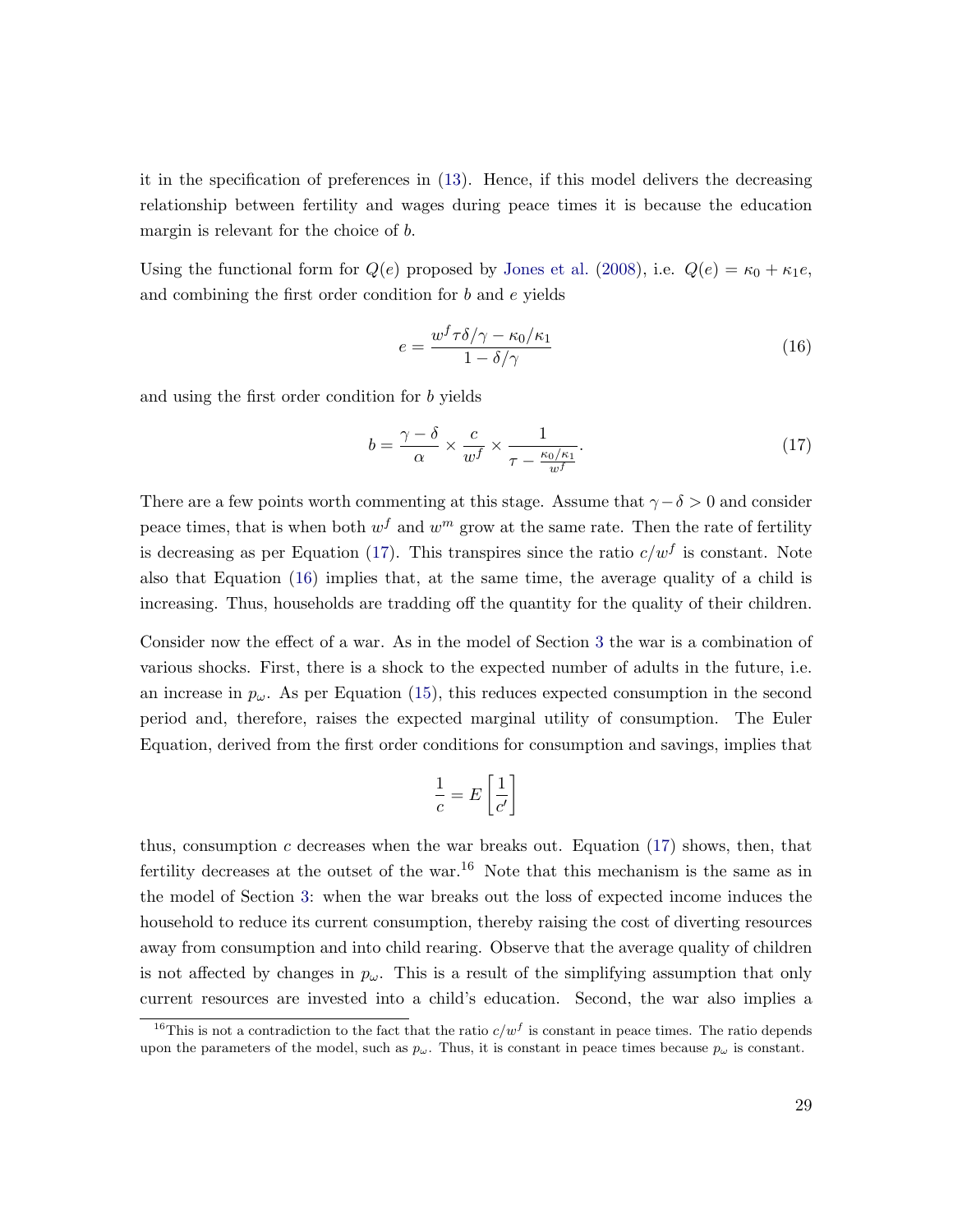loss of current income because the husband is mobilized. Since current consumption is proportional to total income in the first period, this yields a further decline in current consumption, magnifying the effect discussed above. Third, the war also entails a decline in labor productivity. As in the model of Section 3, this mechanism works in the opposite direction, inducing a household to increase its fertility.

This discussion showed that a model of fertility choices embodying the quality-quantity tradeoff can be used to carry out the same analysis as in Sections 1-4. Such a model has the potential to generate a decline in fertility during periods of peace, and a collapse of fertility associated with the loss of a husband's income (contemporaneous and/or expected) during the war.

#### 6 Conclusion

The human losses of World War I were not only on the battlefield. In France, the number of children not born during the war was as large as military casualties (larger in the case of Germany). The age structure of population in France and other European countries was significantly changed by this event, and the effect lasted for the rest of the Twentieth century. In this paper I argue that this phenomenon is more than accounted for by the optimal decisions of households facing three shocks: an increased risk that women remain alone after the war, a loss of income during the war due to the mobilization of men, and a reduction in labor productivity. These shocks imply that young adults during the war see their contemporaneous and expected income decline. As a result they save more and consume less which increases their cost of having children. The resulting drop in fertility is 10% larger than the actual decline. The model is also able to generate the strong catch-up of fertility after the war, mostly because of the inter temporal reallocation of births done by the young generations during the war. The physical separation of couples which is often cited to explain the fertility decline during the war may have been a factor of secondary importance. This finding is consistent with a general pattern exhibited by fertility, across countries and over time, i.e., it tends to decline during periods of significant unrest even though there may be no physical separations of couples.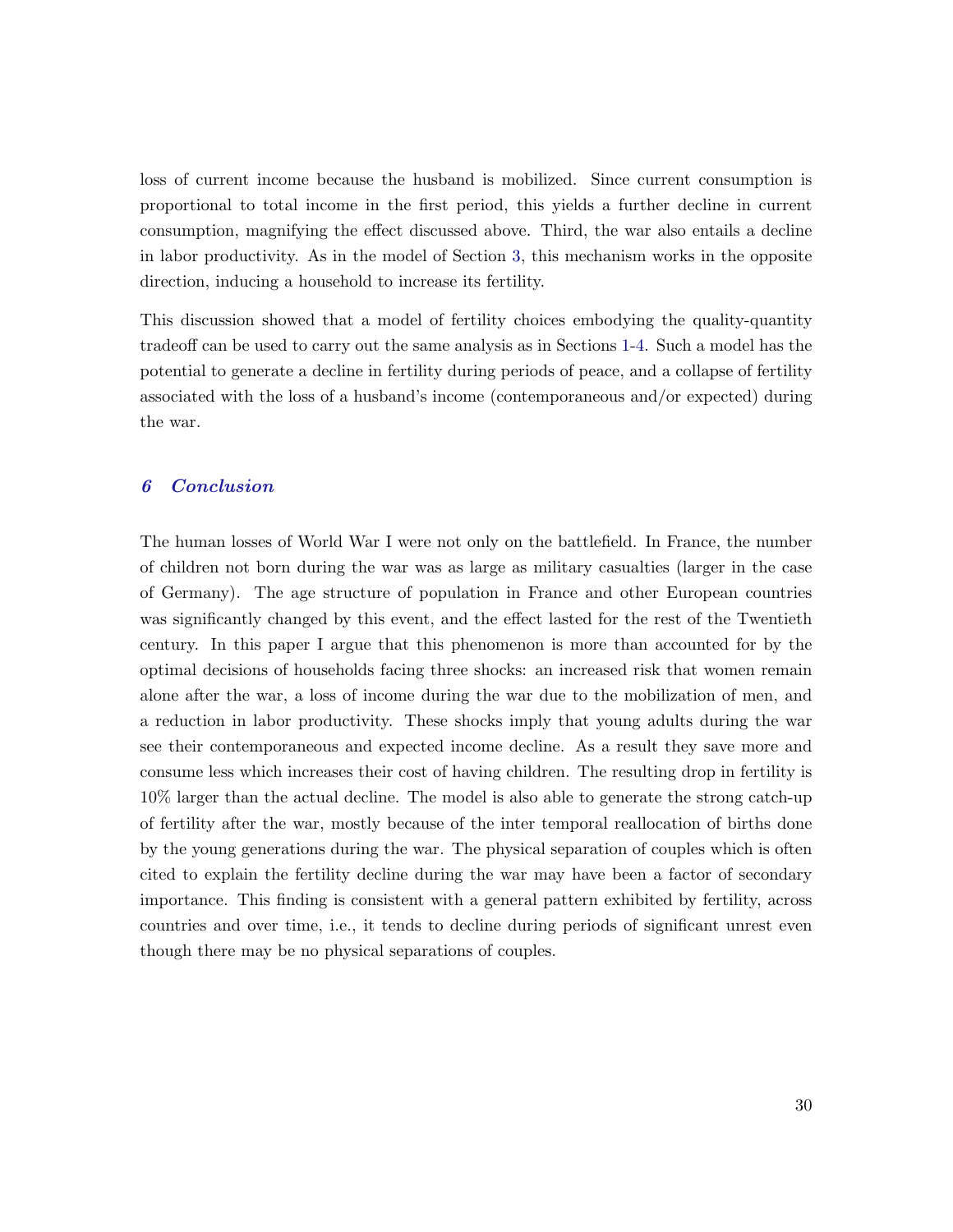#### References

- Abramitzky, Ran, Adeline Delavande, and Luis Vasconcelos, "Marrying Up: The Role of Sex Ratio in Assortative Matching," *American Economic Journal - Applied Economics*, 2011, *3* (3), pp. 124–157.
- Aguiar, Mark and Eric Hurst, "Measuring Trends in Leisure," *The Quarterly Journal of Economics*, 2007, *122* (3), pp. 969–1006.
- Albanesi, Stefania and Claudia Olivetti, "Maternal Health and the Baby Boom," *NBER Working Papers*, 2010, (16146).
- Bar, Michael and Oksana Leukhina, "Demographic Transition and Industrial Revolution: A Macroeconomic Investigation," *Review of Economic Dynamics*, 2010, *13* (2), pp. 424–451.
- Barro, Robert J., "Rare Disasters and Asset Markets in the Twentieth Century," *The Quarterly Journal of Economics*, 2006, *121* (3), pp. 823–866.
- and Garry S. Becker, "A Reformulation of the Economic Theory of Fertility," *The Quarterly Journal of Economics*, 1988, *103* (1), pp. 1–25.
- $\Box$  and  $\Box$ , "Fertility Choice in a Model of Economic Growth," *Econometrica*, 1989, 57 (2), pp. 481–501.
- $\equiv$  and José F. Ursúa, "Consumption Disasters in the Twentieth Century," *The American Economic Review*, 2008, *98* (2), pp. 58–63.
- and Tao Jin, "On the Size Distribution of Macroeconomic Disasters," *Econometrica*, 2011, *79* (5), 1567–1589.
- Blau, Francine D. and Lawrence M. Kahn, "The Gender Pay Gap: Going, Going... but Not Gone," in Francine D. Blau, Mary C. Brinton, and David B. Grusky, eds., *The Declining Significance of Gender*, New York, NY: Russell Sage Foundation, 2006, chapter 2, pp. pp. 37–66.
- Bunle, Henry, *Le mouvement naturel de la population dans le monde de 1906 `a 1936*, Paris: Les éditions de l'INED, 1954.
- Caldwell, John C, "Social Upheaval and Fertility Decline," *Journal of Family History*, 2004, *29* (4), pp. 382–406.
- Carr´e, Jean-Jacques, Paul Dubois, and Edmond Malinvaud, *French Economic Growth*, Stanford, CA: Stanford University Press, 1976.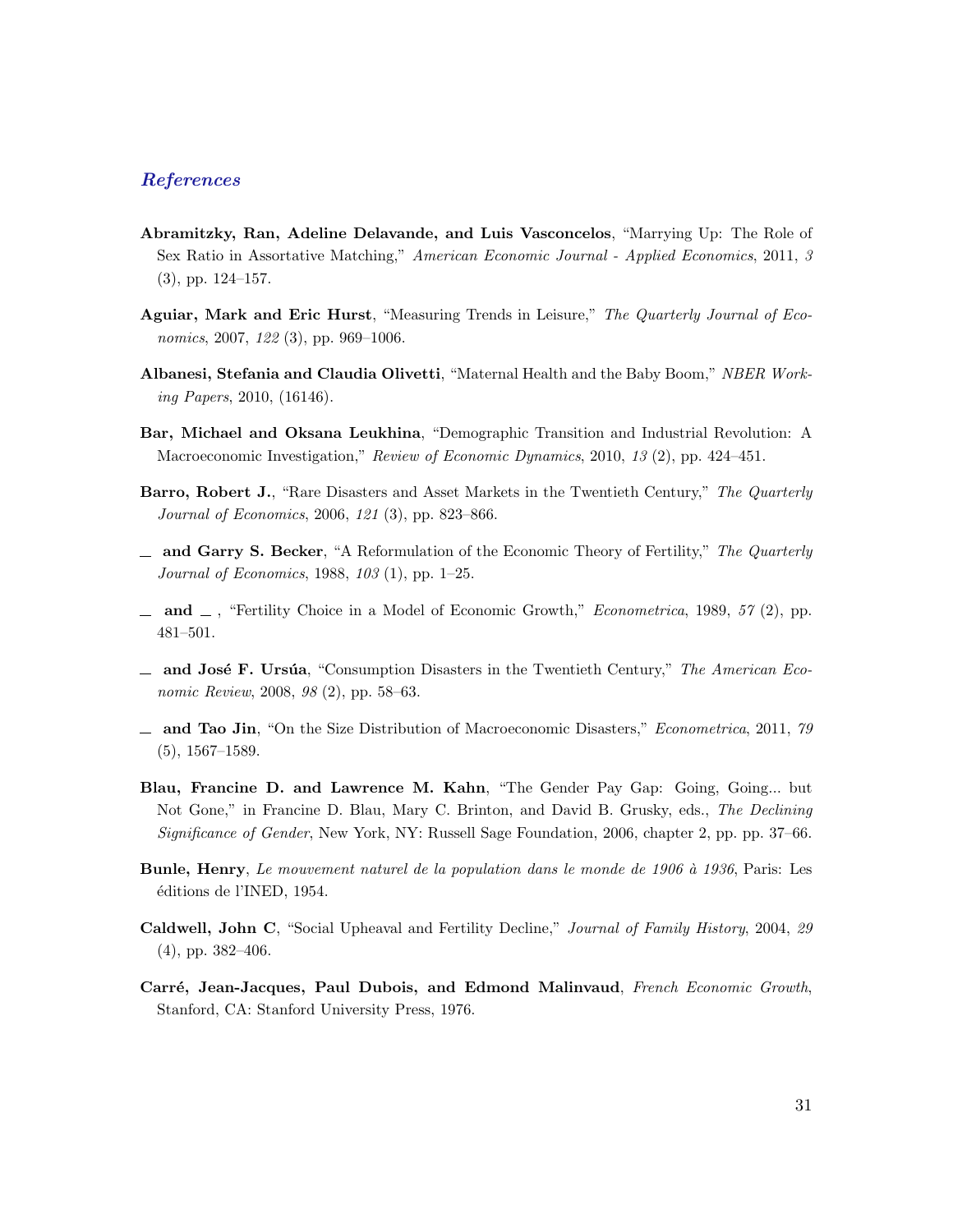- Da Rocha, José-María and Luisa Fuster, "Why Are Fertility Rates And Female Employment Ratios Positively Correlated Across O.E.C.D. Countries?," *International Economic Review*, 2006, *47* (4), 1187–1222.
- Doepke, Matthias, Moshe Hazan, and Yishay Maoz, "The Baby Boom and World War II: A Macroeconomic Analysis," 2007. Manuscript.
- Downs, Laura L, *Manufacturing Inequality: Gender Division in the French and British Metalworking Industries, 1914-1939*, Cornell University Press, 1995.
- Festy, Patrick, "Effets et répercussion de la première guerre mondiale sur la fécondité française," *Population*, 1984, *39* (6), pp. 977–1010.
- Galor, Oded and David N. Weil, "Population, Technology, and Growth: From Malthusian Stagnation to the Demographic Transition and beyond," *The American Economic Review*, 2000, *90* (4), pp. 806–828.
- Greenwood, Jeremy, Ananth Seshadri, and Guillaume Vandenbroucke, "The Baby Boom and Baby Bust," *The American Economic Review*, 2005, *95* (1), pp. 183–207.
- Henry, Louis, "Perturbations de la nuptialité résultant de la guerre 1914-1918," *Population*, 1966, *21* (2), pp. 273–332.
- Huber, Michel, *La population de la France pendant la guerre*, Paris: Les Presses Universitaires de France, 1931.
- Jones, Larry E, Alice Schoonbroodt, and Michele Tertilt, "Fertility Theories: Can They Explain the Negative Fertility Income Relationship?," 2008. Manuscript.
- $\Box$  and  $\Box$ , "Baby Busts and Baby Booms: The Fertility Response to Shocks in Dynastic Models," 2011. Manuscript.
- Knowles, John, "Why are Married Men Working So Much? Relative Wages, Labor Supply and the Decline of Marriage," 2010. Manuscript.
- Manuelli, Rodolfo E. and Ananth Seshadri, "Explaining International Fertility Differences," *The Quarterly Journal of Economics*, 2009, *124* (2), pp. 771–807.
- Mitchell, Brian R., *International Historical Statistics: The Americas, 1750-1993*, New York, NY: Stockton Press, 1998.
- Ohanian, Lee E and Ellen R McGrattan, "Does Neoclassical Theory Account for the Effects of Big Fiscal Shocks? Evidence from World War II," 2008. Manuscript.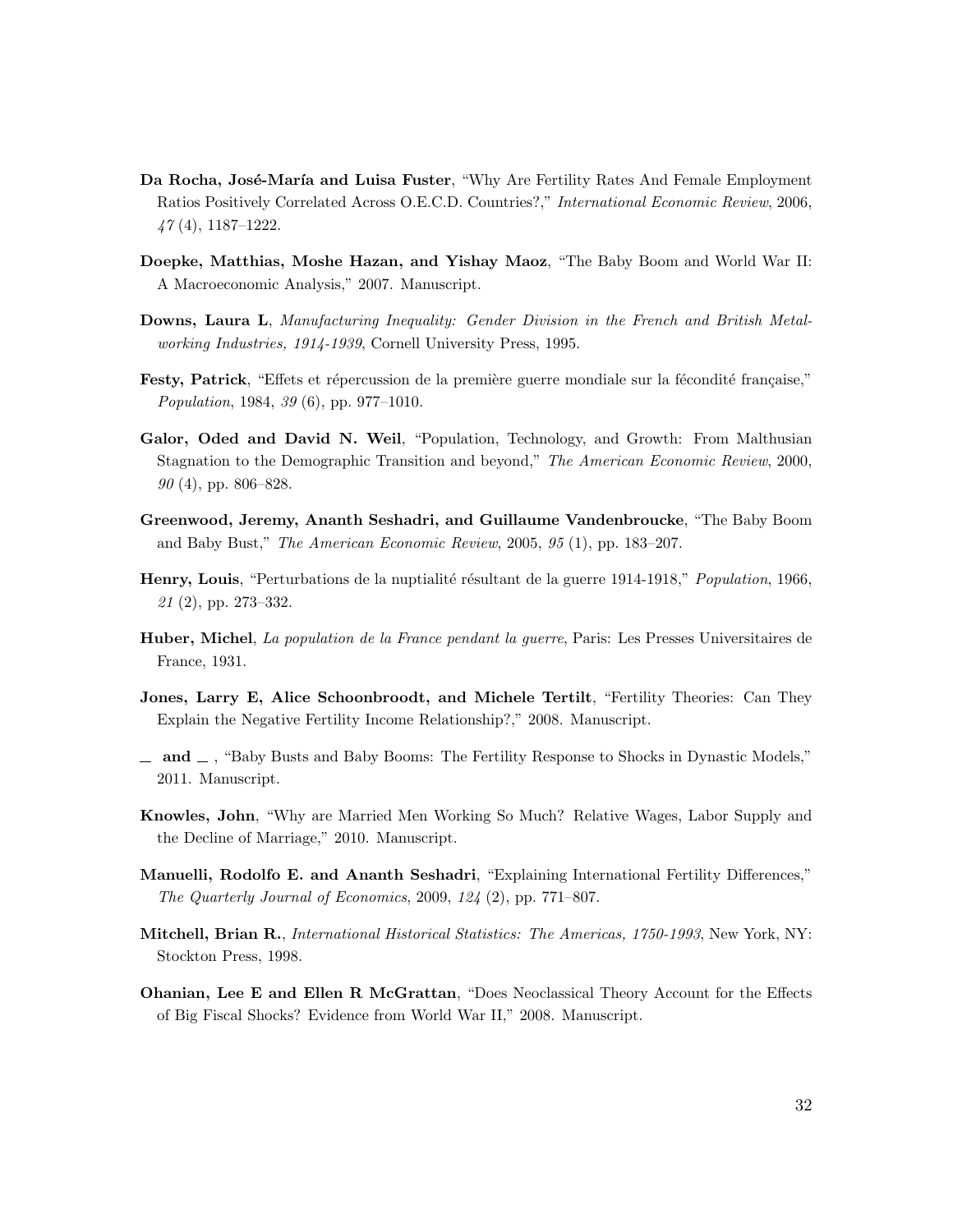- Robert, Jean-Louis, "Women and Work in France During the First World War," in Richard Wall and Jay Winter, eds., *The Upheaval of War: Family, Work and Welfare in Europe, 1914-1918*, Cambridge: Cambridge University Press, 2005, chapter 9.
- Schweitzer, Sylvie, *Les Femmes ont toujours travaill´e. Une histoire du travail des femmes aux XIXe et XXe siècles*, Paris: Odile Jacob, 2002.
- Sommer, Kamila, "Essays in Quantitative Macroeconomics." PhD dissertation, Georgetown University 2009.
- Vincent, Paul, "Conséquences de six années de guerre sur la population française," *Population*, 1946, *1* (3), pp. 429–440.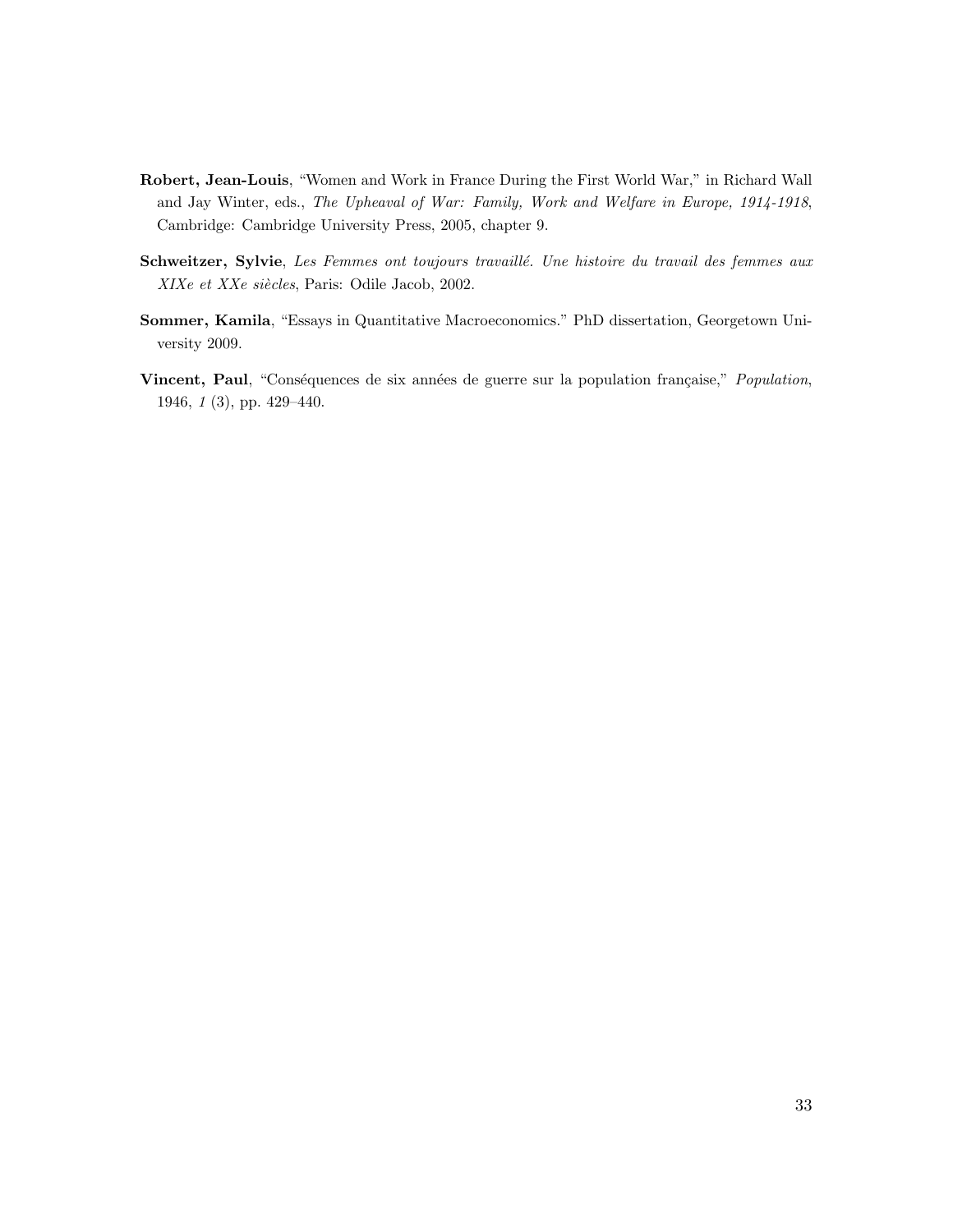### A The Quality-Quantity Model

Consider the model described in Section 5. Guess that the solution is of the form

$$
c = \theta_c(w^m + w^f)
$$
  
\n
$$
a' = \theta_a(w^m + w^f)
$$
  
\n
$$
b(e + \tau w^f) = (1 - \theta_c - \theta_a)(w^m + w^f)
$$

Then first order conditions with respect to  $c$  and  $b$  imply

$$
\frac{\gamma}{\alpha}\theta_c = (1 - \theta_c - \theta_a). \tag{18}
$$

The first order conditions for consumption and savings yield the Euler equation which can be written as

$$
\frac{1-p_{\omega}}{a'/\beta + g(w^m + w^f)} + \frac{p_{\omega}}{a'/\beta + gw^f} = \frac{1}{c}.
$$

Using the guessed solution of  $c$  and  $a'$  imply

$$
\frac{1-p_{\omega}}{\theta_a/\beta+g} + \frac{p_{\omega}}{\theta_a/\beta+g/(1+\eta)} = \frac{1}{\theta_c}.
$$
\n(19)

Equations (18) and (19) form a system of two equations in  $\theta_c$  and  $\theta_a$ , and characterize the solution of the model.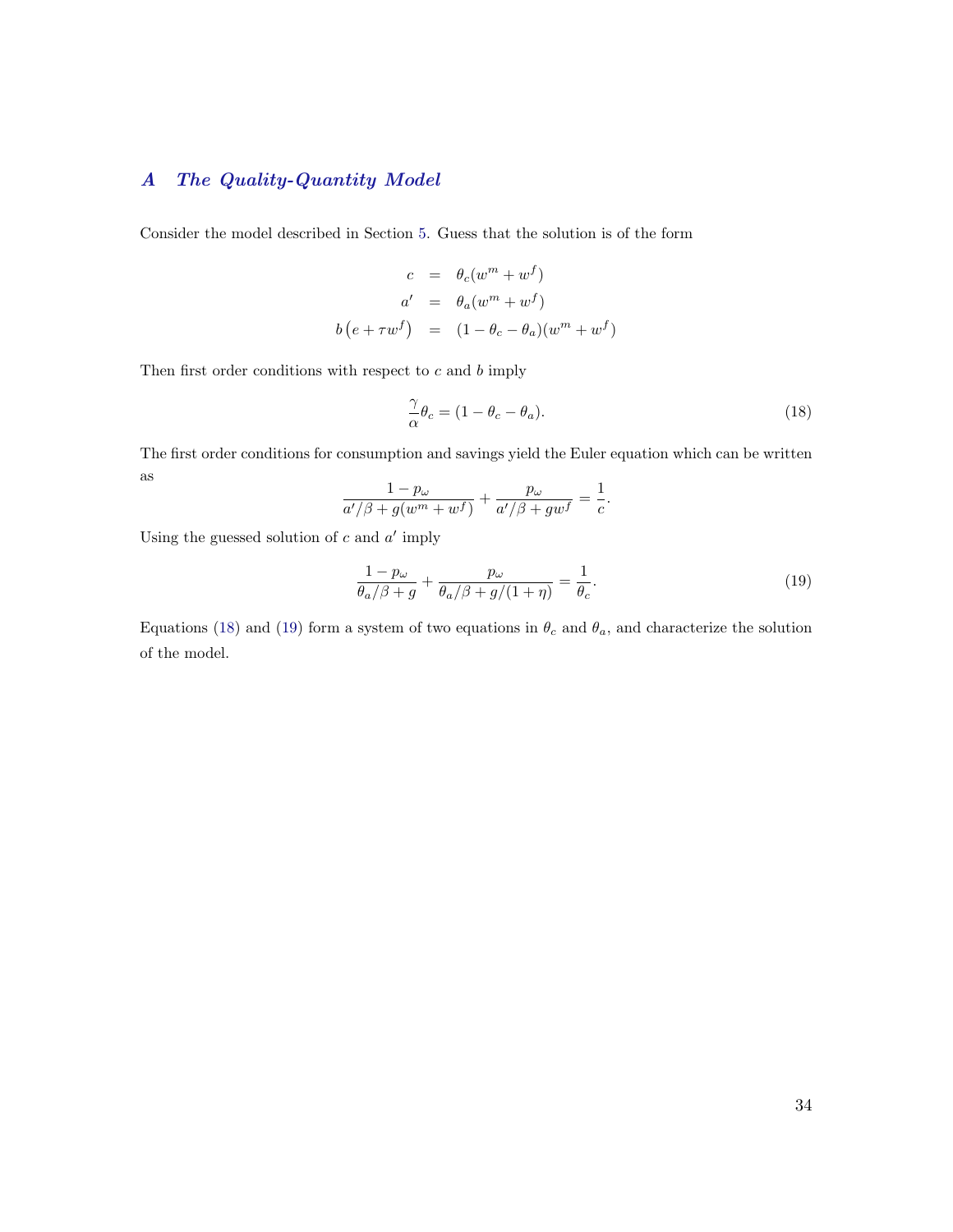| Country        | Episode                            | Period    | Change in CBR $(\%)$ |
|----------------|------------------------------------|-----------|----------------------|
| England        | Civil War, Commonwealth,           |           |                      |
|                | and early Restoration              | 1641-66   | $-17.3$              |
| France         | Revolution                         | 1787-1804 | $-22.5$              |
| USA            | Civil War                          | 1860-70   | $-12.8$              |
| Russia         | WWI and Revolution                 | 1913-21   | $-24.4$              |
| Germany        | War, revolution, defeat, inflation | 1913-1924 | $-26.1$              |
| Austria        | War, defeat, empire dismembered    | 1913-24   | $-26.9$              |
| Spain          | Civil war and dictatorship         | 1935-42   | $-21.4$              |
| Germany        | War, defeat, occupation            | 1938-50   | $-17.3$              |
| Japan          | War, defeat, occupation            | 1940-55   | $-34.0$              |
| Chile          | Military coup and dictatorship     | 1972-78   | $-22.3$              |
| Portugal       | Revolution                         | 1973-85   | $-33.3$              |
| Spain          | Dictatorship to democracy          | 1976-85   | $-37.2$              |
| Eastern Europe | Communism to capitalism            | 1986-98   |                      |
|                | Russia                             |           | $-56.0$              |
|                | Poland                             |           | $-40.0$              |
|                | Czechoslovakia (Czech Republic)    |           | $-38.0$              |

#### Table 1: Changes in Fertility for Countries Experiencing Major Social Upheavals

Source: Caldwell (2004, Table 1).

Note: CBR stands for Crude Birth Rate. Caldwell reports that when fertility was already experiencing a declining trend, the reductions observed during the periods of unrest are significantly more pronounced than before and after. For example, the Spanish birth rate fell as much during the Civil War (1935-42) than during the 35 years before.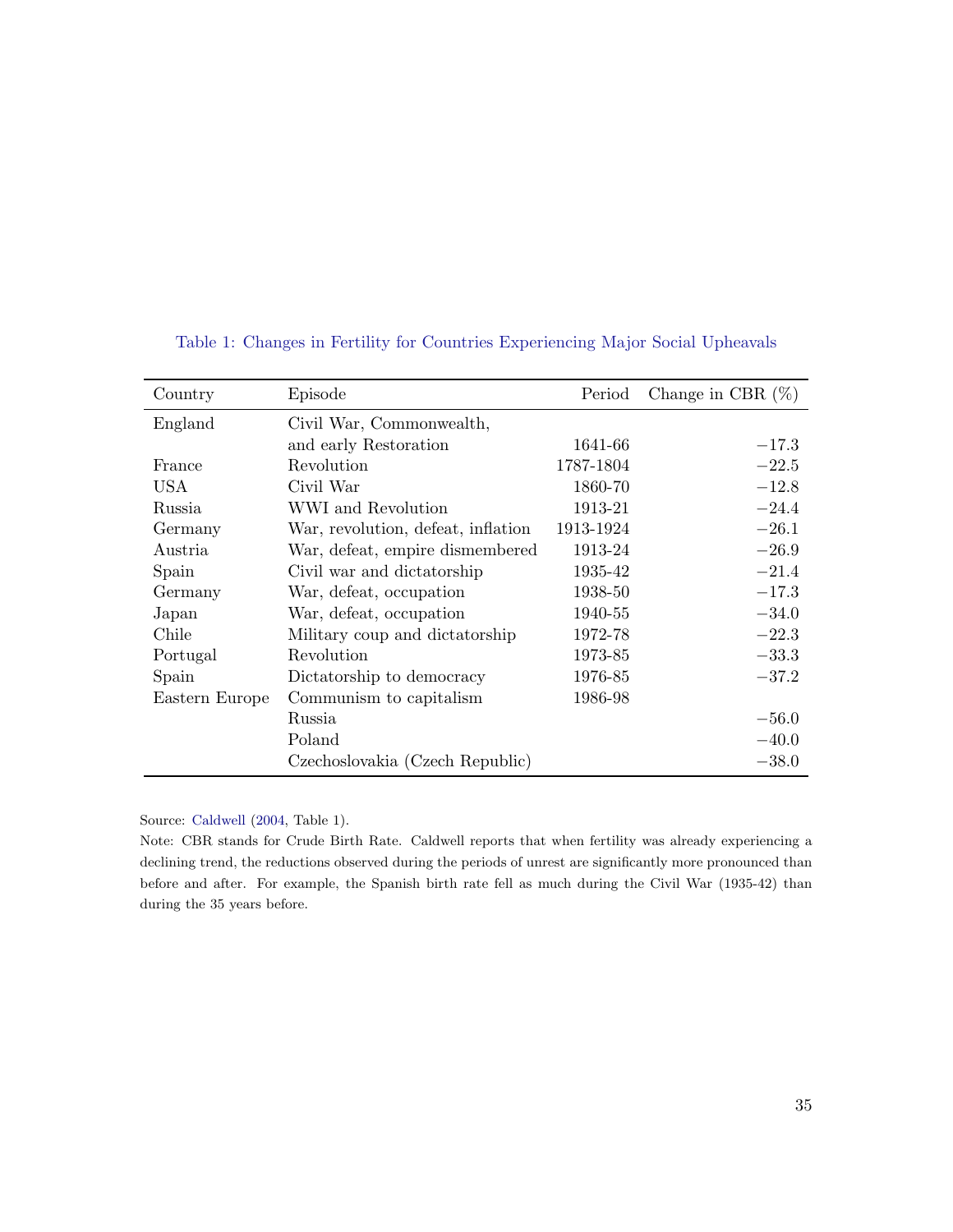Table 2: Calibration

| Preferences            | $\beta = 1.04^{-5}, \theta = 0.41, \rho = -0.13, \sigma = 0.86$ |
|------------------------|-----------------------------------------------------------------|
| Wages                  | $w^m = 1, w^f = 0.6$ for initial (1806) generation              |
|                        | $q = 1.016^5$                                                   |
| Cost of children       | $\tau = 1.01, e = 0$                                            |
| Adult equivalent scale | $\phi(n,m) = 1/2 + m/2 + 0.3n$                                  |
| Demography             | $I = 4, J = 7$                                                  |

|                                      | $q_{1916}(\text{war}) =$ |         |         |         |         |         |  |
|--------------------------------------|--------------------------|---------|---------|---------|---------|---------|--|
|                                      | $0\%$                    |         |         | 10\%    |         | 20\%    |  |
|                                      | 1911-16                  | 1916-21 | 1911-16 | 1916-21 | 1911-16 | 1916-21 |  |
| Data                                 | $-49$                    | $+118$  | $-49$   | $+118$  | $-49$   | $+118$  |  |
| <b>Baseline</b>                      | $-54$                    | $+154$  | $-55$   | $+162$  | $-56$   | $+169$  |  |
| Baseline / Data                      | 1.10                     | 1.31    | 1.12    | 1.37    | 1.14    | 1.43    |  |
| Exp. 1 ( $\delta_{\text{war}} = 0$ ) | $-44$                    | $+111$  | $-44$   | $+115$  | $-45$   | $+119$  |  |
| Exp. $1 /$ Baseline                  | 0.81                     | 0.72    | 0.80    | 0.71    | 0.80    | 0.70    |  |
| Exp. 2 $(p_{\text{war}}(1 2) = 0)$   | $-5$                     | $+9$    | $-6$    | $+11$   | $-7$    | $+12$   |  |
| Exp. $2 /$ Baseline                  | 0.09                     | 0.06    | 0.11    | 0.07    | 0.13    | 0.07    |  |
| Exp. 3 ( $\pi = 0$ )                 | $-57$                    | $+149$  | $-58$   | $+157$  | $-59$   | $+165$  |  |
| Exp. $3 /$ Baseline                  | 1.06                     | 0.97    | 1.05    | 0.97    | 1.05    | 0.98    |  |

Table 3: Main Experiments: Changes in Fertility During and After the War, Model and French Data, %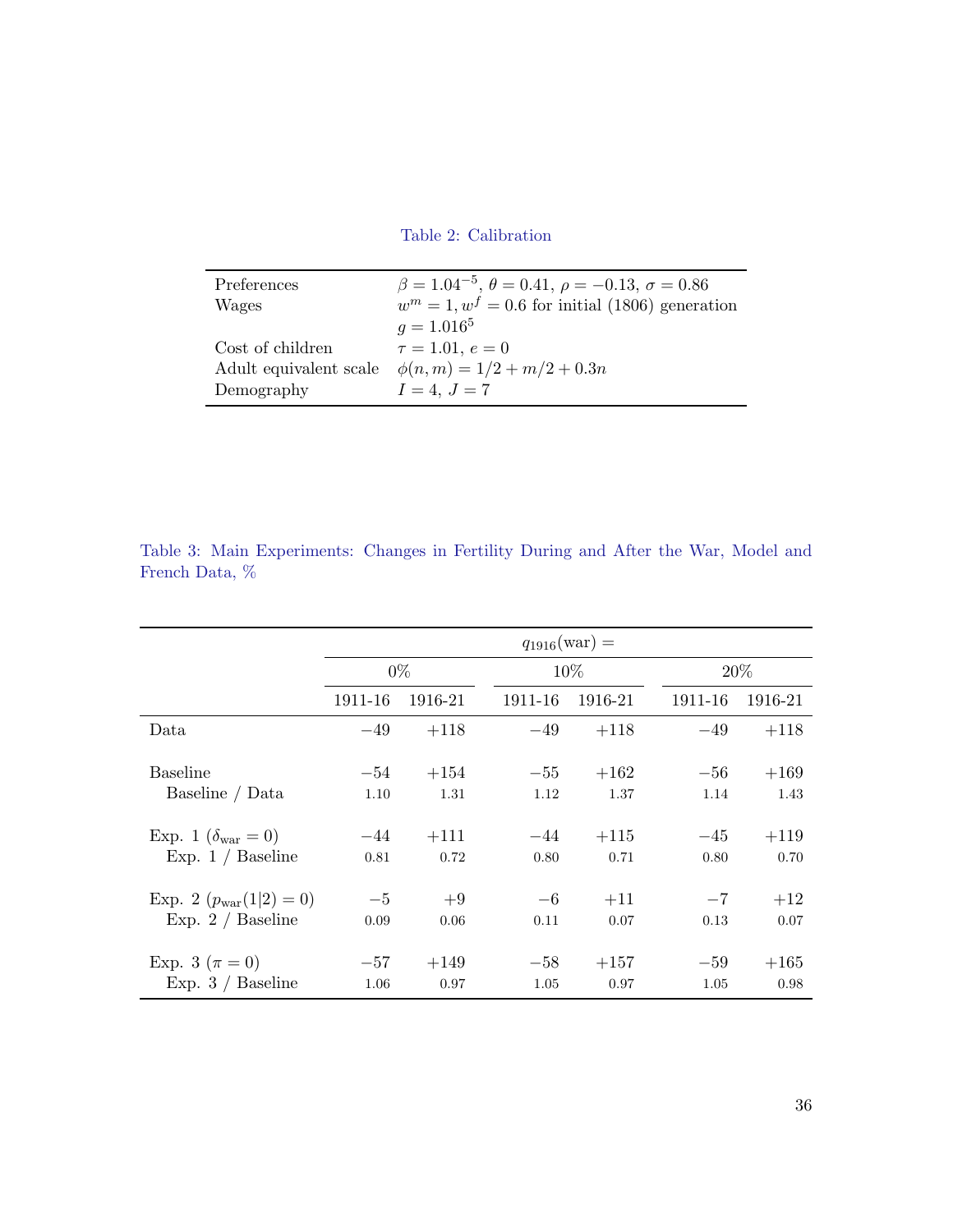|                              |       | 1911-16 1916-21 |
|------------------------------|-------|-----------------|
| Data                         | $-49$ | $+118$          |
| <b>Baseline</b>              | $-54$ | $+154$          |
| $p_{\rm war}(1 2)=10\%$      | $-41$ | $+97$           |
| $p_{\rm war}(1 2)=20\%$      | $-58$ | $+185$          |
| $\delta_{\rm war}=25\%$      | $-49$ | $+131$          |
| $\delta_{\text{war}} = 75\%$ | $-59$ | $+183$          |
| Time cost of children 5\%    | $-46$ | $+111$          |
| Time cost of children 20%    | $-52$ | $+145$          |
| $w^{f}/w^{m}=0.4$            | -64   | $+236$          |
| $w^f/w^m=0.8$                | $-47$ | $+118$          |

Table 4: Sensitivity Analysis: Changes in Fertility During and After the War when  $q_{1916}(\text{war}) = 0$ , Model and French Data, %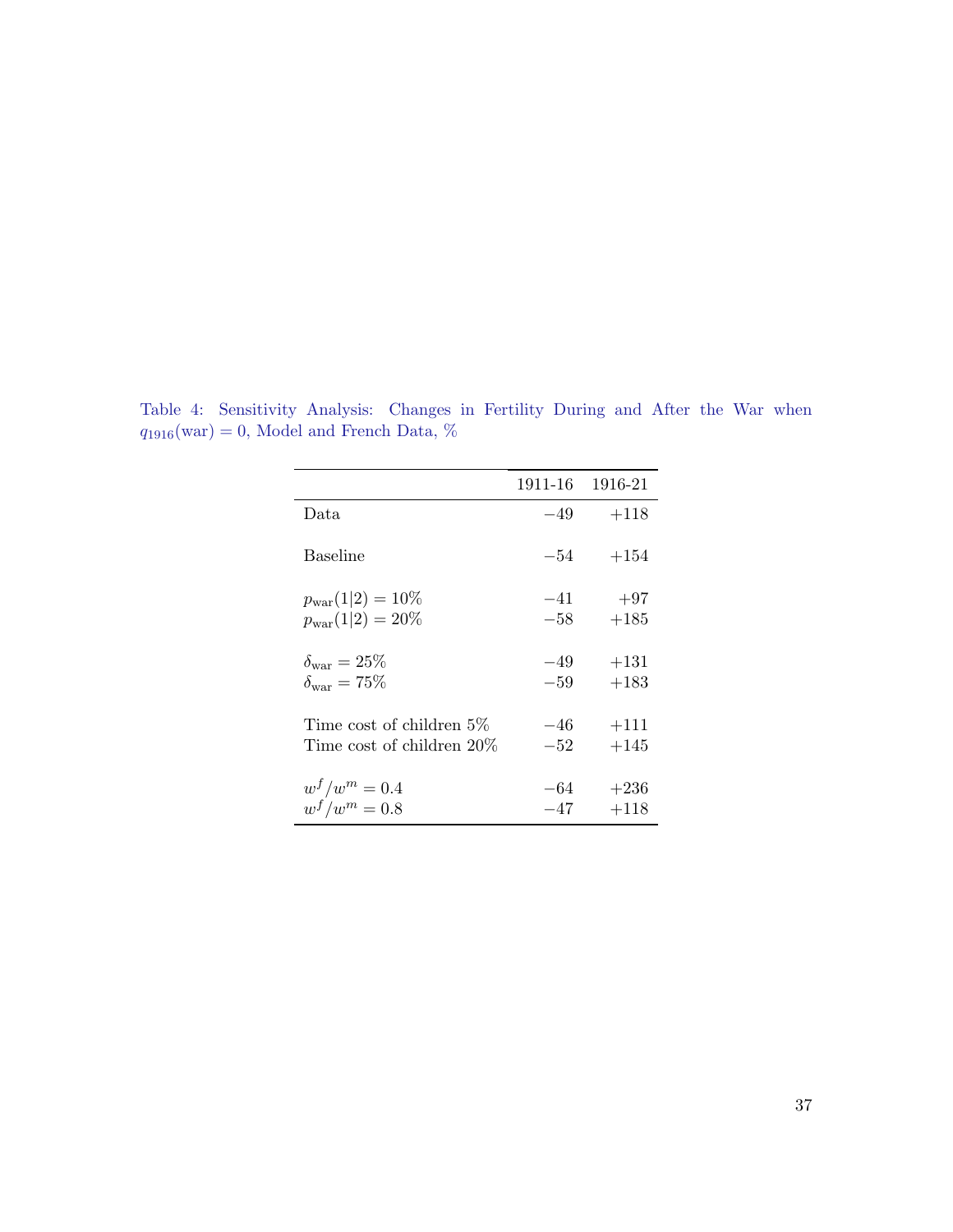

Figure 1: Birth Rates in Some European Countries

Source: Mitchell (1998).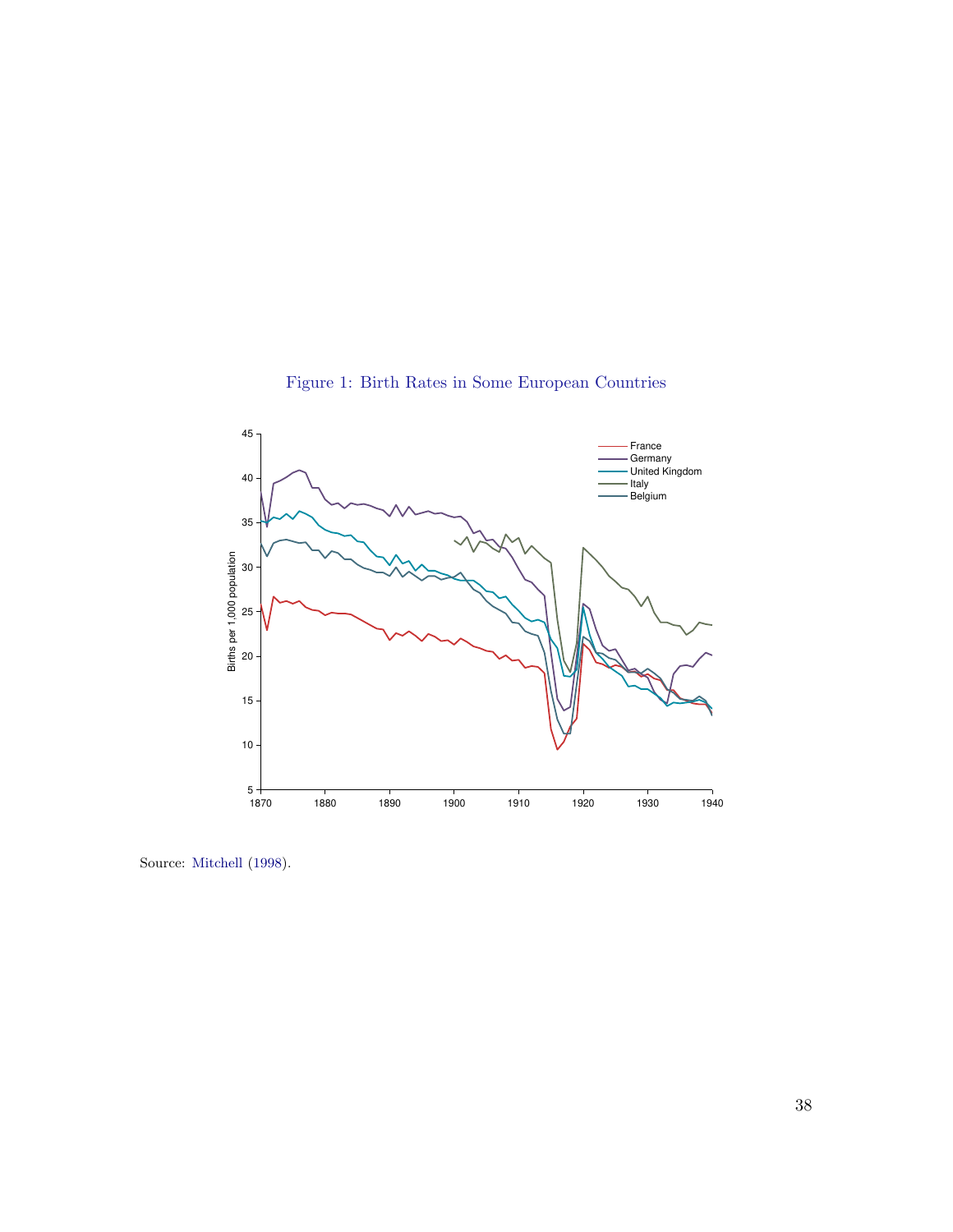



Note: The source of data is Bunle (1954, Table XI). The linear trends are estimated using the data from January 1906 until July 1914. The shaded area is from May 1915, that is 9 months after the declaration of War between France and Germany in August 1914, until August 1919 that is 9 months after the armistice was signed in November 1918.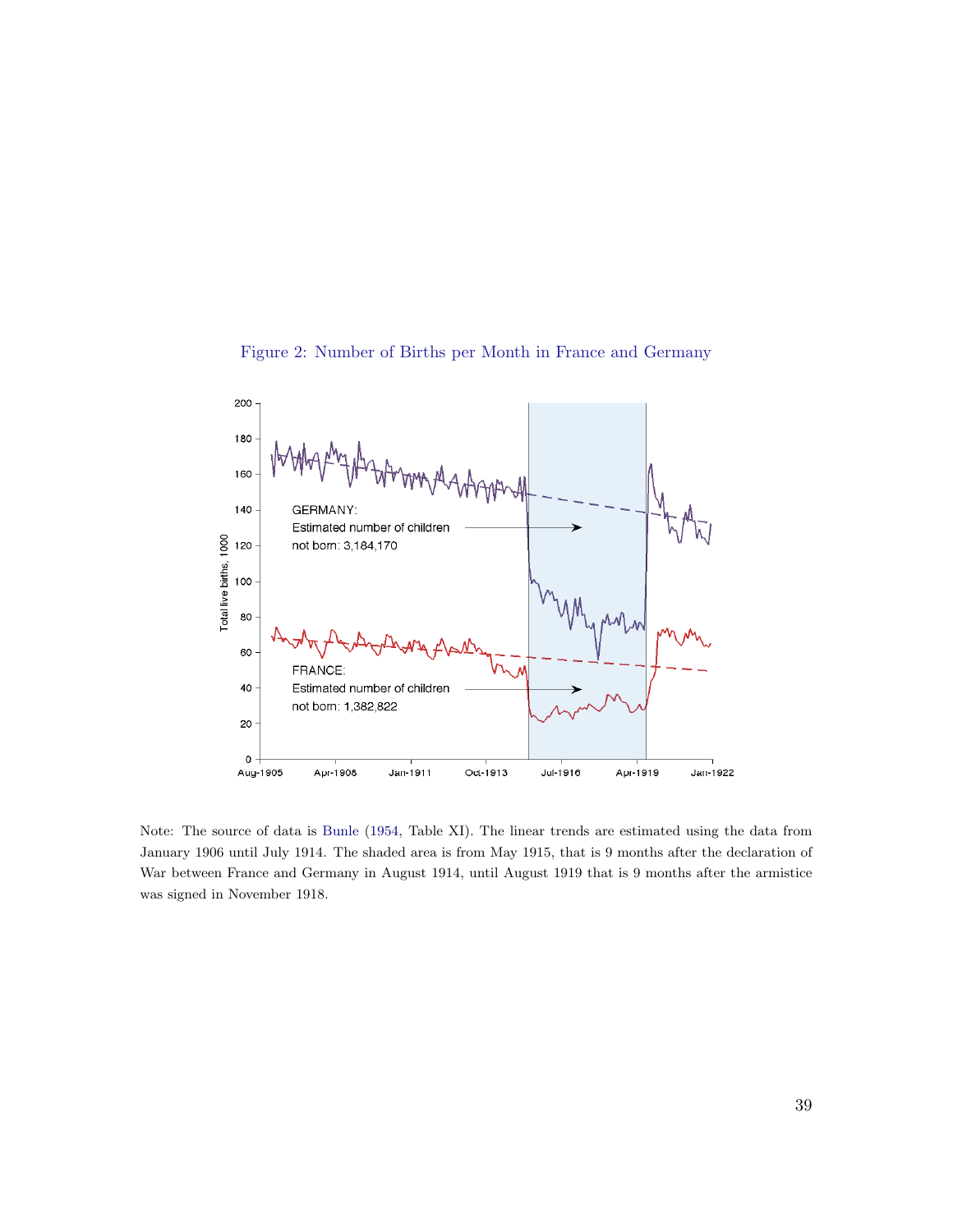

Figure 3: Total Fertility Rate and Completed Fertility in France

Source: Insee, état civil et recensement de population.

The total fertility rate in a given year measures the average number of children that would be born to a women if she experienced, throughout her fertile life, the age-specific fertility rate observed that year. Completed fertility is the average number of children born to a woman of a particular cohort, once she has reached age 50.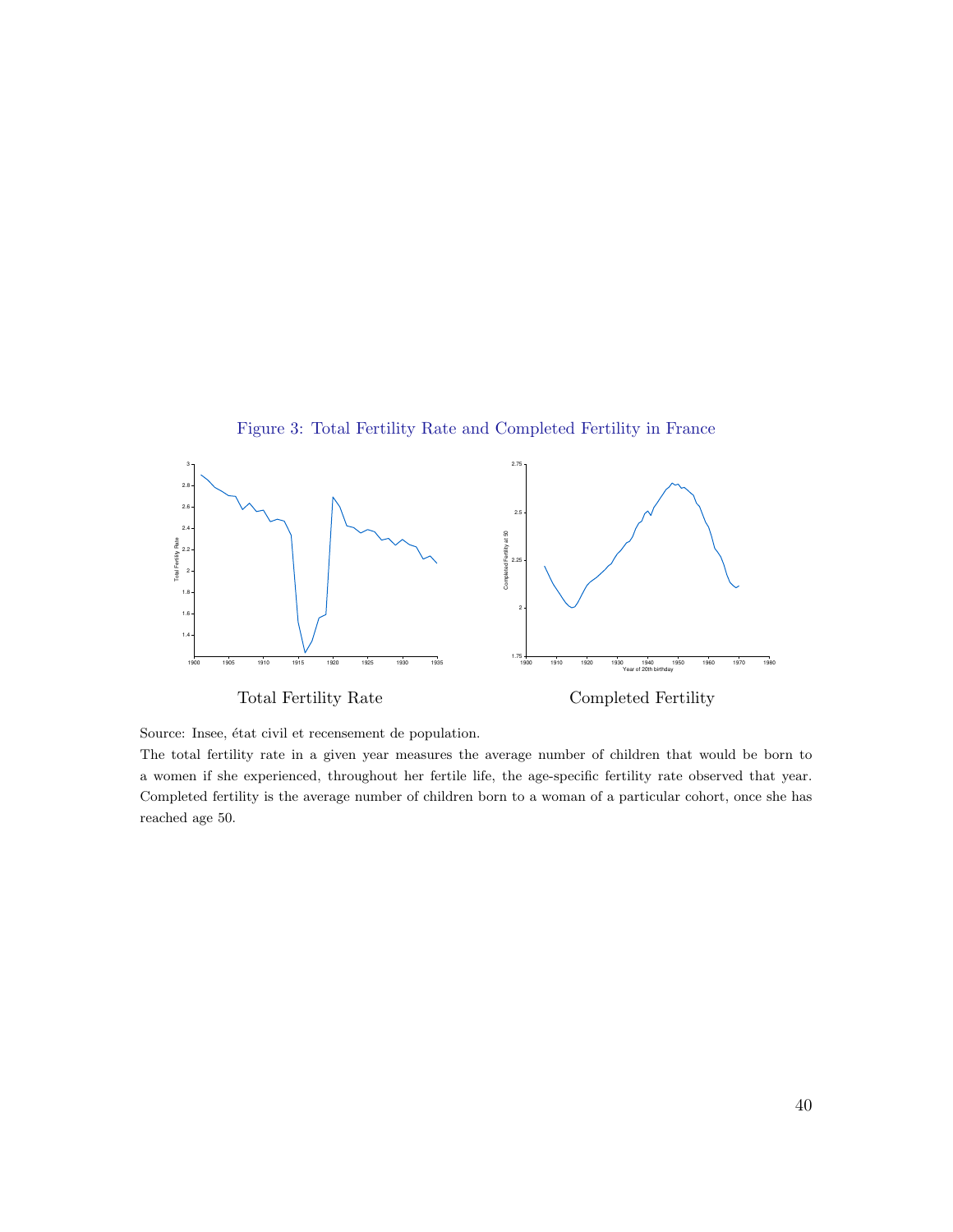

## Figure 4: French Population by Age and Sex, January 1, Selected Years

 $^{40}$  $^{40}$  $_{\rm 20}$  $\overline{20}$  $\frac{1}{10}$  $\frac{1}{000}$  1950 <br> $000$  $\overline{0}$  $\overline{0}$  $\frac{1}{\cos \theta}$ 1970 400 200<br>1,000 population 400 200<br>1,000 population 200 400<br>1,000 population 200 400<br>1,000 population 1970

Source: Insee, état civil et recensement de population.  $\,$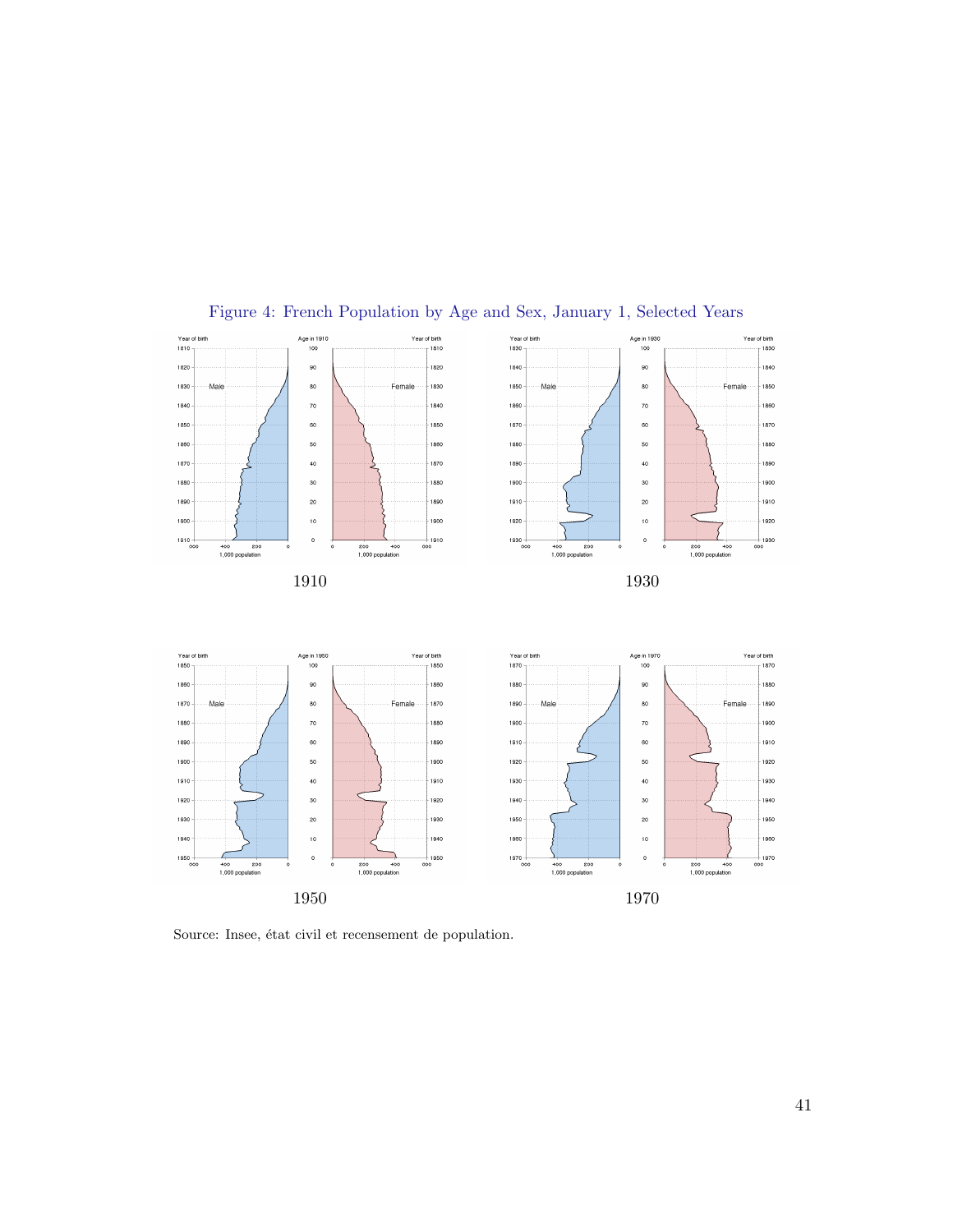

Source: United Nations, Department of Economic and Social Affairs, Population Division.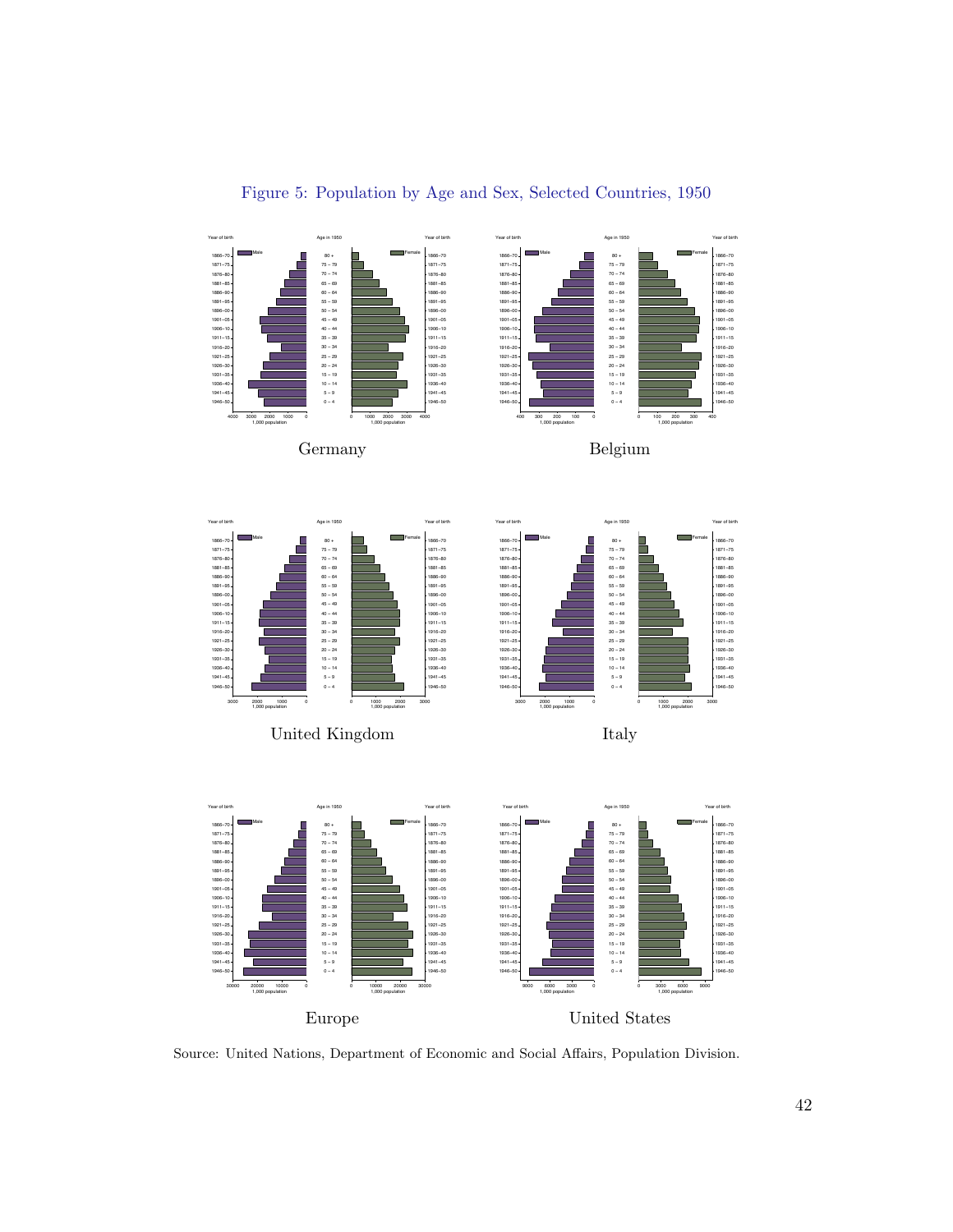

Figure 6: Average and Median Age at Birth in France

Source: Insee, état civil et recensement de population.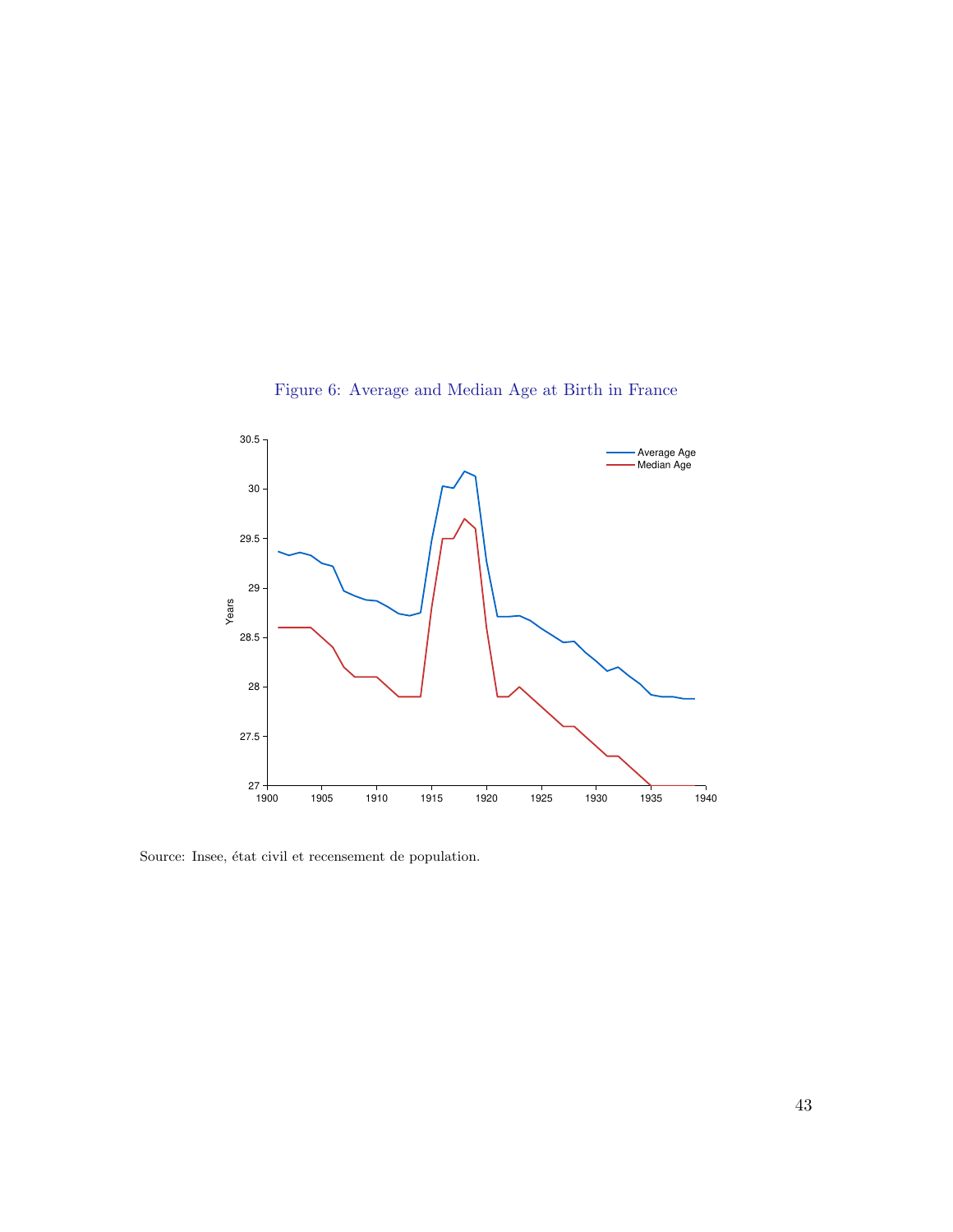



Source: Insee, état civil et recensement de population.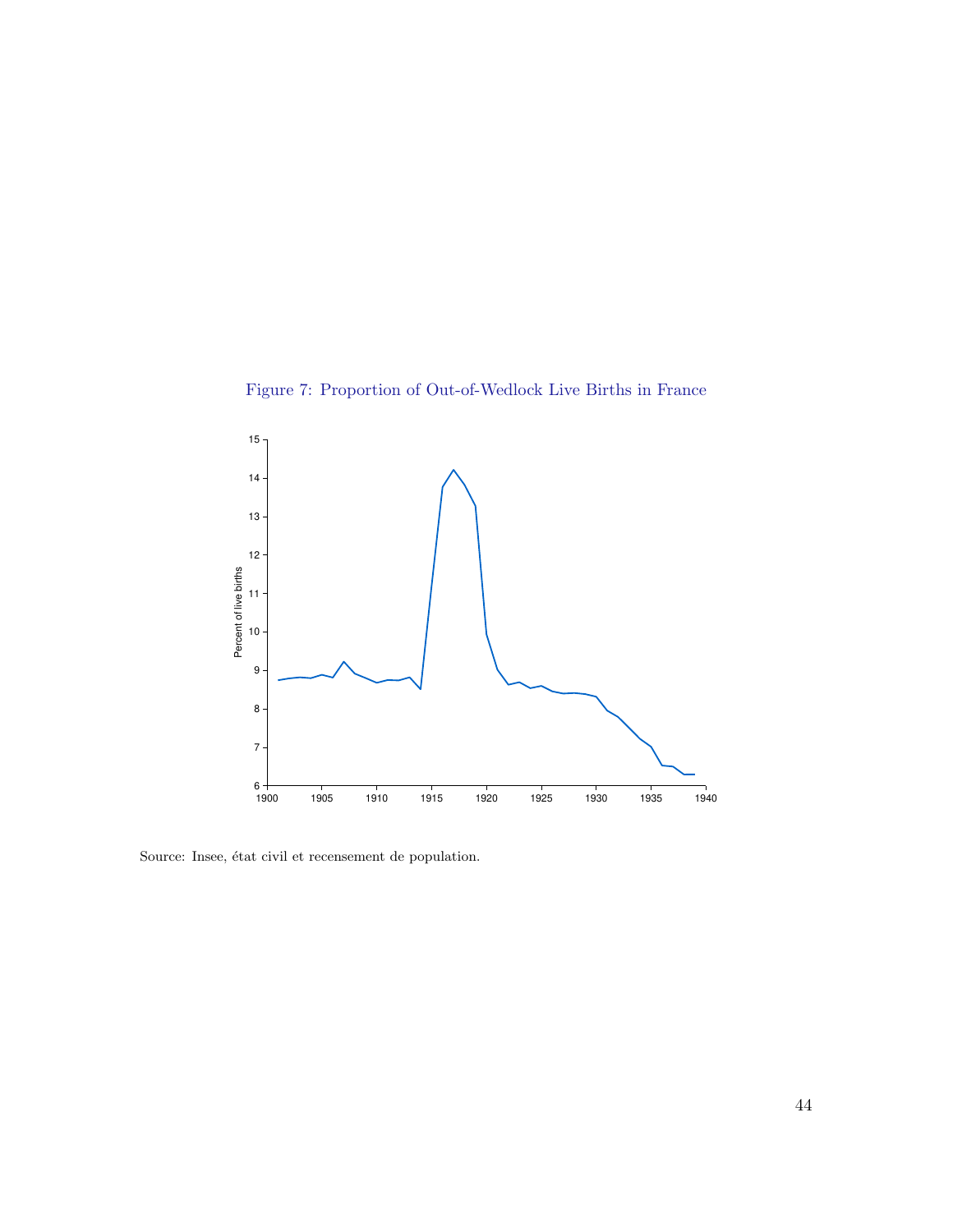



Note: This figure displays the result of the calibration procedure where the model parameters are chosen to fit the time series of fertility during the pre-war period.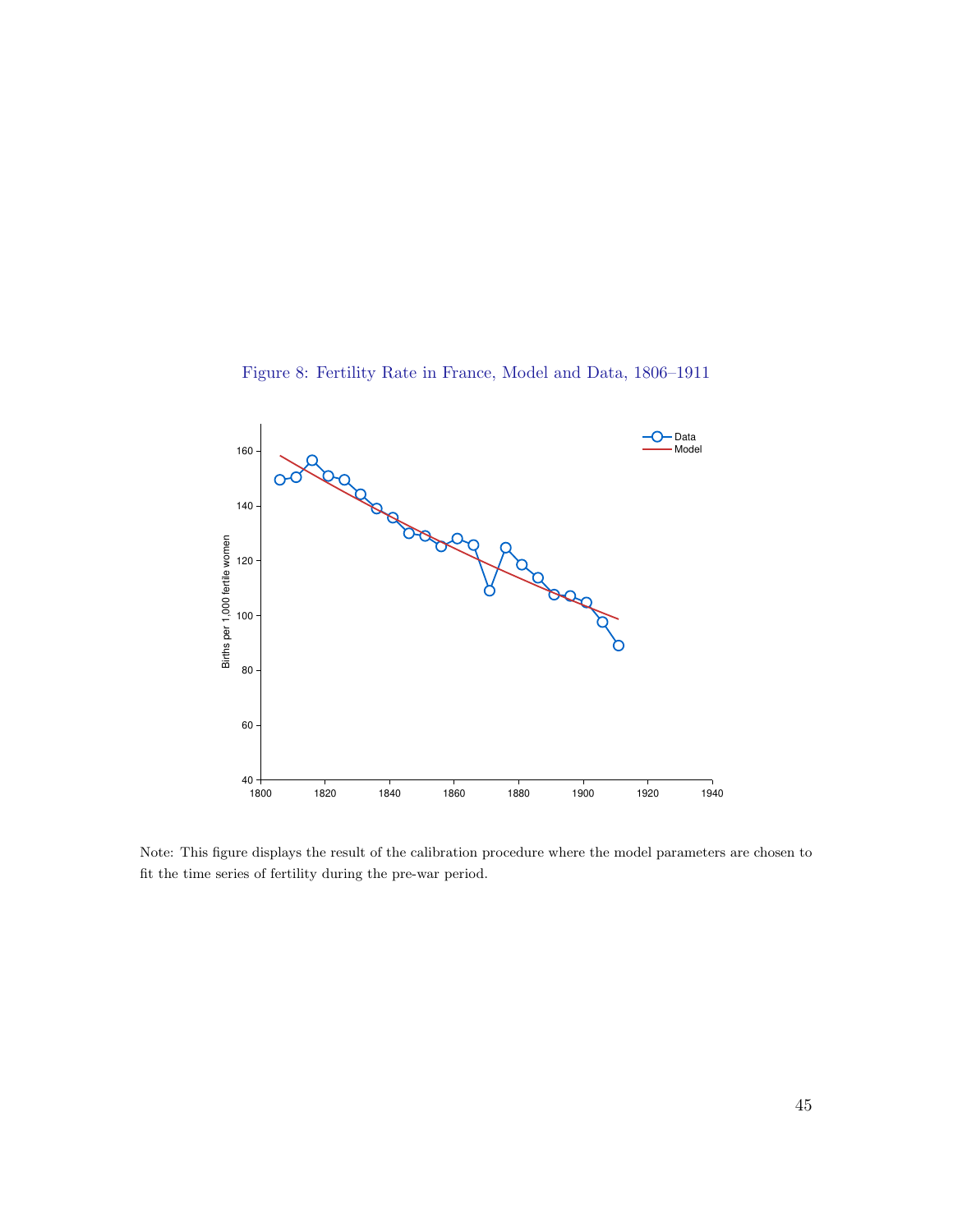Figure 9: Fertility Rate in France, Baseline Experiment and Data,  $1806-1931$ ,  $q_{1916}(\text{war}) =$ 

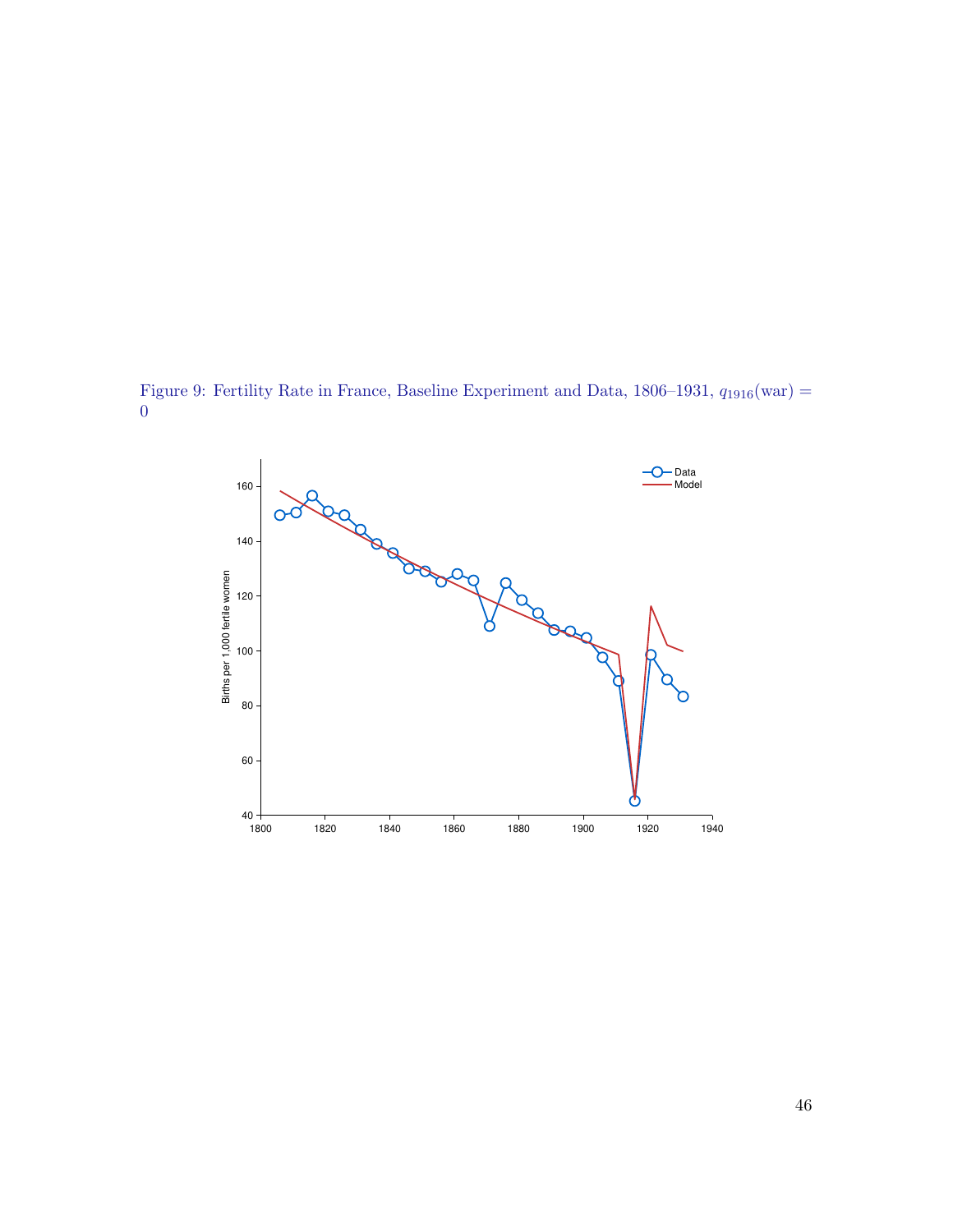Figure 10: Fertility Rate Predicted by the Model by Age, Baseline Experiment, 1806–1931,  $q_{1916}(\text{war}) = 0$ 

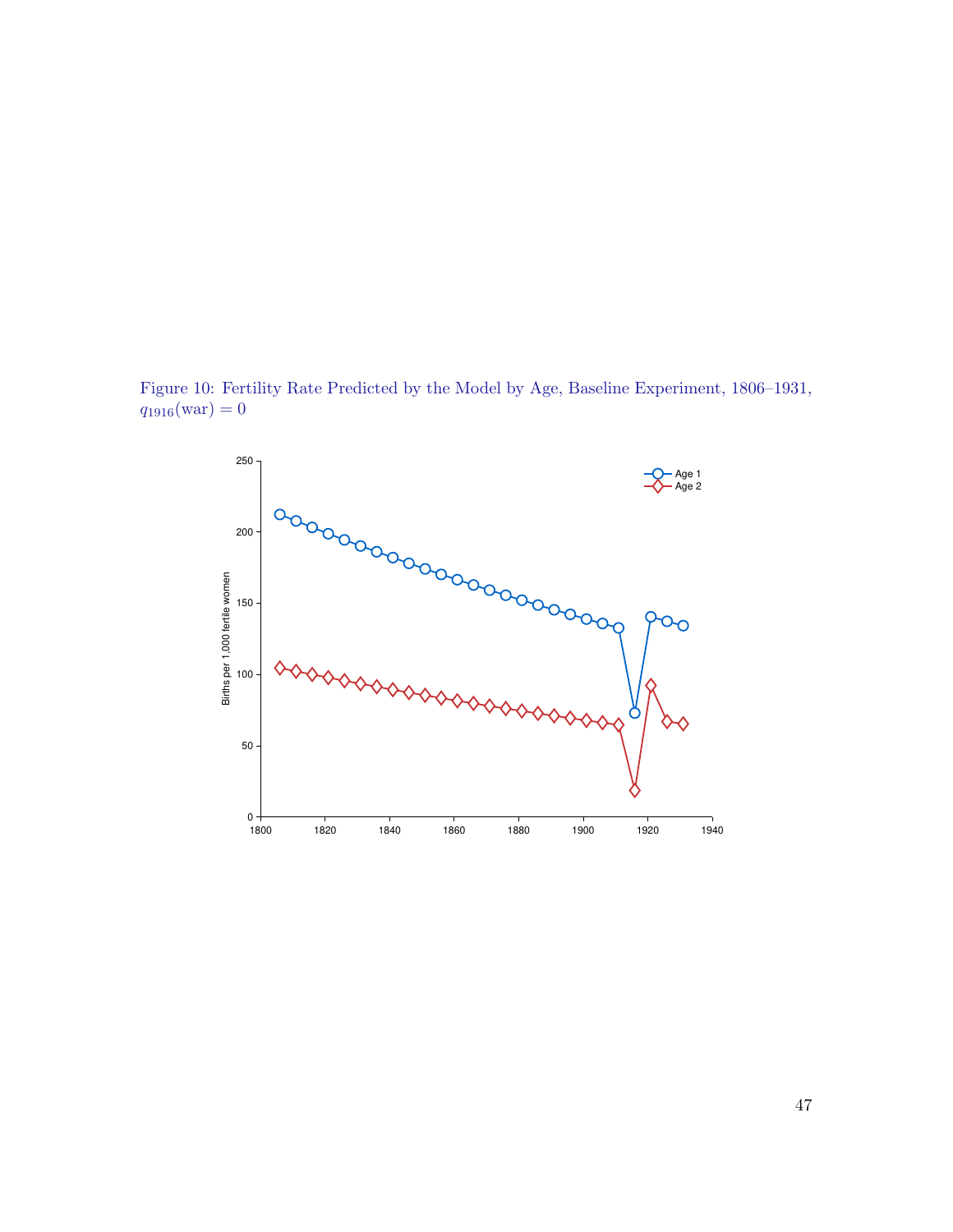